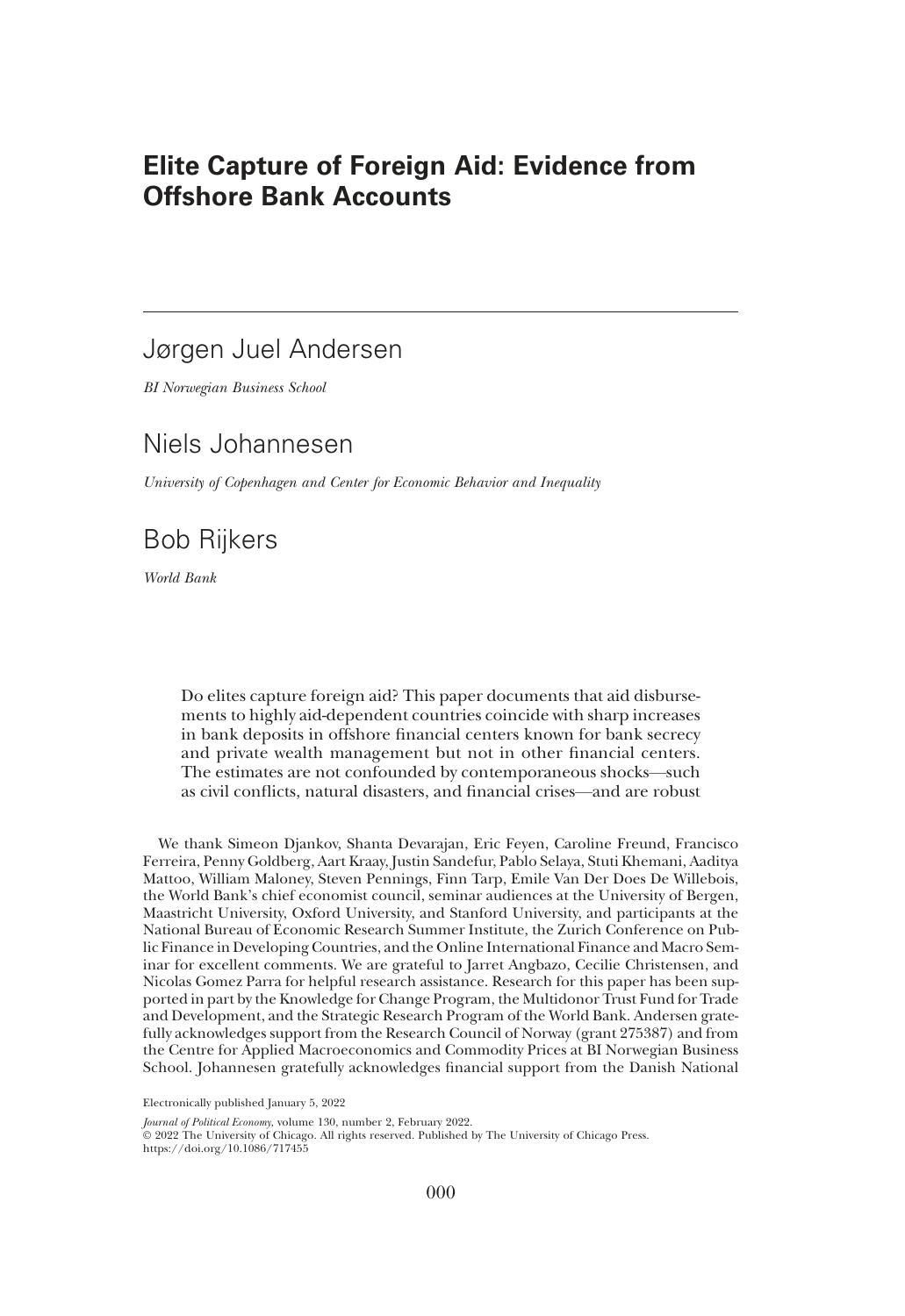to instrumenting using predetermined aid commitments. The implied leakage rate is around  $7.5\%$  at the sample mean and tends to increase with the ratio of aid to GDP. The findings are consistent with aid capture in the most aid-dependent countries.

## I. Introduction

The effectiveness of foreign aid remains controversial. A large literature studies how aid is spent (Werker, Ahmed, and Cohen 2009), how it is absorbed in the domestic economy (Temple and van de Sijpe 2017), and how much it ultimately stimulates growth (Dalgaard, Hansen, and Tarp 2004), improves human development outcomes (Boone 1996), and reduces poverty (Collier and Dollar 2002). In light of the evidence, some scholars assert that aid plays a pivotal role in promoting economic development in the poorest countries (Sachs 2005), while others are highly skeptical (Easterly 2006). Many studies emphasize that aid effectiveness depends crucially on the quality of institutions and policies in the receiving countries (Burnside and Dollar 2000).

A concern often voiced by skeptics is that aid may be captured by economic and political elites. The fact that many of the countries that receive foreign aid have high levels of corruption (Alesina and Weder 2002) invokes fears that aid flows end up in the pockets of the ruling politicians and their cronies. This would be consistent with economic theories of rent seeking in the presence of aid (Svensson 2000) and resonate with colorful anecdotal evidence about failed development projects and selfinterested elites (Klitgaard 1990). Yet there is little systematic evidence on aid capture.

In this paper, we study aid diversion by combining quarterly information on aid disbursements from the World Bank and foreign deposits from the Bank for International Settlements (BIS). The former data set covers all disbursements made by the World Bank to finance development projects and provide general budget support in its client countries. The latter data set covers foreign-owned deposits in all significant financial centers both havens, such as Switzerland, Luxembourg, Cayman Islands, and Singapore, whose legal framework emphasizes secrecy and asset protection, and nonhavens, such as Germany, France, and Sweden.

Research Foundation (grant DNRF134), from the Danish Finance Institute, and from the United Nations University World Institute for Development Economics Research (UNU-WIDER)'s project on illicit financial flows. The findings, interpretations, and conclusions expressed in this paper are entirely those of the authors. They do not necessarily represent the views of the International Bank of Reconstruction and Development/World Bank and its affiliated organizations or those of the executive directors of the World Bank or the countries they represent. All errors are our responsibility. Data are provided as supplementary material online. This paper was edited by Harald Uhlig.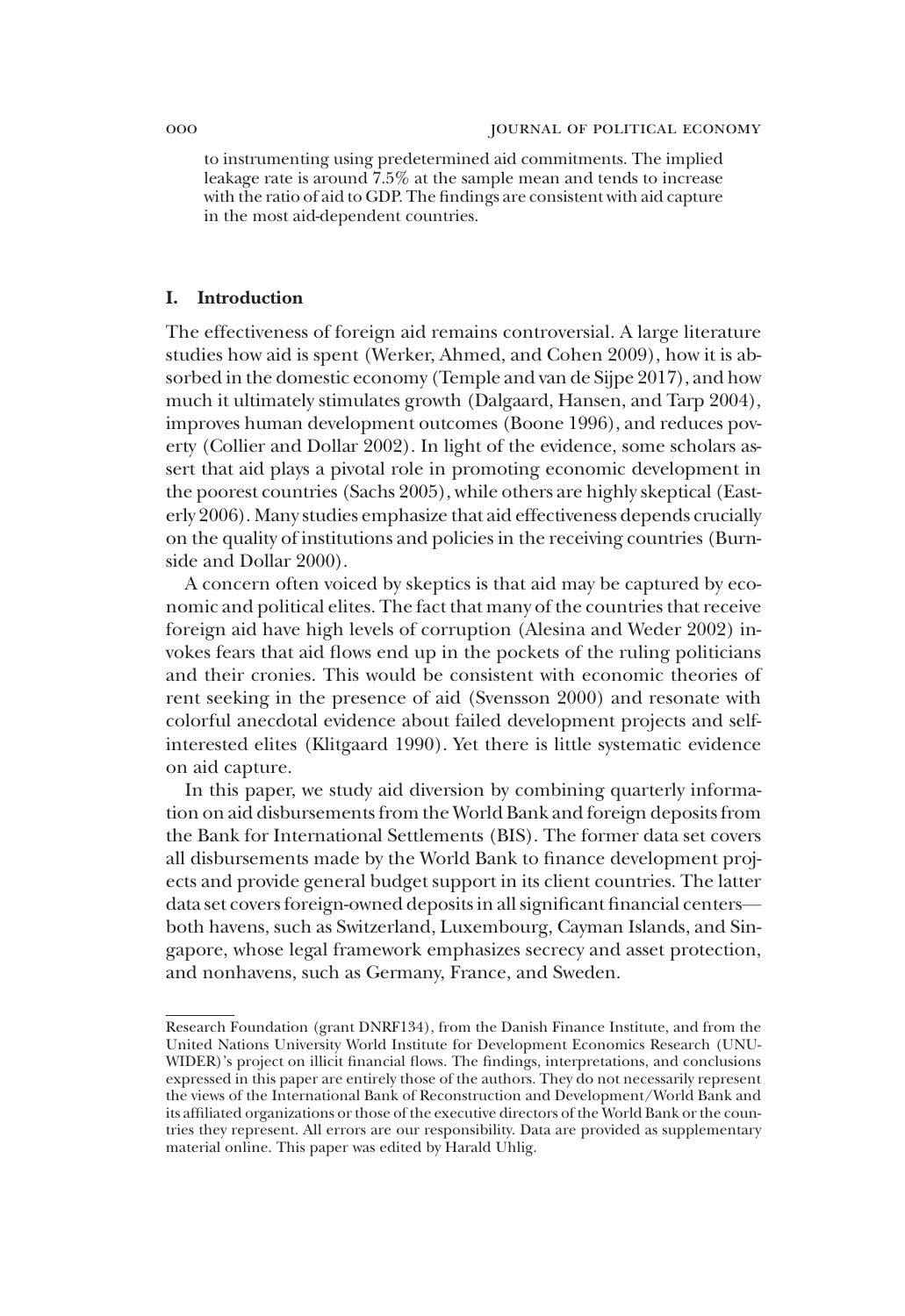Equipped with this data set, we study whether aid disbursements trigger money flows to foreign bank accounts. In our main sample comprising the 22 most aid-dependent countries in the world (in terms of World Bank aid), we document that disbursements of aid coincide (in the same quarter) with increases in the value of bank deposits in havens. Specifically, aid disbursements equivalent to 1% of GDP are associated with a statistically significant increase in deposits in havens of 3.4%. By contrast, there is no increase in deposits held in nonhavens. While other interpretations are possible, these findings are consistent with elite capture: diversion of aid disbursements, or of other funds freed up by the aid disbursements, to private accounts in havens.<sup>1</sup>

One may be concerned that the results are confounded by factors affecting both aid inflows and capital outflows. We address this potential endogeneity in three ways. First, we augment the baseline model with leads and lags of the aid variable. Reassuringly, we find no differential trends in deposits during the quarters before aid disbursements. Second, we instrument disbursements using predetermined aid commitments, which are plausibly exogenous to contemporaneous shocks (Kraay 2012, 2014). Third, we exclude observations where specific events—such as wars, natural disasters, and financial crises—might cause both inflows of aid and outflows of domestic capital and introduce controls for potential confounders, such as oil prices and exchange rates. We also estimate specifications with country-year fixed effects where identification comes exclusively from variation in the timing of disbursements within the year. The main results are robust to all these tests.

While our results document cleanly and robustly that aid disbursements are associated with wealth accumulation on offshore accounts, the macro nature of our deposit information represents an important limitation: since we do not observe *who* stores wealth in havens in periods with large aid disbursements, we cannot directly infer the economic mechanism underlying this correlation. Despite this inherent limitation, it is almost certain that the beneficiaries of the money flowing to havens at the time of aid disbursements belong to economic elites. Recent research using microdata from data leaks and administrative sources documents that offshore bank accounts are overwhelmingly concentrated at the very top of the wealth distribution (Alstadsæter, Johannesen, and Zucman 2019; Londoño-Vélez and Ávila-Mahecha 2021). By contrast, the poorest segments in developing countries often do not even have domestic bank accounts (Demirgüç-Kunt et al. 2018), and it is entirely implausible that they should control the money flows to havens.

 $1$  A rich literature in development economics documents that aid is frequently fungible (e.g., Pack and Pack 1993).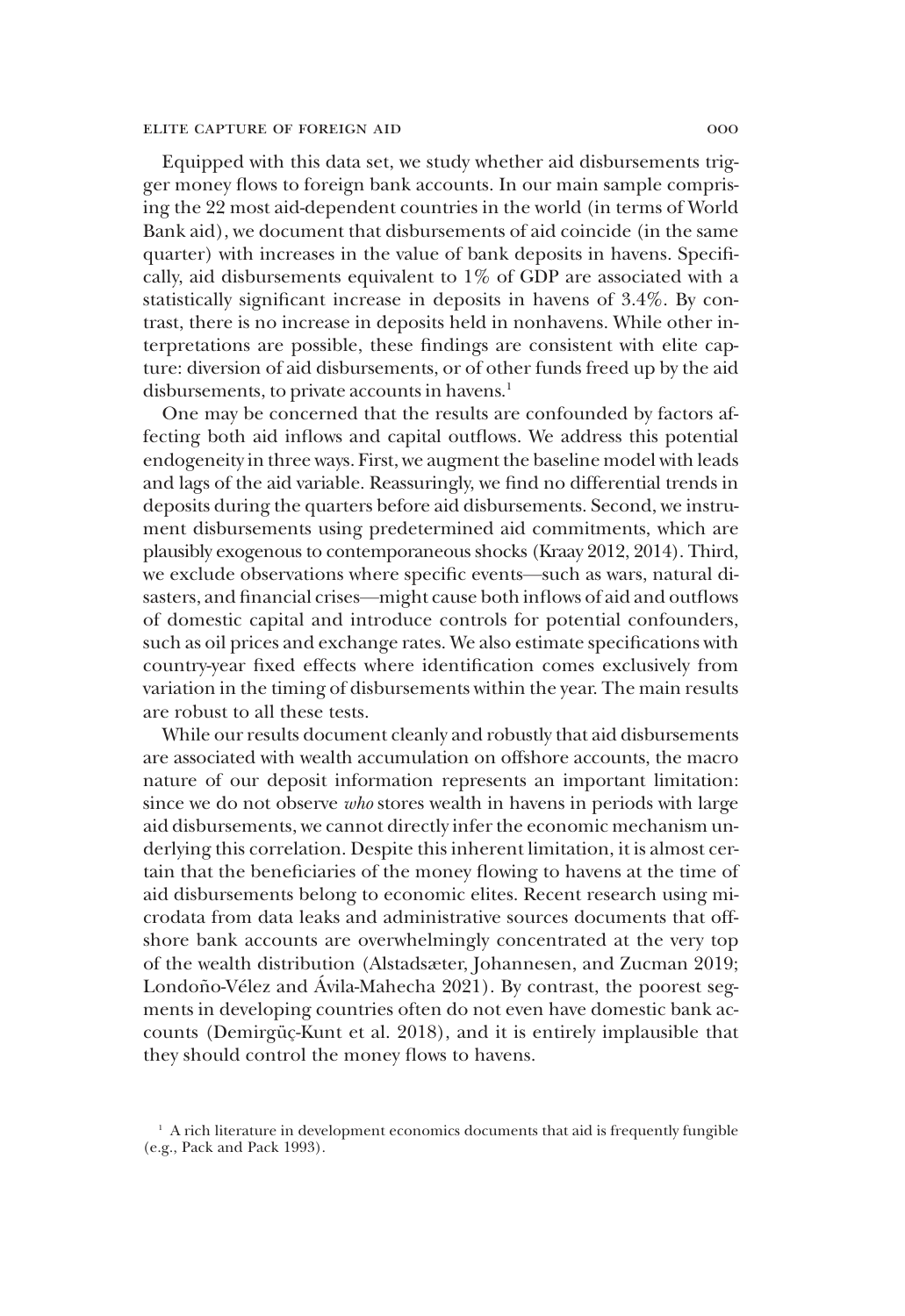It is more difficult to identify the precise mechanism by which aid inflows cause capital outflows to havens; however, aid capture by ruling elites is a salient and plausible one. First, it can explain why the trail leads to havens rather than nonhavens: if the money derives from corruption and embezzlement, we should not be surprised to see it flowing to jurisdictions with legal institutions emphasizing secrecy.<sup>2</sup> Second, it can explain why we observe a sharp and immediate increase in deposits in the disbursement quarter with no increases in subsequent quarters: to the extent that political elites divert aid to foreign accounts, either directly or through kickbacks from private sector cronies, aid inflows and capital outflows should occur almost simultaneously. Third, it is consistent with the estimated heterogeneity across countries and projects: we find that aid disbursements are associated with larger increases in haven deposits when countries are more corrupt and have less democratic checks and balances and when projects have unsatisfactory outcomes according to the World Bank's ex post evaluation. The heterogeneity is often economically meaningful but generally not statistically significant.

An alternative mechanism that could potentially explain our results is that local contractors receive payments when aid is disbursed and immediately transfer some of these funds to foreign accounts. While a simple cash management motive fails to explain why money flows only to places such as Zurich, the global center for bank secrecy and private wealth management (Zucman 2017), and not to other international banking centers such as New York, London, and Frankfurt, other motives such as tax evasion and mitigation of expropriation risks might. However, these explanations are all at odds with our finding that aid causes smaller flows to havens when local contractors account for more of the procurement relative to foreign contractors whose deposits are excluded from our analysis by construction.<sup>3</sup> They are also inconsistent with our finding that aid disbursements trigger larger flows to havens when perceived expropriation risks are low and with the stylized fact that firms in developing economies have ample scope for tax evasion through simple misreporting without any use of offshore accounts (e.g., Best et al. 2015). Finally, they fail to explain the important finding that aid flows to projects with unsatisfactory ex post outcomes are associated with particularly large flows to havens, which is a key implication of elite capture. Ultimately, we find the local contractor mechanism harder to reconcile with all the patterns in the data.

There are other mechanisms that we can more confidently rule out. First, multinational firms shifting profits to affiliates in low-tax countries

<sup>&</sup>lt;sup>2</sup> Havens are often associated with the laundering of proceeds from high-level corruption. For instance, a report by the Financial Action Task Force describes 32 cases of grand corruption, of which 21 involved bank accounts in havens (FATF 2011).

<sup>3</sup> If aid to Tanzania finances purchases from a South African firm that channels the proceeds to a Swiss bank account, South Africa's haven deposits—not Tanzania's—increase.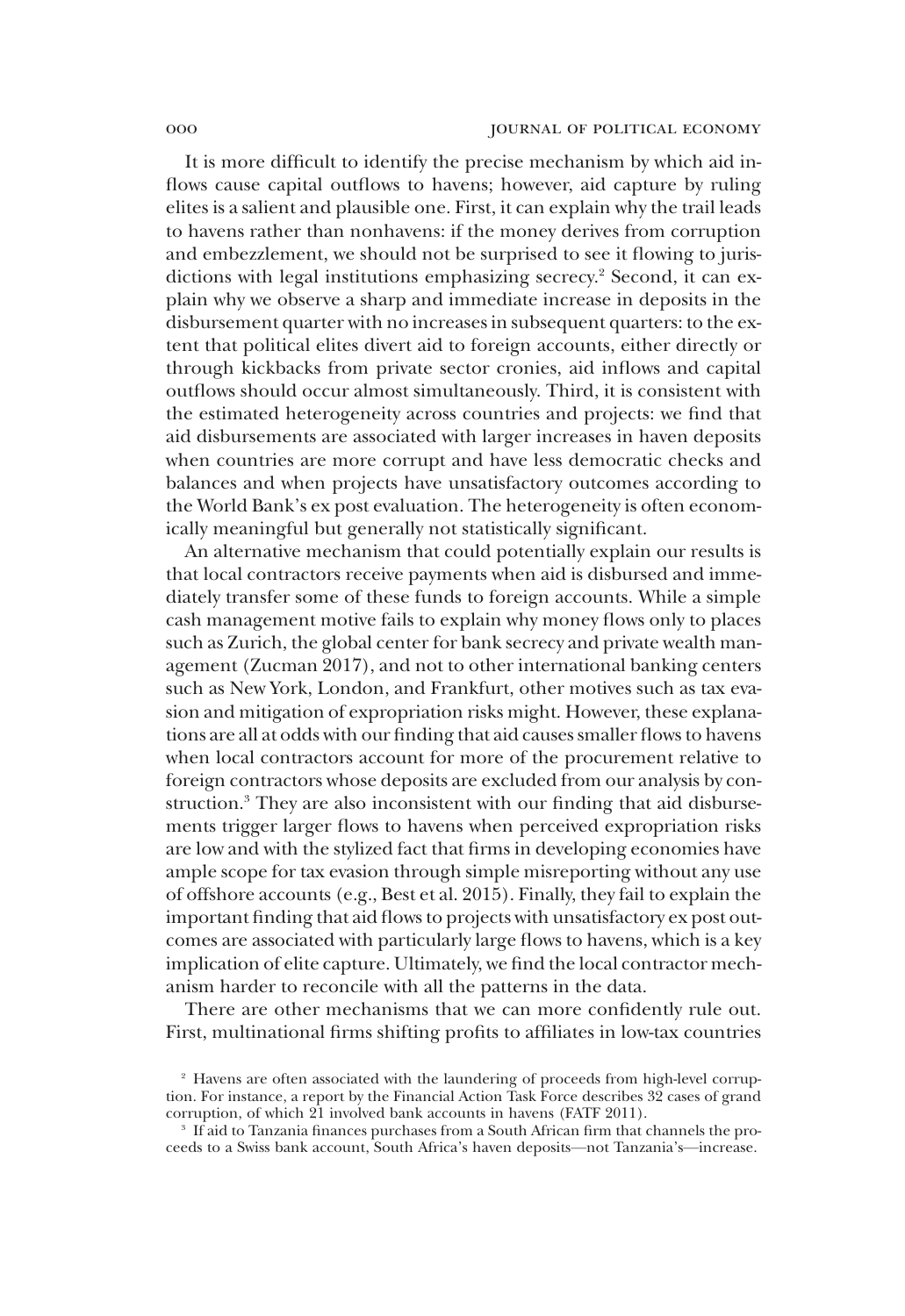cannot explain our results because deposits belonging to foreign affiliates are excluded from our outcome variable by construction.<sup>4</sup> Second, aid may increase income more broadly by stimulating aggregate demand and may therefore indirectly increase evasion of personal income taxes through havens; however, our model accounts for aggregate income dynamics by conditioning on GDP growth, and the sharp increase in haven deposits in the disbursement quarter does not mirror the protracted expansionary effect of economic stimulus (Kaplan and Violante 2014). Third, aid may allow governments to relax capital controls and thus induce households to transfer money to foreign accounts, but our main result remains when we discard all episodes with changes in capital controls. Finally, we can exclude that portfolio adjustments by commercial or central banks affect the results, as our deposit variables include only foreign deposits belonging to nonbanks.

The leakage rate implied by our baseline estimates is around 7.5%.<sup>5</sup> The 22 countries in the sample are highly aid dependent, with annual disbursements from the World Bank exceeding 2% of GDP, but account for a modest share of all disbursements.<sup>6</sup> By varying the sample, we document that the leakage rate exhibits a strong gradient in aid dependence. On the one hand, lowering the threshold to 1% of GDP (46 countries), the leakage rate is around 4% and we cannot reject the null hypothesis of no leakage. On the other hand, raising the threshold to 3% of GDP (seven countries), we find a substantially higher leakage rate of around 15%. This pattern suggests that the average leakage rate across all aidreceiving countries is much smaller than in the main sample. Moreover, it is consistent with existing findings that the countries receiving the most aid are not only among the least developed but also among the worst governed (Alesina and Weder 2002) and that very high levels of aid might foster corruption and institutional erosion (Knack 2000; Djankov, Montalvo, and Reynal-Querol 2008).

The estimated leakage rates represent a lower bound in the sense that they include only money diverted to foreign accounts and not money spent on real estate, luxury goods, and pet projects (Dreher et al. 2019). More subtly, owing to the way the BIS statistics are constructed, the estimates do not include money flowing to foreign accounts held through

<sup>6</sup> Our main sample jointly absorbs around 10% of all World Bank disbursements in the sample period.

<sup>4</sup> If a Tanzanian firm shifts profits to a Bermuda affiliate, it may increase Bermuda's foreign deposits (to the extent that the affiliate's account is in a non-Bermudan bank) but not Tanzania's.

 $5$  Evaluated at the sample mean where haven deposits stand at 2.2% of GDP, the baseline estimate implies that aid disbursements equivalent to 1% of GDP are associated with an increase in haven deposits equivalent to 0.075% of GDP. We find a similar leakage rate but with large standard errors when we modify the empirical framework to estimate it in a single step.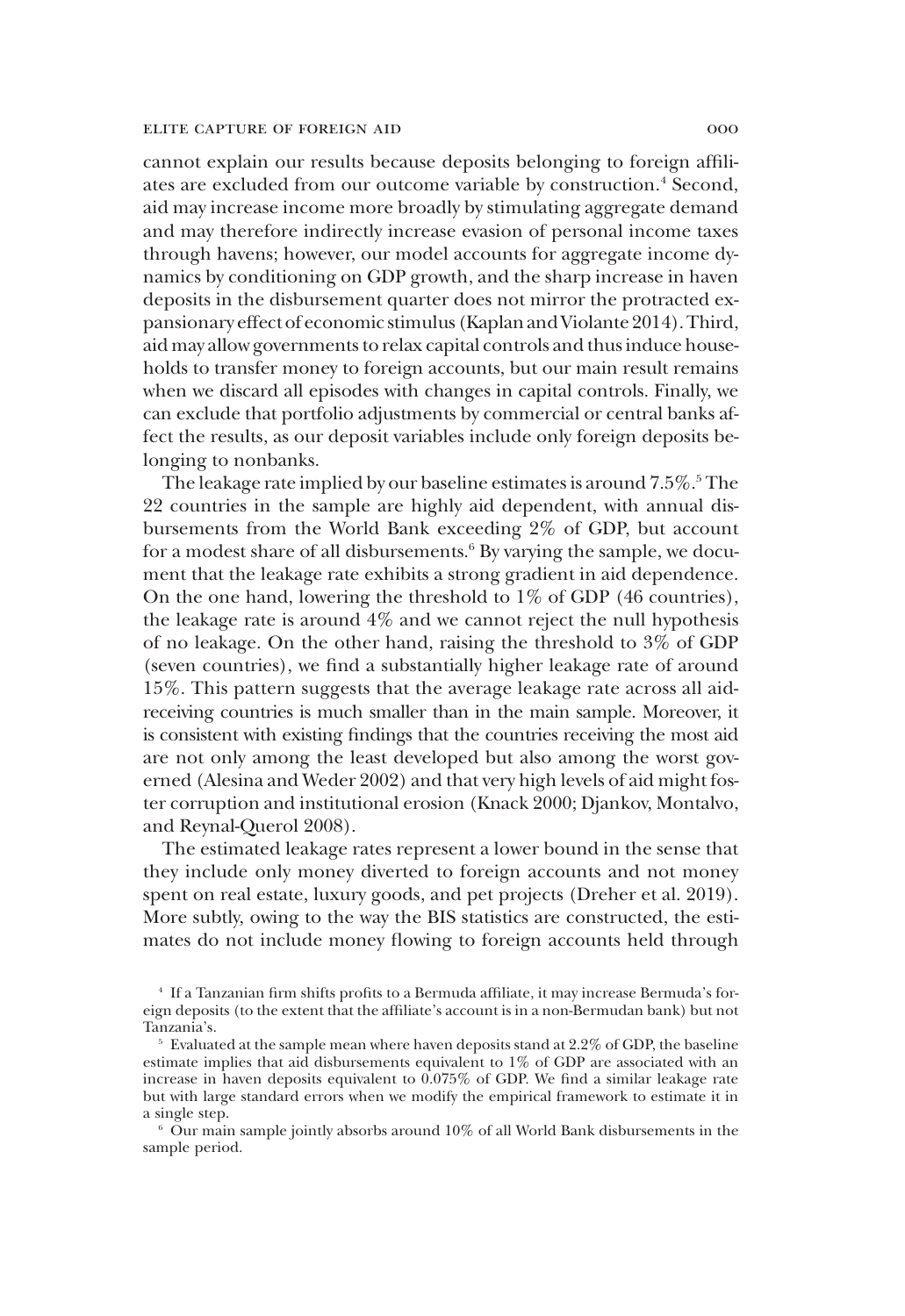offshore intermediaries. If a person in Tanzania sets up a shell corporation in Panama as the nominal owner of a bank account in Switzerland, the BIS statistics assign ownership of the Swiss account to Panama, and any aid diverted from Tanzania to the account will not enter our estimates. There is evidence that offshore intermediaries are easily accessible (Sharman 2010) and play an important role in strategies to hide and launder assets (Zucman 2017).

To address this limitation of the BIS statistics, we analyze leaked data on offshore corporations published by the International Consortium of Investigative Journalists (ICIJ; e.g., the Panama Papers). The leaked records derive from corporate service providers and corporate registries in havens such as the British Virgin Islands, Panama, and the Bahamas. The records include information about the corporations themselves and about individuals controlling the corporations. We study offshore incorporations in the exact same empirical framework that we developed to study foreign deposits and find qualitatively similar results: aid disbursements are associated with a sharp increase in the number of offshore corporations controlled by individuals in the receiving country, and the increase is larger when countries are more corrupt, when projects have unsatisfactory outcomes, and when local contractors account for a smaller part of the procurement. While this finding is consistent with aid diversion through offshore intermediaries above and beyond the transfers to foreign accounts detected in the main analysis, we are unable to quantify leakage through this channel, as we have no information about the assets of offshore corporations.

Finally, as the comprehensive deposit data set employed in the main analysis is restricted and subject to confidentiality requirements, we also study publicly available series recently released by the BIS. This allows us to investigate deposits in a handful of individual havens. We find that bank accounts in Switzerland and Luxembourg contribute significantly to the correlation between aid disbursements and haven deposits, whereas accounts in Belgium and Jersey do not. The public series also allow us to extend the sample period to more recent years where financial transparency has improved significantly. We find similar point estimates before and after the global push for information exchange with offshore financial centers in 2009 ( Johannesen and Zucman 2014), suggesting that the relationship between aid and offshore wealth accumulation is unchanged. While the estimates for shorter subperiods are imprecise, the finding resonates with the widely held concern that enhanced financial transparency has not effectively curbed illicit flows from low-income countries (OECD 2017).

This paper contributes to the understanding of aid effectiveness by empirically identifying and quantifying a mechanism that may render aid ineffective: elite capture. In doing so, we contribute to literatures on the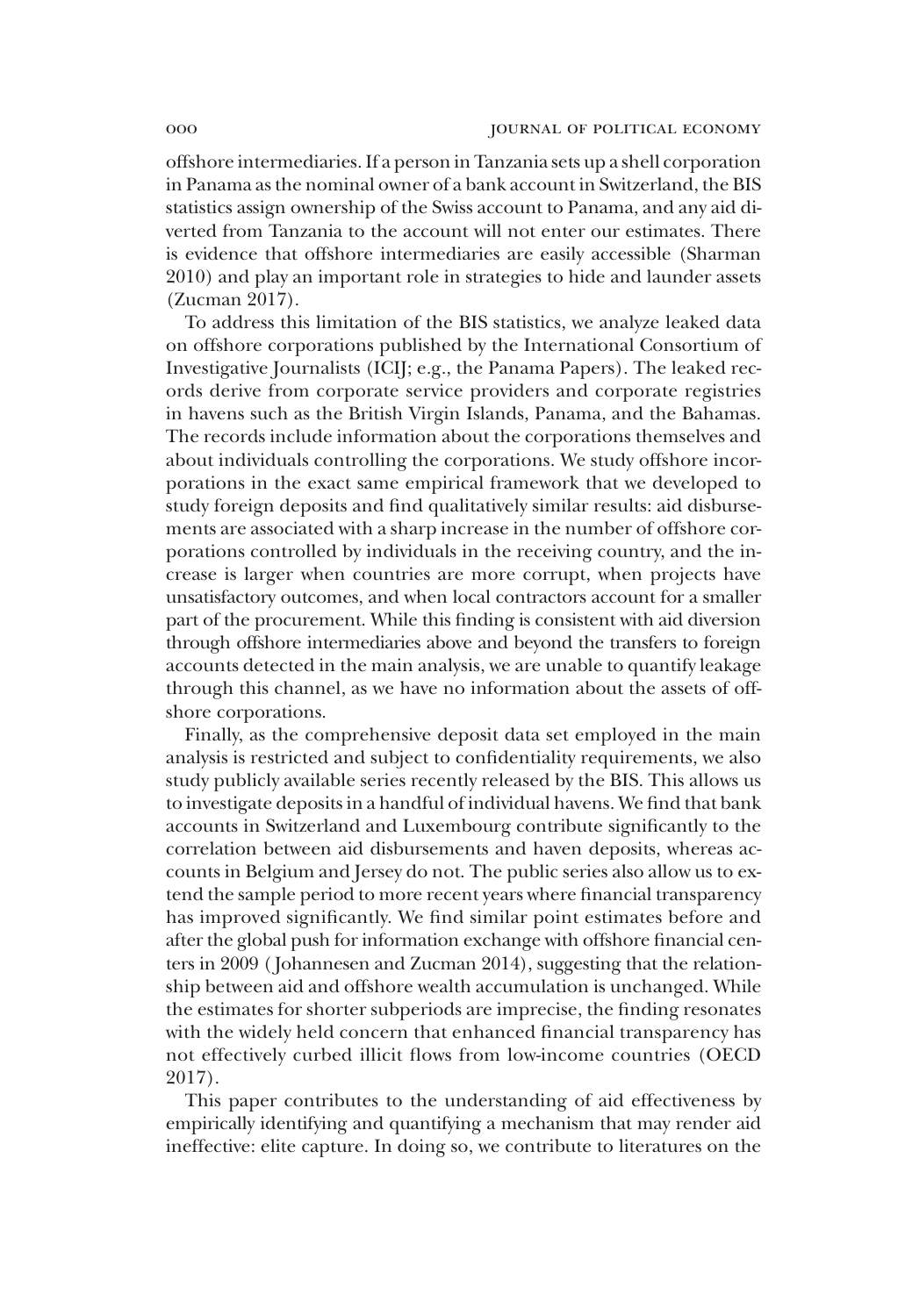distributional effects of aid (Bjørnskov 2010), hidden wealth and its origins (Zucman 2013), capital flight (Cobham and Janský 2020), and the broader literature on political corruption (Olken and Pande 2012). Our results are most closely related to previous work showing that petroleum rents are partly shifted to bank accounts in havens when political institutions are weak, with an implied leakage rate of 15% (Andersen et al. 2017). The lower leakage rate found in the present context suggests that aid, plausibly because of donors' monitoring and control, is not directly comparable to natural resources as a source of sovereign rents (Collier 2006; Djankov, Montalvo, and Reynal-Querol 2008). This is notably true when also considering less aid-dependent countries where leakage to foreign accounts appears to be limited.

The paper proceeds in the following way. Section II describes the data. Section III explains the empirical strategy. Section IV presents the results. Section V concludes.

## II. Data

## *A. Cross-Border Bank Deposits*

We use data on foreign bank deposits from the Locational Banking Statistics of the BIS. This quarterly data set has information on the value of bank deposits in 45 financial centers owned by residents of around 200 countries. The deposit information is at the bilateral level—for example, the value of deposits in Swiss banks owned by residents of Tanzania and builds on confidential reports from individual banks on their foreign positions. Deposits are assigned to countries on the basis of immediate ownership rather than beneficial ownership; hence, if a Tanzanian firm has a subsidiary in Bermuda, which holds a Swiss bank account, the account is assigned to Bermuda in the BIS statistics.<sup>7</sup>

The data set covers the vast majority of the world's cross-border bank deposits: all significant banking centers contribute to the data set, and within each banking center, the coverage is typically nearly 100% (BIS 2020). This is one of the most reliable sources for information about foreign assets and is therefore frequently used by central banks to construct capital accounts, by macroeconomists to gauge net wealth positions (Lane and Milesi-Ferretti 2007; Zucman 2013), and by public finance economists to study offshore tax evasion ( Johannesen 2014; Johannesen and Zucman 2014; Menkhoff and Miethe 2019).

<sup>7</sup> To be precise, our analysis concerns cross-border liabilities, a broader concept than cross-border deposits, because data on liabilities are available for a longer time period. In our sample, the two concepts are nearly identical and we refer to both as deposits. For the subperiod where data on both liabilities and deposits are available, 1995–2010, the correlation between them is 0.998.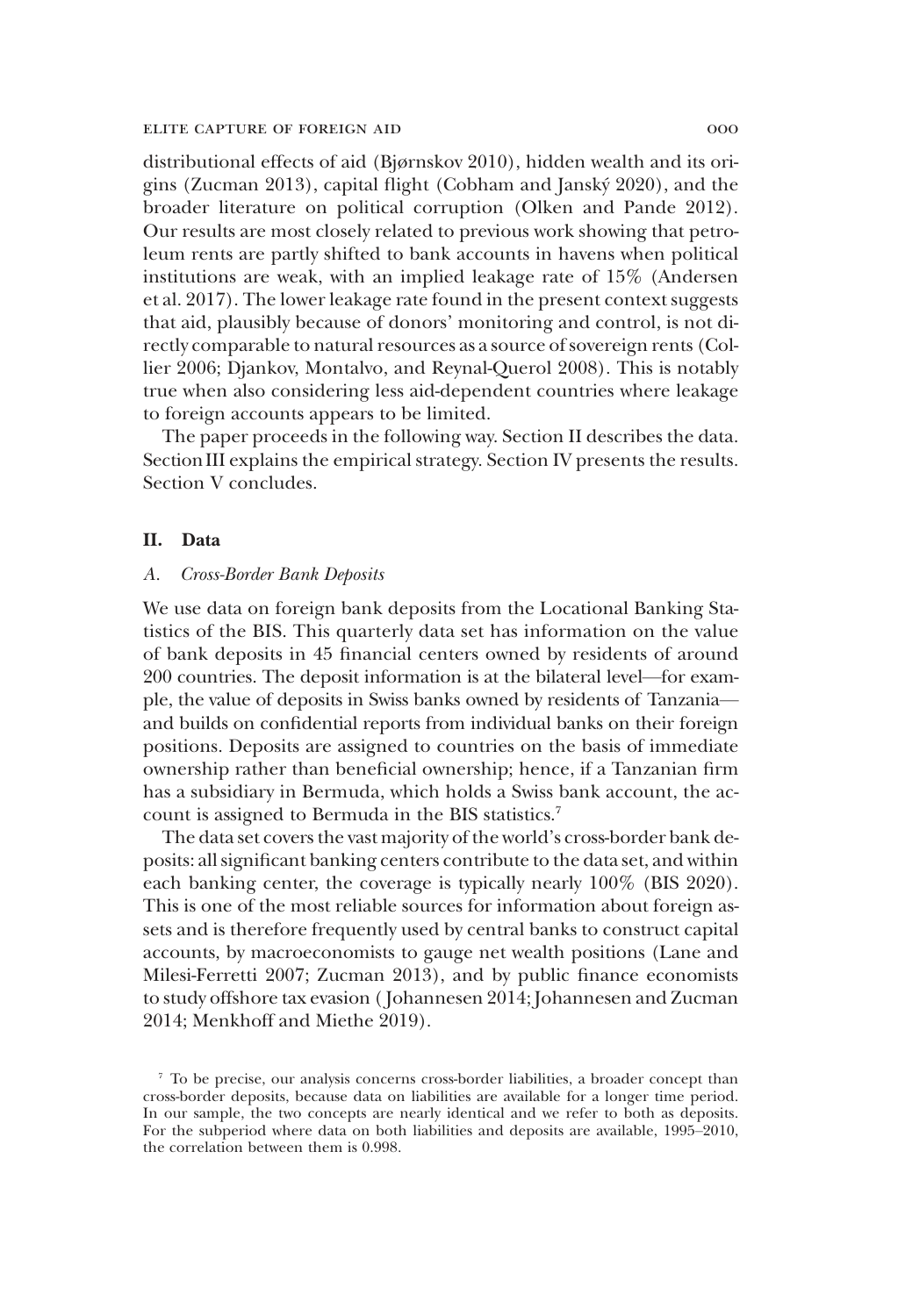While the BIS generally makes deposit information publicly available at the country level (e.g., deposits held by Tanzanians in all foreign banking centers combined and deposits held in Cayman banks by all foreigners combined), it has traditionally restricted access to deposit information at the bilateral level (e.g., deposits held by Tanzanians in Cayman banks) to central bank staff and external researchers working under a confidentiality agreement with the BIS. In the main analysis, we use a data set with restricted information at the bilateral level up until 2010, which allows us to break down each country's total foreign deposits into deposits in havens and deposits in nonhavens. In an auxiliary analysis, we exploit recently released information at the bilateral level for selected banking centers. While the public data set is less comprehensive than the restricted one, it allows us to extend the sample period beyond 2010 and show results for individual havens, which is prohibited under the confidentiality agreement governing the restricted data.

Among the 45 financial centers contributing to the Locational Banking Statistics, we classify 17 as havens and the remaining 28 as nonhavens, as detailed in table A1 (tables A1-A14 are available online).<sup>8</sup> Havens generally have institutional characteristics that make them attractive places to hide and launder funds: bank secrecy rules that ensure strict confidentiality and legal arrangements that facilitate asset protection by enabling investors to nominally transfer asset ownership to a third party while retaining full control (e.g., trusts or fiduciary arrangements).<sup>9</sup> Important havens in our data set include Switzerland, which accounts for as much as 40% of the wealth management industry (Zucman 2013, 2017), as well as Luxembourg, the Cayman Islands, the Bahamas, Hong Kong, and Singapore.

We define Haven<sub>*ii*</sub> as deposits owned by country *i* in the 17 havens in quarter *t*, and we similarly define Nonhaven<sub>*it*</sub> as deposits in one of the other financial centers. We exploit the sectoral breakdown in the BIS statistics to exclude interbank deposits from these measures.<sup>10</sup> The BIS statistics do not look through chains of ownership to the ultimate owners of deposits, and our deposit measure therefore does not include accounts held through offshore intermediaries (Omartian 2017; Zucman 2017), which is likely to reduce the estimated leakage rates. We address this limitation

<sup>10</sup> This also excludes foreign deposits held by central banks, which is important to avoid confounding effects through placement of foreign reserves.

<sup>8</sup> Our classification of financial centers as havens and nonhavens follows Andersen et al. (2017): to the set of financial centers blacklisted by the Organization for Economic Cooperation and Development (OECD) in 2008 for not providing bank information to foreign governments on request, we add Macao (special administrative region [SAR] of China) and Hong Kong (SAR of China) that were also noncompliant with OECD's standards.

<sup>9</sup> In response to strong international pressure, legal institutions in havens have changed considerably in the past decade. Starting around 2009, all havens committed to some measure of information exchange with other countries for tax enforcement purposes ( Johannesen and Zucman 2014).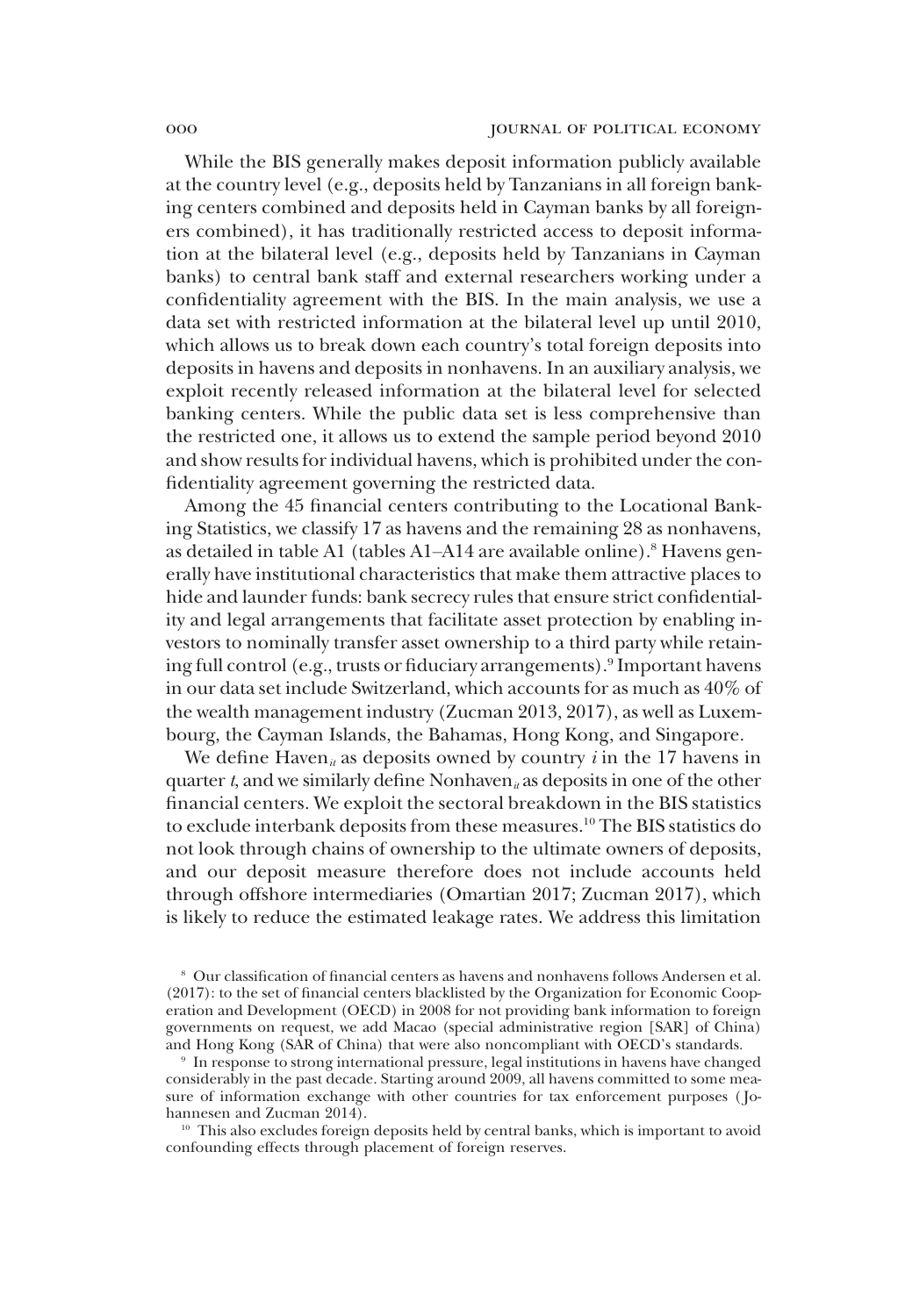by studying offshore incorporations around aid disbursements using data leaks from corporate service providers and corporate registers (see below). The BIS data set at our disposal spans the period 1977–2010, but we discard observations before 1990 because of a major data break in 1989.<sup>11</sup>

Table 1 presents summary statistics on the deposit measures in columns 1–4. Average haven deposits range from \$4 million in Sao Tome and Principe to almost \$200 million in Madagascar and generally constitute around one-third of all foreign deposits. Annual growth rates in haven deposits average 8% over the sample period, which is higher than the growth rate in nonhaven deposits and GDP. The distribution of quarterly growth rates in haven deposits—our main outcome variable—is displayed in figure A1 (figs. A1–A7 are available online).

### *B. Foreign Aid*

We construct a project-level database of aid disbursements from the World Bank through its two principal institutions, the International Development Association (IDA) and the International Bank for Reconstruction and Development. From the World Bank Project Database, we obtain information on the approval date, commitment amount, sector, and instrument type for each project.<sup>12</sup> We combine this data set with project-level information on disbursements.<sup>13</sup> We also add ex post project evaluations from the Independent Evaluation Group (IEG), categorizing project outcomes as either "satisfactory" or "unsatisfactory." 14

We draw on this database to construct our main aid variable, Aid<sub>*it*</sub>, which aggregates disbursements from the World Bank across all projects in a given country *i* in a given quarter *t*. Analogously, we create variables that aggregate aid disbursements by project characteristics, such as instrument type, evaluation outcome, and sector. These auxiliary aid variables allow us

<sup>&</sup>lt;sup>11</sup> Until 1989, the Locational Banking Statistics did not include fiduciary deposits in Swiss banks—the lion's share of foreign-owned deposits in Switzerland—as they were considered off-balance-sheet items by the BIS.

 $12$  The two instrument types are Development Policy Financing (DPF), which funds government policy programs, and Investment Project Financing (IPF), which funds specific investment projects.

<sup>&</sup>lt;sup>13</sup> We use data from Kersting and Kilby (2016) for the period until 2011 and from the World Bank for the period after 2011. In both cases, the ultimate source is the World Bank Project Database.

 $14$ <sup>14</sup> The IEG is an independent unit within the World Bank that is responsible for evaluating the bank's programs and activities. The IEG evaluates the extent to which projects attained their intended development objectives and issues one of the following ratings: "highly satisfactory," "satisfactory," "moderately satisfactory," "moderately unsatisfactory," "unsatisfactory," and "highly unsatisfactory." We refer to the former three as "satisfactory" and the latter three as "unsatisfactory." While the ratings are imperfect indicators of project success or failure, they are a widely used metric of project effectiveness (Denizer, Kaufmann, and Kraay 2013), both inside and outside the World Bank.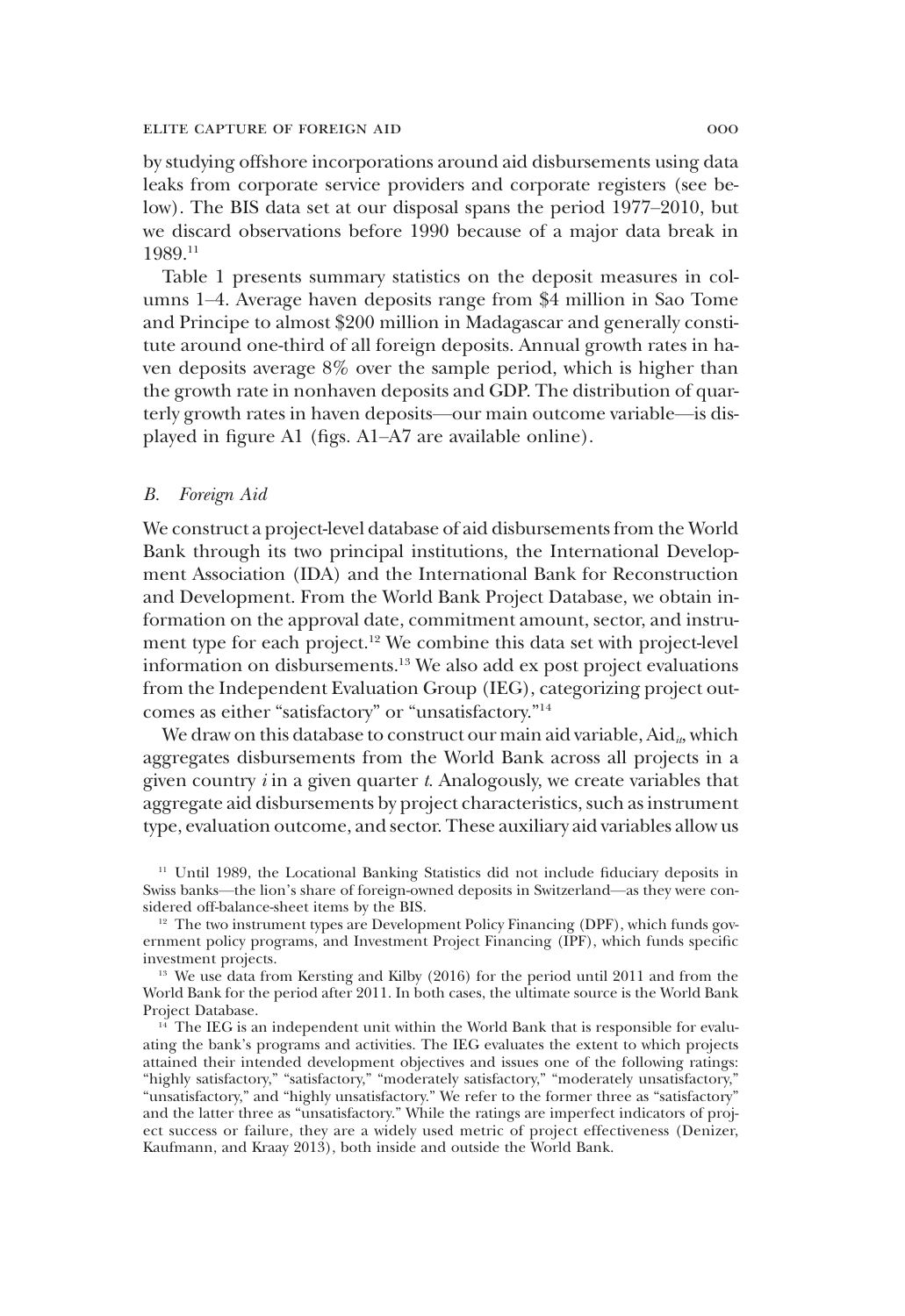|                                                                                                                                                                                                                                                                                                                                                                                                                                                                                |                                                  |                                   |                                                                                                                               | DESCRIPTIVE STATISTICS<br>TABLE                                                                                                                                                                                                 |                   |                                           |                          |                          |                         |
|--------------------------------------------------------------------------------------------------------------------------------------------------------------------------------------------------------------------------------------------------------------------------------------------------------------------------------------------------------------------------------------------------------------------------------------------------------------------------------|--------------------------------------------------|-----------------------------------|-------------------------------------------------------------------------------------------------------------------------------|---------------------------------------------------------------------------------------------------------------------------------------------------------------------------------------------------------------------------------|-------------------|-------------------------------------------|--------------------------|--------------------------|-------------------------|
|                                                                                                                                                                                                                                                                                                                                                                                                                                                                                |                                                  | Haven                             |                                                                                                                               | Nonhaven                                                                                                                                                                                                                        |                   |                                           |                          | Offshore                 |                         |
|                                                                                                                                                                                                                                                                                                                                                                                                                                                                                | Deposits<br>Haven                                | Deposits<br>(Growth               | Nonhaven<br>Deposits                                                                                                          | Deposits<br>(Growth                                                                                                                                                                                                             | Bank Aid<br>World | <b>ODA</b> Aid                            | Corporations<br>Offshore | Corporations<br>(Growth  | (Growth<br>GDP          |
|                                                                                                                                                                                                                                                                                                                                                                                                                                                                                | in Millions)<br>Ξ<br>S                           | Rate %)<br>$\widehat{\mathbb{C}}$ | $(\$\text{in}$ Millions)<br>ි)                                                                                                | Rate $\%$<br>$^{(+)}$                                                                                                                                                                                                           | $(\%$ GDP)<br>6)  | $( \%$ GDP)<br>$\widehat{6}$              | (in 2015)<br>E           | Rate %)<br>$\circledast$ | Rate %<br>$\widehat{e}$ |
| Afghanistan                                                                                                                                                                                                                                                                                                                                                                                                                                                                    |                                                  |                                   |                                                                                                                               |                                                                                                                                                                                                                                 |                   | 33.4                                      |                          |                          | 16.8                    |
| Armenia                                                                                                                                                                                                                                                                                                                                                                                                                                                                        |                                                  | $\frac{13.1}{27.5}$               | న జ                                                                                                                           | $-9$<br>$-21$<br>$7.7$                                                                                                                                                                                                          |                   | 4.3                                       | 186                      | 16.2                     | Ξ                       |
| <b>Burkina</b> Faso                                                                                                                                                                                                                                                                                                                                                                                                                                                            |                                                  | 6.0                               | 89                                                                                                                            |                                                                                                                                                                                                                                 | 2.3               | 8.2                                       | $\frac{3}{2}$            | 13.2                     | 5.9                     |
| Burundi                                                                                                                                                                                                                                                                                                                                                                                                                                                                        | 104                                              | 1.9                               | $\Xi$                                                                                                                         | endrage des des des des des des des de la conseja de la conseja de la conseja de la conseja de la conseja de l<br>Segne de la conseja de la conseja de la conseja de la conseja de la conseja de la conseja de la conseja de la | 3.8               |                                           |                          |                          | 2.7                     |
| Eritrea                                                                                                                                                                                                                                                                                                                                                                                                                                                                        |                                                  |                                   | Ξ                                                                                                                             |                                                                                                                                                                                                                                 | Ņ                 | 12.9                                      |                          |                          | 8.6                     |
| Ethiopia                                                                                                                                                                                                                                                                                                                                                                                                                                                                       | $\frac{55}{77}$                                  | 0. 4 5<br>0. 4 5<br>0. 6          | 157                                                                                                                           |                                                                                                                                                                                                                                 |                   | $\frac{1}{5}$ .3                          |                          | 33.3                     | 4.7                     |
| Ghana                                                                                                                                                                                                                                                                                                                                                                                                                                                                          |                                                  |                                   | $452$<br>16                                                                                                                   |                                                                                                                                                                                                                                 | $2.7$<br>$3.2$    |                                           | 343                      | 7.2                      | 8.5                     |
| <b>Guinea-Bissau</b>                                                                                                                                                                                                                                                                                                                                                                                                                                                           | $^{\circ}$                                       | 12.6                              |                                                                                                                               |                                                                                                                                                                                                                                 |                   | 18.6                                      |                          | $\circ$                  | 6.6                     |
| Guyana                                                                                                                                                                                                                                                                                                                                                                                                                                                                         | 33                                               | 14.4                              | 104                                                                                                                           |                                                                                                                                                                                                                                 |                   | 6.5                                       | 14                       | 5.8                      | 8.5                     |
| Kyrgyz Republic                                                                                                                                                                                                                                                                                                                                                                                                                                                                | Ξ                                                | 16.4                              | $\overline{12}$                                                                                                               |                                                                                                                                                                                                                                 | 222312            | $\begin{array}{c} 4.9 \\ 6.6 \end{array}$ | $\frac{8}{3}$            | 16.3                     | $4.8$                   |
| Madagascar                                                                                                                                                                                                                                                                                                                                                                                                                                                                     | 5282                                             | $1.99$ $3.76$<br>$1.86$           |                                                                                                                               |                                                                                                                                                                                                                                 |                   |                                           | 62                       | 13.0                     |                         |
| Malawi                                                                                                                                                                                                                                                                                                                                                                                                                                                                         |                                                  |                                   |                                                                                                                               |                                                                                                                                                                                                                                 |                   | $^{10.6}_{7.9}$                           | 48                       | 11.4                     |                         |
| Mali                                                                                                                                                                                                                                                                                                                                                                                                                                                                           |                                                  |                                   |                                                                                                                               |                                                                                                                                                                                                                                 |                   |                                           | $\sqrt{2}0$              | 10.6                     |                         |
| Mauritania                                                                                                                                                                                                                                                                                                                                                                                                                                                                     |                                                  |                                   | $238402$<br>$198402$                                                                                                          |                                                                                                                                                                                                                                 |                   | 6.9                                       | 103                      | 13.1                     | $7.89$<br>$7.49$        |
| Mozambique                                                                                                                                                                                                                                                                                                                                                                                                                                                                     |                                                  | 12.8                              |                                                                                                                               |                                                                                                                                                                                                                                 |                   |                                           | $47$<br>29               | 13.0                     |                         |
| Niger                                                                                                                                                                                                                                                                                                                                                                                                                                                                          | $\begin{array}{c} 4.8 \\ 4.0 \\ 2.0 \end{array}$ | $-1.0$                            | 80                                                                                                                            | $77.998$<br>$79.98$                                                                                                                                                                                                             | norn<br>noini     | $19.5$<br>$0.5$<br>$13.7$                 |                          | 33.4                     |                         |
| Rwanda                                                                                                                                                                                                                                                                                                                                                                                                                                                                         |                                                  | Ņ                                 | $42$                                                                                                                          |                                                                                                                                                                                                                                 |                   |                                           |                          | $-1.3$                   | $\overline{41}$         |
| Sao Tome and Principe                                                                                                                                                                                                                                                                                                                                                                                                                                                          | $\overline{\phantom{a}}$                         | $-4.5$                            | $^{\circ}$                                                                                                                    |                                                                                                                                                                                                                                 |                   | 18.4                                      | $\circ$                  |                          | 10.8                    |
| Sierra Leone                                                                                                                                                                                                                                                                                                                                                                                                                                                                   | 33                                               | $-1.5$                            | 83                                                                                                                            | $-4$                                                                                                                                                                                                                            | 3.2               | 10.3                                      | $\overline{19}$          | 8.7                      | 4.8                     |
| Tanzania                                                                                                                                                                                                                                                                                                                                                                                                                                                                       | 147                                              | 9.8                               | 442                                                                                                                           | $\frac{1}{4}$                                                                                                                                                                                                                   |                   | $0.9$<br>$7.6$                            | 114                      | 13.5                     | 9.4                     |
| Uganda                                                                                                                                                                                                                                                                                                                                                                                                                                                                         |                                                  | 9.4                               | 190                                                                                                                           | 2.6                                                                                                                                                                                                                             | 3.3               |                                           | 25<br>23<br>25<br>25     | $\Xi$                    | 6.3                     |
| Zambia                                                                                                                                                                                                                                                                                                                                                                                                                                                                         | 118                                              | 10.7                              | 309                                                                                                                           | $\frac{2}{5}$ .9                                                                                                                                                                                                                |                   | 10.3                                      |                          | 19.1                     | $7.5$<br>6.9            |
| Sample mean                                                                                                                                                                                                                                                                                                                                                                                                                                                                    |                                                  | $\infty$                          | $\frac{38}{2}$                                                                                                                |                                                                                                                                                                                                                                 |                   | 10.2                                      |                          | $\frac{9}{11}$           |                         |
| NOTE.—This table shows the 22 countries in our main sample and presents summary statistics for the main variables in our analysis. The sample includes<br>deposits held in the countries classified as havens and nonhavens, respectively. Columns 2 and 4 show the annual growth rates in deposits held in countries<br>all countries for which annual disbursements from the World Bank are equivalent to at least 2% of annual GDP on average. Columns 1 and 3 show foreign |                                                  |                                   |                                                                                                                               |                                                                                                                                                                                                                                 |                   |                                           |                          |                          |                         |
| classified as havens and nonhavens, respectively. Columns 5 and 6 show annual aid disbursements from the World Bank and annual ODA from all sources,                                                                                                                                                                                                                                                                                                                           |                                                  |                                   |                                                                                                                               |                                                                                                                                                                                                                                 |                   |                                           |                          |                          |                         |
| respectively, as a fraction of annual GDP. Column 7 shows the number of offshore corporations in the leaked data in 2015. Column 8 shows the annual<br>growth rates in the num                                                                                                                                                                                                                                                                                                 |                                                  |                                   | ber of offshore corporations in the leaked data. Column 9 shows annual growth rates in GDP. All growth rates are approximated |                                                                                                                                                                                                                                 |                   |                                           |                          |                          |                         |
| with the change in log                                                                                                                                                                                                                                                                                                                                                                                                                                                         | levels.                                          |                                   |                                                                                                                               |                                                                                                                                                                                                                                 |                   |                                           |                          |                          |                         |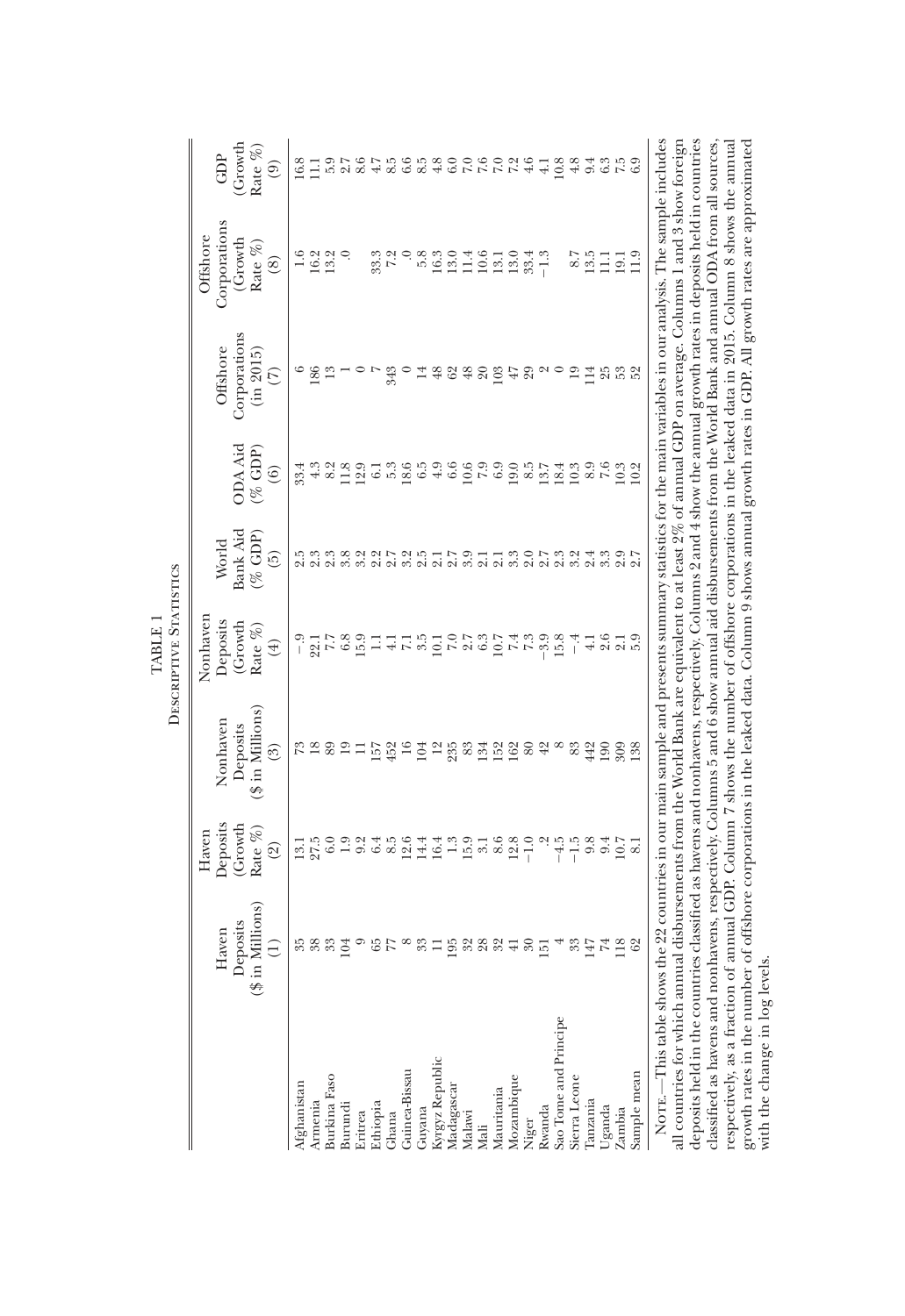to test whether the effect of aid disbursements on money flows to havens varies systematically with project characteristics.

We emphasize that our aid measures include only disbursements from the World Bank and thus exclude aid from other sources, such as humanitarian assistance and development aid from individual countries as well as debt relief. We focus on aid from the World Bank because we have information on the precise timing of the disbursements and are able to tie disbursements to project-level information. Both features play a key role in our identification strategy. Data on other sources of aid, including the leading aggregate measure of development aid, Official Development Assistance (ODA), are typically available only at the annual frequency, and disbursements cannot generally be linked to individual projects.<sup>15</sup>

In our main sample, we include the 22 countries that receive annual disbursements from the World Bank equivalent to at least 2% of GDP on average over the sample period 1990–2010.<sup>16</sup> As shown in table 1, annual aid disbursements from the World Bank are almost 3% of GDP on average (col. 5), whereas development aid from all sources exceeds 10% of GDP on average (col. 6). Foreign aid thus constitutes a major source of income within this sample. As shown in figure A2, there is significant variation in the size of aid disbursements from the World Bank across countries and over time.

Aid disbursements are potentially endogenous to contemporaneous economic shocks, and building on Kraay (2012, 2014), we therefore construct an instrument that exploits the time lag between commitments and disbursements of aid.<sup>17</sup> After a World Bank project is approved, disbursements are usually spread out over many quarters at different stages of the project. Actual disbursements may deviate substantially from the originally planned disbursement schedule; for instance, disbursements may be accelerated in response to natural disasters or delayed in the face of civil conflict. However, the amount of aid disbursed in a given quarter is largely the result of project approvals made in previous quarters, which creates variation in disbursements that is arguably exogenous to contemporaneous shocks.

Following Kraay (2012, 2014), we build an instrument by predicting quarterly disbursements for each project based on the initial commitment

<sup>&</sup>lt;sup>15</sup> Some donors now publish project-level data, but these data typically have a short time span.

<sup>&</sup>lt;sup>16</sup> In extensions, we also study a broader set of countries with annual disbursements above 1% of GDP.

<sup>&</sup>lt;sup>17</sup> Existing studies have used other instruments for aid. Werker, Ahmed, and Cohen (2009) use oil price variation to instrument aid provided by Organization of the Petroleum Exporting Countries members. Galiani et al. (2017) exploit the crossing of the IDA eligibility threshold to assess the impact of aid on growth. While these are compelling instruments, they have relatively limited temporal variation and are available for only a limited subset of aid-dependent countries.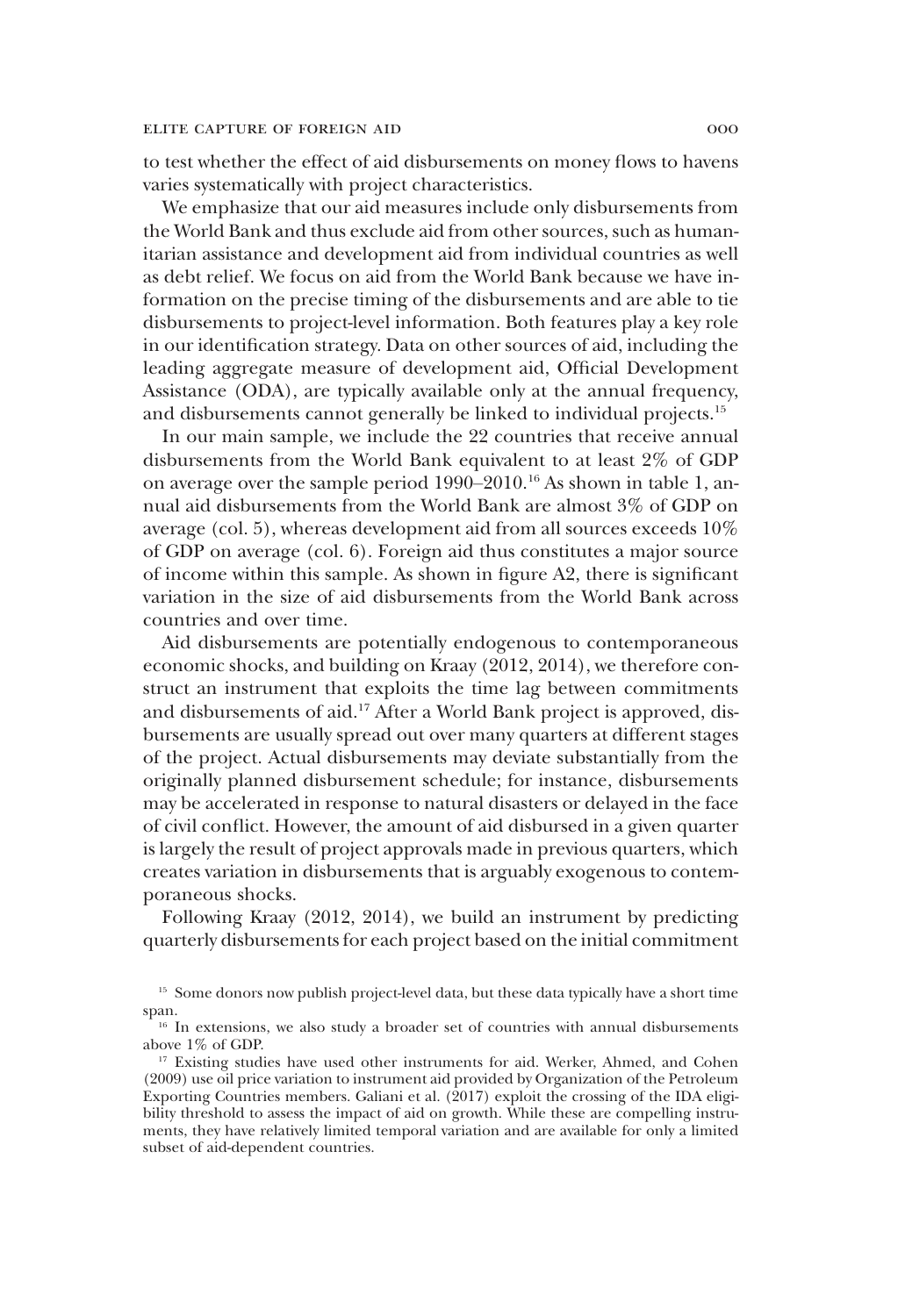and the average disbursement schedule across all other projects implemented in the same sector and the same geographical region. Summing over predicted disbursement at the project level, we predict aggregate disbursements for each country and quarter. We never use predicted disbursements for the commitment quarter as an instrument since it suffers from the same potential endogeneity as the actual disbursements. In the most rigorous tests, we use only predicted disbursements related to projects approved at least four quarters before as an instrument to strengthen the case for exogeneity.

# *C. Offshore Corporations*

We compile a data set on offshore incorporations from the leaked files published by the ICIJ. The files concern four distinct leaks: Offshore Leaks, the Panama Papers, the Bahamas Leaks, and the Paradise Papers. They comprise leaked records from four distinct corporate service providers headquartered in the British Virgin Islands, Panama, and Bermuda and from the corporate registries in Aruba, the Bahamas, Barbados, Nevis, the Cook Islands, Malta, and Samoa. Although there are some differences across the leaks, the records generally contain basic information about the corporations (e.g., name, date of incorporation, date of closure) and about the "officers" of the corporations (e.g., shareholders, directors, beneficiaries).<sup>18</sup>

Based on these records, we construct a variable Corporations<sub>*it*</sub> that captures the number of active offshore corporations with links to country *i* in quarter*t*. By a link between a corporation and a country, we mean that the corporation has an officer in the country. We do not distinguish between different types of officers since there is often no clear distinction between, for instance, shareholders and directors in the context of closely held offshore corporations.<sup>19</sup> As a corporation can have multiple officers, we allow corporations to have links to multiple countries. When constructing Corporations<sub>*it*</sub>, we cumulate the number of incorporations as far back as the leaked records go while adjusting for corporations that close.

We emphasize that the data set on offshore corporations has several limitations. First, since the leaks concern a small subset of the offshore corporate service providers and corporate registers in the world, they convey a partial and not necessarily representative picture of the offshore world.

<sup>&</sup>lt;sup>18</sup> The data sources differ, for instance, as to what they record (if anything) when corporations cease their operations. We treat inactivations, strike-offs, and closures indiscriminately and refer to them all as closures.

<sup>&</sup>lt;sup>19</sup> In many cases, local employees of the offshore service provider nominally serve as directors and our approach thus creates many links to offshore jurisdictions; however, such appointments do not affect the measurement of links for the aid-dependent countries in our sample.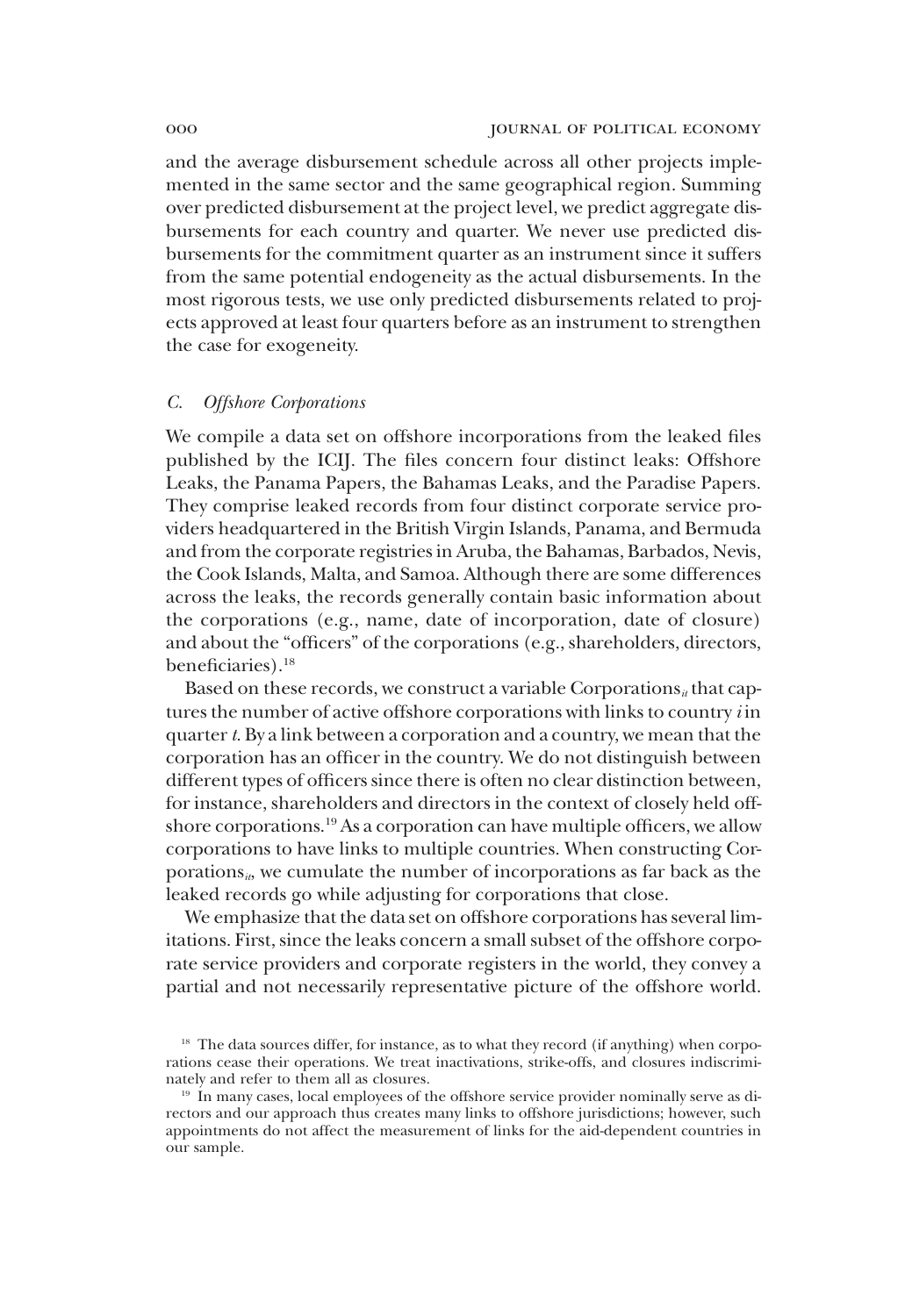Second, the leaked records have no information about the assets and activities of the offshore corporations, and while the journalists behind the leaks have been able to tie some of them to illicit financial flows, there is no presumption that this applies to all. It follows that cross-country differences must be interpreted with caution, as they may reflect that one country's offshore corporations are more represented in the leaks than another's or that one country has more foreign economic activity than another.

Indeed, as shown in table 1, the number of offshore corporations in the leaks varies significantly across the 22 countries in the sample, from zero for Burundi to 343 for Ghana (col. 7). We provide more descriptive statistics in the appendix (available online): the evolution in the number of offshore corporations aggregated over all countries in the sample (fig. A3) and the distribution of the quarterly growth rate in the number of offshore corporations (fig. A4).

## *D. Other Variables*

We collect information about events that may be associated with simultaneous changes in aid disbursements and cross-border capital flows: wars from the Peace Research Institute Oslo Armed Conflict Dataset, coups from Powell and Thyne (2011), natural disasters from the International Disaster Database, financial crises from Laeven and Valencia (2012), and petroleum rents and financial sector development from World Development Indicators (WDI). We also collect information on country characteristics that may mediate the effect of aid disbursements on haven deposits: control of corruption from Worldwide Governance Indicators (WGI), disclosure requirements for members of parliament from Djankov et al. (2010), capital account openness from Chinn and Ito (2006), political regime characteristics from the Polity IV Project, nationality of firms awarded aid-sponsored contracts from the World Bank's Major Contract Awards database, and expropriation risk from the International Country Risk Guide (ICRG). We provide summary statistics for these variables in table A2.

# III. Empirical Strategy

To assess whether disbursements of aid are accompanied by money flows to havens, we estimate the following baseline model:

$$
\Delta \log(\text{Haven}_{it}) = \beta \text{Aid}_{it} + \gamma X_{it} + \mu_{i} + \tau_{t} + \epsilon_{it}, \tag{1}
$$

where  $\Delta$ log(Haven<sub>*ii*</sub>) approximates the growth rate in haven deposits owned by country  $i$  in quarter  $t$ , Aid<sub> $i$ </sub> measures aid disbursements to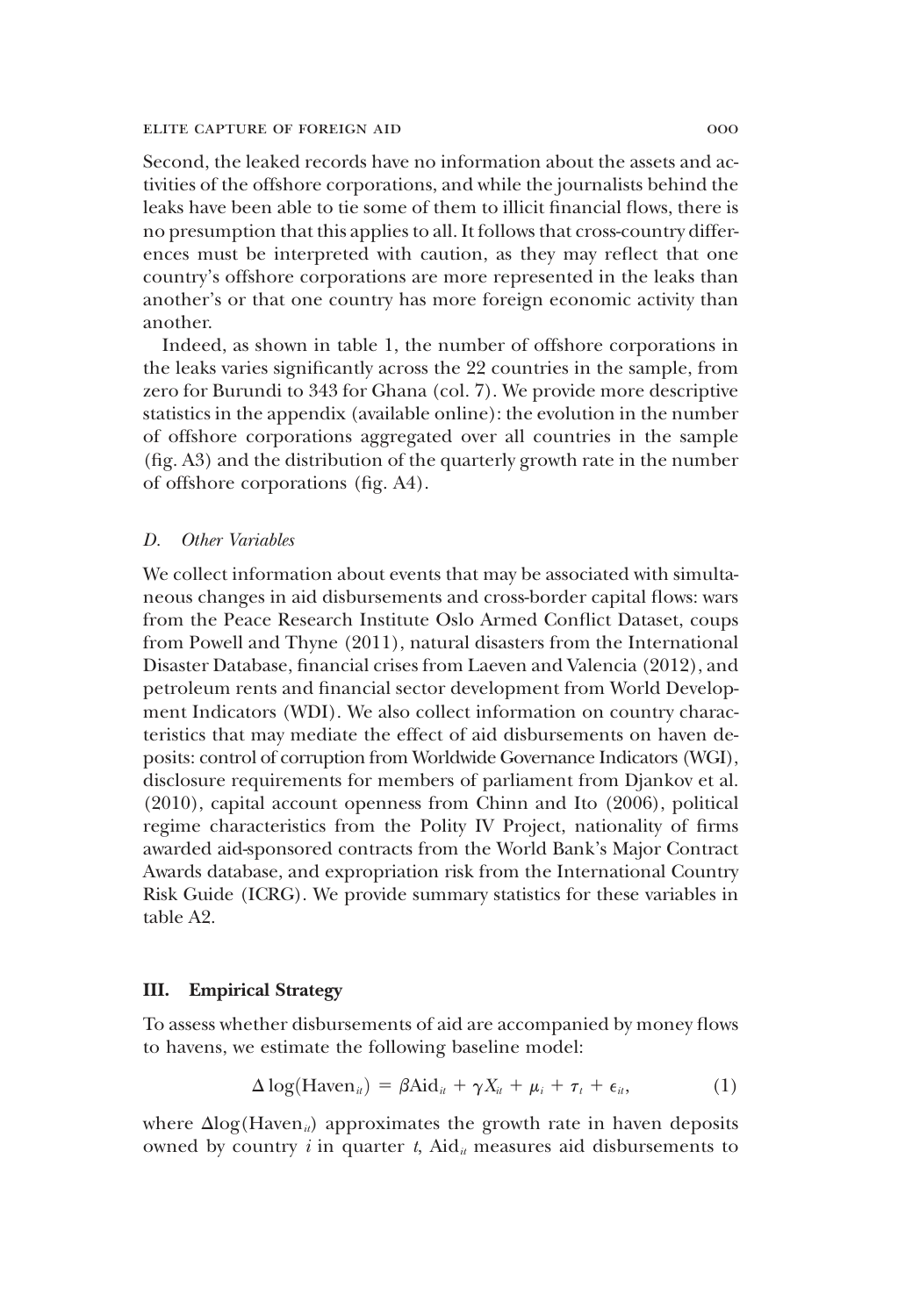country *i* in quarter *t* as a share of GDP,  $X_i$  is a vector of control variables (including GDP growth), and  $\mu_i$  and  $\tau_i$  represent country and time fixed effects, respectively.<sup>20</sup> Conceptually, the equation thus relates two flows of money: aid inflows from the World Bank on the right-hand side and (net) outflows to foreign bank accounts on the left-hand side.

The main parameter of interest,  $\beta$ , expresses the percentage change in haven deposits associated with an aid disbursement equivalent to 1% of GDP. It is measured relative to the counterfactual change in haven deposits predicted by the other variables in the model: the country's long-run average growth rate in haven deposits (captured by country fixed effects), global shocks to haven deposits (captured by the time fixed effects), and local shocks to income (captured by the control for GDP growth). The presence of country fixed effects implies that  $\beta$  is identified exclusively from within-country variation. We are effectively asking whether haven deposits grow more than the country average in quarters where aid exceeds the country average while absorbing the global trend in cross-border capital flows and the effect of the local business cycle.

To distinguish between cross-border money flows motivated by secrecy and asset protection and those motivated by other concerns, we also estimate the baseline model using the growth rate in deposits in nonhavens, Alog(Nonhaven), as the dependent variable. We compare the estimated coefficients on Aid in the two regressions and, as a more formal test for differential growth rates in haven and nonhaven deposits induced by aid disbursements, additionally estimate the baseline model using the differential growth rate,  $\Delta$ log(Haven) –  $\Delta$ log(Nonhaven), directly as the dependent variable. This specification identifies the impact of aid on haven deposits while absorbing any shocks to cross-border flows that are shared between haven and nonhaven accounts.

The main threat to identification in the baseline model is the potential endogeneity of aid. There could be macroeconomic shocks, such as financial crises or famine, that simultaneously cause capital flight and a surge in foreign aid, leading to a spurious positive correlation between aid disbursements and foreign deposits. Alternatively, opportunistic behavior by politicians could result in capital flight and induce foreign donors to cut back on aid, suggesting that the correlation between aid and haven deposits might be spuriously negative.

We address this potential endogeneity problem in three ways. First, we exploit the high-frequency nature of our data and test for preexisting differential trends in haven deposits by adding leading values of aid disbursements to the estimating equation. Nonzero coefficients on the

 $20$  In the main specification, deposit and aid variables are winsorized at the  $1\%/99\%$  level to reduce the impact of extreme values. We obtain similar results using nonwinsorized variables as shown in table 3.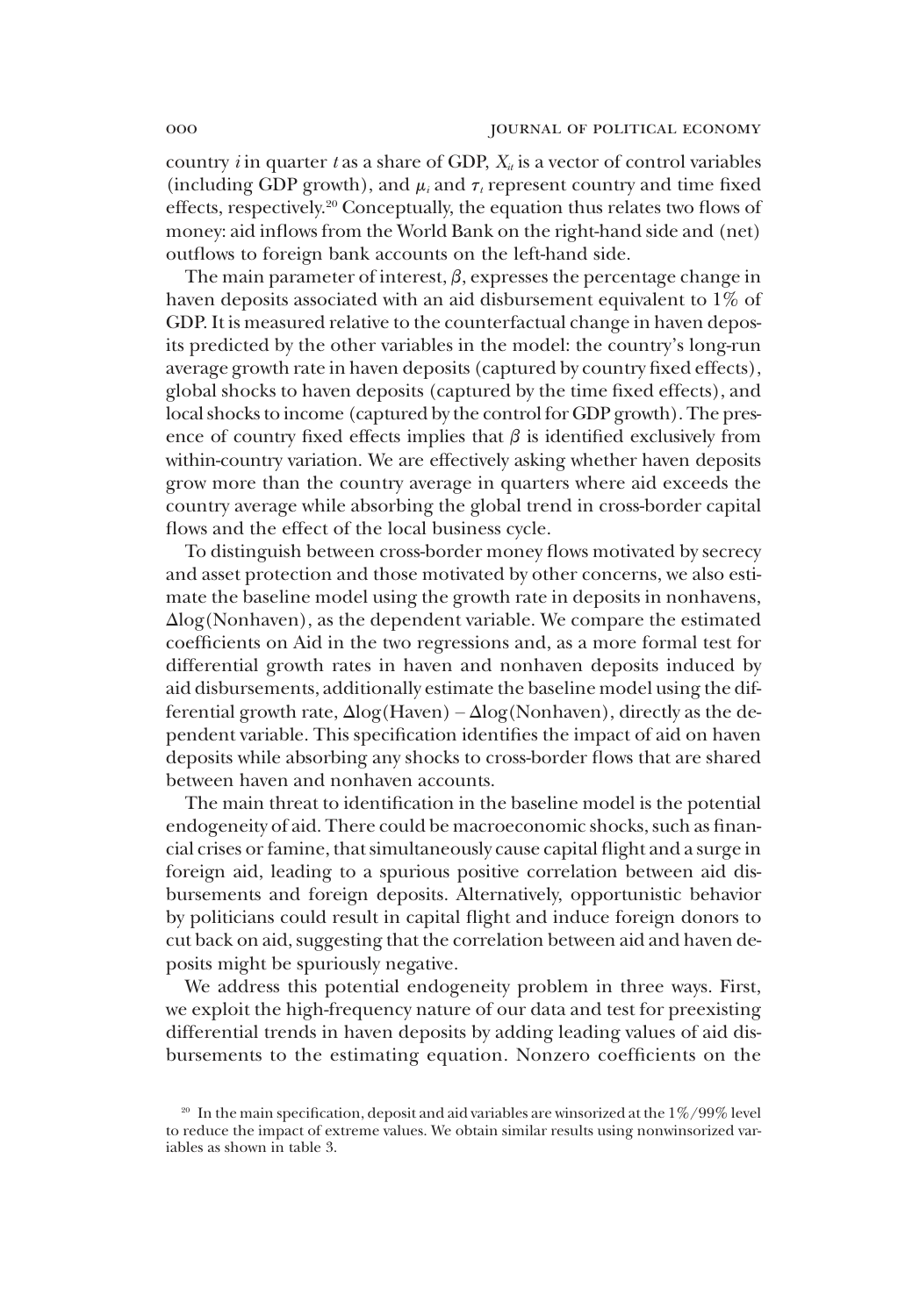leading disbursements are suggestive of endogeneity. Second, we instrument aid disbursements with their predetermined component as described in the above section (Kraay 2012, 2014). The exclusion restriction requires the predetermined component of aid flows, resulting from aid commitments in earlier quarters, to be uncorrelated with contemporaneous shocks to haven deposits (conditional on controls). Third, we exclude observations where specific events such as wars, natural disasters, and financial crises might confound the inference; introduce controls for potential confounders such as oil prices and exchange rates; and augment the model with country-year fixed effects that restrict the identifying variation to changes in disbursements within the year.

An important feature of our model is the log transformation of foreign deposits, which captures the statistical assumption that shocks to foreign deposits are (approximately) proportional to the stock of deposits. This assumption has strong economic foundations. First, absent withdrawals and new deposits, compound interest at a uniform rate mechanically makes account balances grow exponentially.<sup>21</sup> Second, many theoretical models will predict that changes in deposits in response to changes in the economic environment (e.g., business cycles and policy interventions) are proportional to the stock of deposits.<sup>22</sup>

The main disadvantage of the log transformation is that the resulting model does not deliver the structural parameter of interest—the leakage rate—directly. It is therefore natural to consider alternative specifications—for instance, to use the change in foreign deposits scaled by GDP as the dependent variable. With this modification, the coefficient on the aid variable expresses the leakage rate. However, it does not preserve the model's ability to absorb exponential shocks, which may cause the estimated effect of aid to be biased (to the extent that unabsorbed shocks correlate with aid) or imprecise (to the extent that unabsorbed shocks increase the model's residual variation).<sup>23</sup> Moreover, scaling both sides of the estimating equation with GDP introduces a mechanical correlation.

In light of these considerations, our main approach to estimating the leakage rate is indirect. Our estimate of  $\beta$  approximates the net change in haven deposits (relative to the level of haven deposits) associated with

 $21$  For instance, if banks apply a uniform deposit rate of 5% in a given period, compounding increases the value of all countries' deposits by 5%. This variation is absorbed by the model's time fixed effects.

<sup>&</sup>lt;sup>22</sup> Such considerations have led almost three decades of literature on foreign deposits to estimate models in log levels (Alworth and Andresen 1992; Huizinga and Nicodeme 2004; Johannesen 2014; Johannesen and Zucman 2014; Menkhoff and Miethe 2019) or log differences (Andersen et al. 2017).

<sup>&</sup>lt;sup>23</sup> Consider two countries that exhibit a ratio of haven deposits to GDP of  $2\%$  and  $4\%$ , respectively. If banks apply a uniform deposit rate of 5% in a given period, compounding increases the ratio of haven deposits to GDP in the two countries by 0.1 and 0.2 percentage points, respectively. This variation is not absorbed by the model's time fixed effects.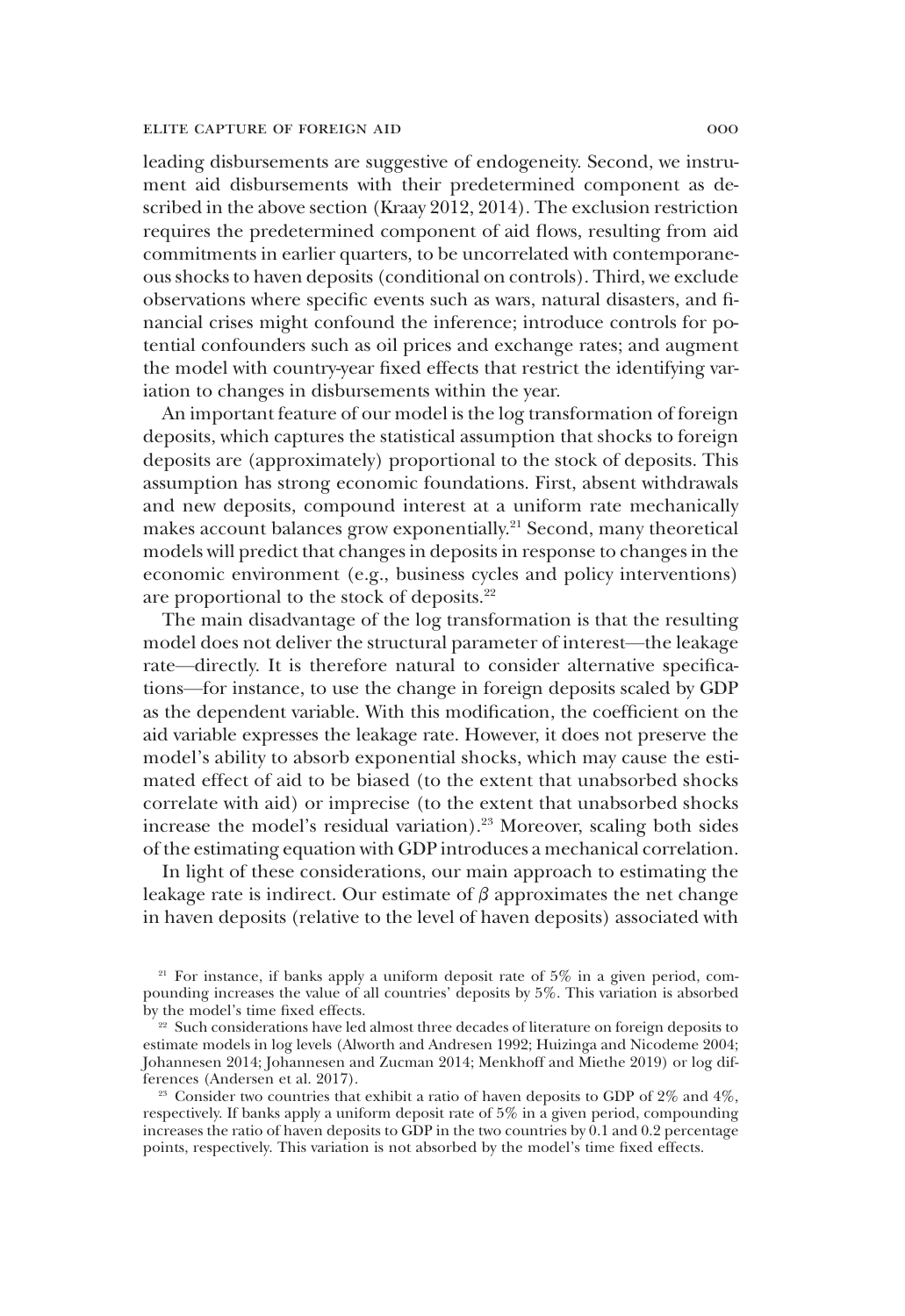an increase in aid (relative to the level of GDP). Hence, we can retrieve the leakage rate for the average country as the product of  $\beta$  and the ratio of haven deposits to GDP evaluated at the sample average. Despite the limitations discussed above, we also report estimates of the leakage rate based on the direct approach that delivers the leakage rate in one step.

## IV. Results

# *A. Main Findings*

We present the main results from our baseline model in table 2. As shown in column 1, an aid disbursement equivalent to 1% of GDP in a given quarter induces a statistically significant increase in haven deposits of around  $3.4\%$ .<sup>24</sup> By contrast, as shown in column 2, the analogous effect on nonhaven deposits is a statistically insignificant decrease of around 1.5%.<sup>25</sup> The final result follows intuitively from the two previous ones: an aid disbursement equivalent to 1% of GDP is associated with a differential increase in haven deposits, over and above the increase in nonhaven deposits, of around 5%, as shown in column 3.<sup>26</sup>

The results are consistent with aid capture by ruling elites: diversion to secret accounts, either directly or through kickbacks from private sector cronies, can explain the sharp increase in money held in foreign banking centers specializing in concealment and laundering. If the transfers to havens were caused by confounding shocks correlating with aid disbursements, we should expect to see similar transfers to other foreign banking centers; however, there is no evidence of such responses. $27$ 

It is instructive to compare the effect of aid on foreign deposits with the effect of income from other sources. The point estimates reported

<sup>&</sup>lt;sup>24</sup> Figure A5 illustrates this result in a scatterplot of the deposit and aid variables (both residualized).

<sup>&</sup>lt;sup>25</sup> The effect on nonhaven deposits becomes less negative, and in some specifications slightly positive, when aid disbursements are instrumented, as shown below. This may suggest that the negative ordinary least squares (OLS) estimate reflects the endogeneity of aid.

<sup>&</sup>lt;sup>26</sup> The sample sizes are slightly different for the three outcomes; however, the estimates remain almost unchanged when we use the exact same sample for each of the three outcomes, as shown in table A3.

<sup>27</sup> It would be useful to investigate the effect of aid disbursements on a broader range of capital flows; however, data are extremely scarce for the low-income countries in our sample, which highlights the unique coverage and quality of the BIS data. For instance, none of the countries in our sample reports information on foreign portfolio investments to the Coordinated Portfolio Investment Survey, and mirror data are generally available from only a handful of counterpart countries. We have constructed a quarterly data set on greenfield foreign direct investment for a shorter time period based on the fDi Markets database. As shown in table A4, we find no significant effect of aid disbursements on this type of capital outflows, which is consistent with the notion that the net flow to havens around aid disbursements does not reflect a broader outflow of capital.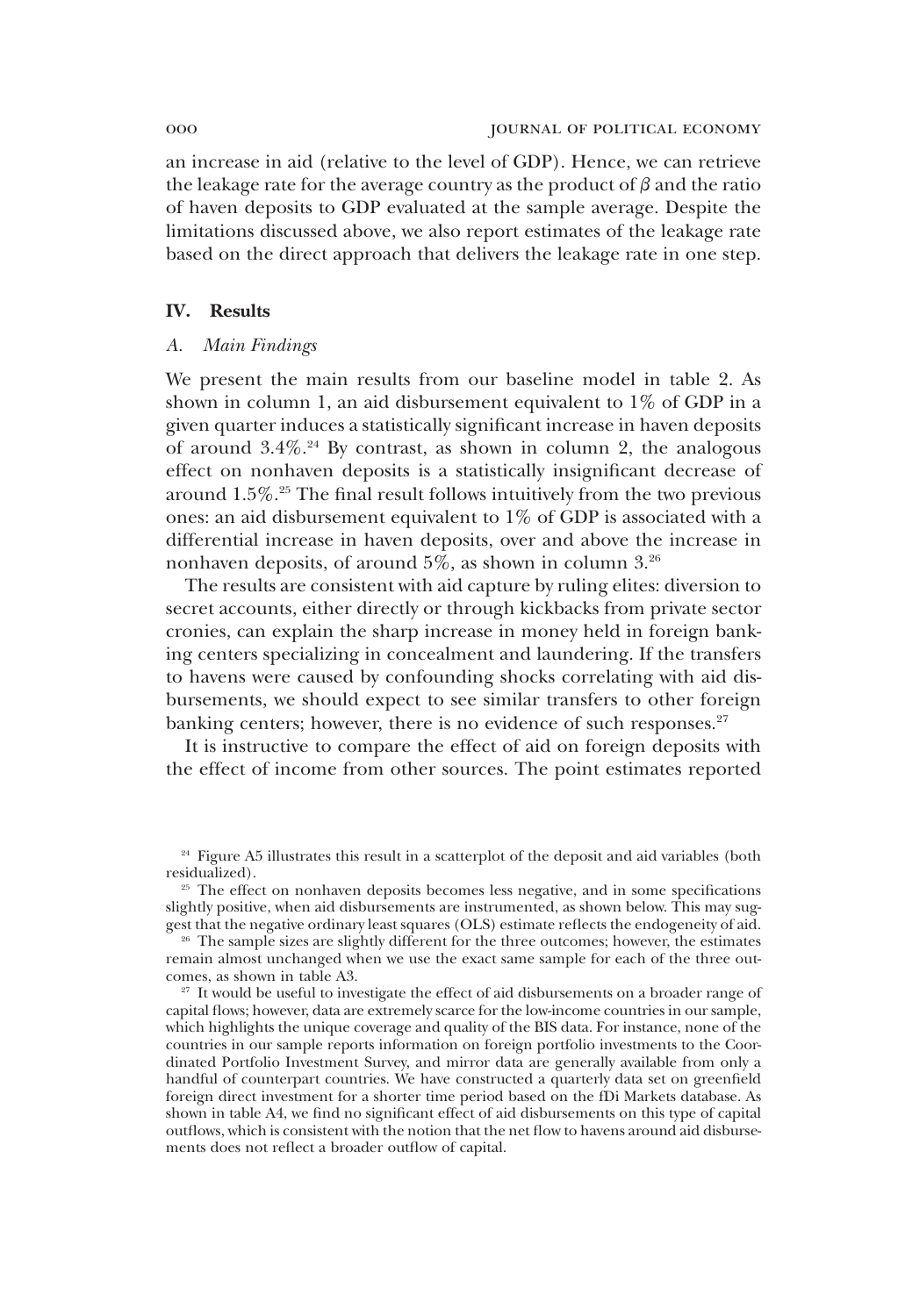|                                                              |                   | <b>CONTINUOUS AID INDICATOR</b> |                            |                | <b>BINARY AID INDICATOR</b> |                            |
|--------------------------------------------------------------|-------------------|---------------------------------|----------------------------|----------------|-----------------------------|----------------------------|
|                                                              | Haven<br>(1)      | (2)                             | Nonhaven Difference<br>(3) | Haven<br>(4)   | (5)                         | Nonhaven Difference<br>(6) |
| Aid disbursement                                             |                   |                                 |                            |                |                             |                            |
| $(\%$ GDP)                                                   | $3.391*** -1.511$ |                                 | 4.973***                   |                |                             |                            |
|                                                              | (1.154)           | (1.035)                         | (1.715)                    |                |                             |                            |
| High aid<br>disbursement<br>$(\text{aid} > 2\% \text{ GDP})$ |                   |                                 |                            | $.101***$      | $-.028$                     | $.138***$                  |
|                                                              |                   |                                 |                            | (.032)         | (.029)                      | (.043)                     |
| GDP $(\%$ growth)                                            | .122<br>(.141)    | $.147**$<br>(.063)              | $-.001$<br>(.150)          | .107<br>(.142) | $.155***$<br>(.064)         | $-.024$<br>(.150)          |
| <b>Observations</b>                                          | 1,648             | 1,652                           | 1,645                      | 1,648          | 1,652                       | 1,645                      |
| $R^2$                                                        | .101              | .092                            | .076                       | .101           | .091                        | .076                       |
| Country fixed effects                                        | Yes               | Yes                             | <b>Yes</b>                 | Yes            | <b>Yes</b>                  | Yes                        |
| Time fixed effects                                           | Yes               | Yes                             | Yes                        | Yes            | Yes                         | Yes                        |

TABLE 2 **MAIN RESULTS** 

NOTE.—This table shows our main results. The sample comprises 22 countries with average annual disbursements from the World Bank exceeding 2% of GDP. The sample period is 1990–2010, and the frequency is quarterly. In cols. 1 and 4, the dependent variable is the percentage change in haven deposits; in cols. 2 and 5, it is the percentage change in nonhaven deposits; in cols. 3 and 6, it is the difference between the percentage change in haven and nonhaven deposits. "Aid disbursement" is quarterly disbursements from the World Bank as a fraction of annual GDP. "High aid disbursement" is an indicator for quarterly disbursements from the World Bank exceeding 2% of annual GDP. "GDP" is the quarterly percentage change in GDP (measured as one-quarter of the annual percentage change)."Country fixed effects"is a vector of country fixed effects."Time fixed effects"is a vector of time fixed effects. All percentage changes are approximated with the change in log levels. The deposit and aid variables are winsorized at the 1st and 99th percentile. Standard errors clustered at the country level are shown in parentheses.

$$
\begin{array}{c}\n** \ p < .05. \\
** \ p < .01.\n\end{array}
$$

in columns 1–3 suggest that GDP growth increases deposits in havens and nonhavens in almost exactly the same proportions. In other words, the asymmetry in responses—money flowing to havens but not to nonhavens—is specific to aid disbursements and does not generalize to other types of income. This is consistent with the notion that "unearned income"—government resources not deriving from domestic taxation—is easier to appropriate for self-interested political elites (Ahmed 2012).

As a first robustness check of the baseline results, we reestimate the model while replacing the continuous aid measure with a discrete variable indicating quarters with particularly large aid inflows: disbursements from the World Bank in excess of 2% of GDP. The results are qualitatively similar to those obtained with the continuous aid measure. Haven deposits increase by around 10% in quarters with a large disbursement relative to the counterfactual with no large disbursement (col. 4). By comparison, the effect on nonhaven deposits is a statistically insignificant decrease of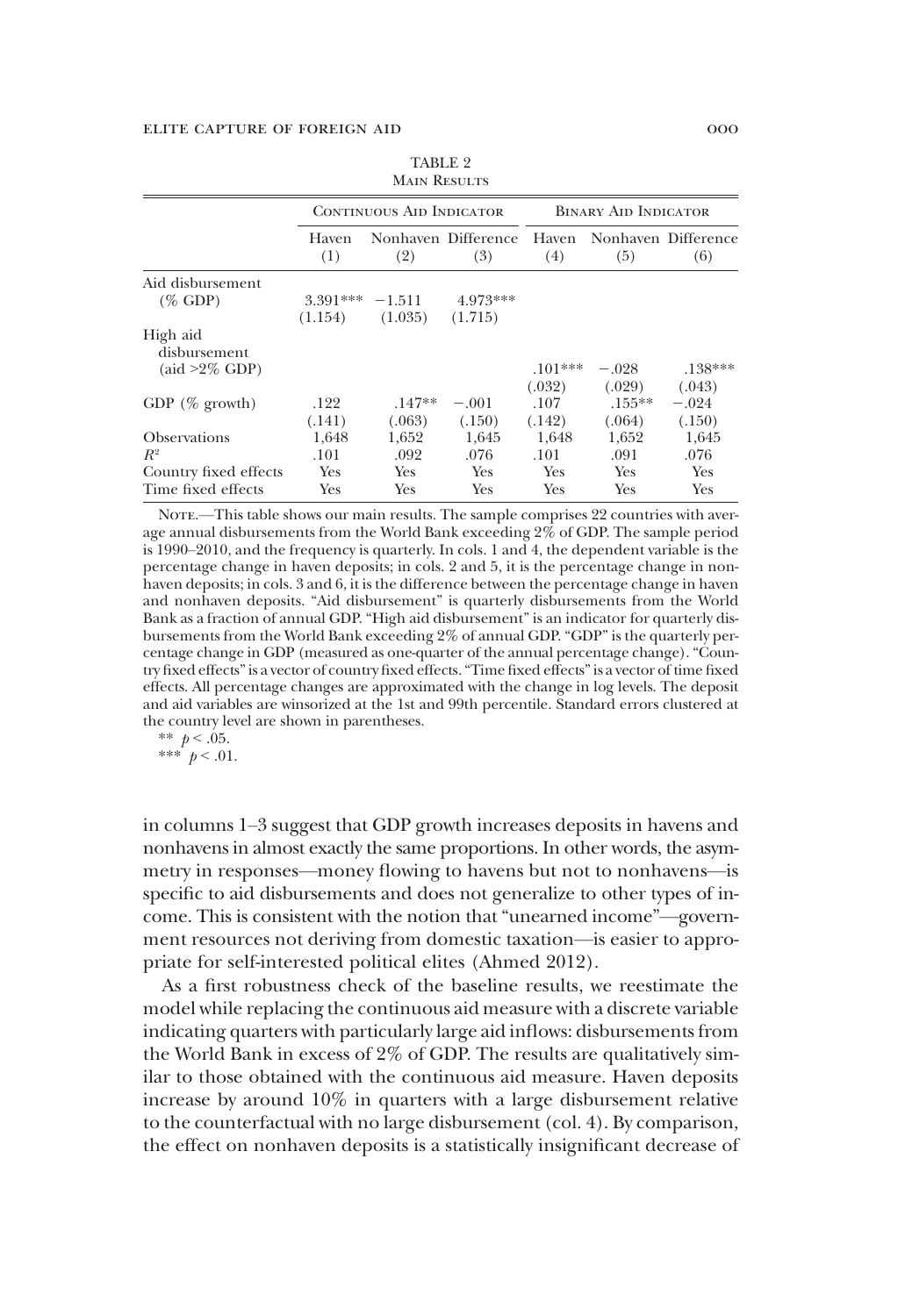around 3% (col. 5), while the differential growth rate in haven deposits is around  $14\%$  (col. 6).<sup>28</sup>

# *B. Endogeneity Concerns*

Our first approach to addressing the potential endogeneity of aid is to estimate quarterly changes in foreign deposits in a 2-year window around aid disbursements. Specifically, starting from the baseline model, we add four leads and four lags of the aid variable. As shown in figure 1, aid is associated with a sharp increase in haven deposits precisely in the quarter of the disbursement, with a point estimate close to the baseline estimate, while the analogous effects in the four quarters before and after the disbursement are all economically small and statistically indistinguishable from zero. This implies an unusually large net flow to havens in the disbursement quarter, which is not subsequently reversed. As shown in figure 2, aid is not associated with significant changes in nonhaven deposits, either in the disbursement quarter or in the four quarters before and after. It follows intuitively from these patterns (shown formally in figure 3) that there is a sharp increase in haven deposits over and above the increase in nonhaven deposits precisely in the disbursement quarter.<sup>29</sup>

These results have several important implications. First, the finding that aid disbursements are not preceded by changes in haven deposits attenuates the concerns about endogeneity. If haven deposits were increasing already before the disbursement quarter, one may have worried that the same factors causing this increase were also causing the increase in the disbursement quarter. The observed pattern supports a causal interpretation of the results. Second, the finding that haven deposits increase precisely in the disbursement quarter and not in the following quarters is consistent with elite capture but not with all other possible mechanisms. If the correlation between aid and money flows to foreign accounts reflected that aid raises incomes by stimulating aggregate demand, we would have expected a protracted response mirroring the slower dynamics of a typical business cycle.

To further address concerns about endogeneity, we instrument actual aid disbursements with predicted disbursements, as described above. Table 3 first reiterates the results from the baseline OLS specification for ease of comparison (col. 1) and then shows results for the instrumental variable (IV) specification where the instrument excludes one quarter (col. 2) and three quarters (col. 3), respectively. In both cases, the first

<sup>&</sup>lt;sup>28</sup> Table A5 shows how the results vary with the threshold defining large disbursements. With a threshold of 1.5%, large disbursements increase haven deposits by  $6\%$ ; with a threshold of 2.5%, the increase is 15%.

<sup>&</sup>lt;sup>29</sup> We find similar dynamic patterns when we use the dummy measure of large aid disbursements, as shown in fig. A6.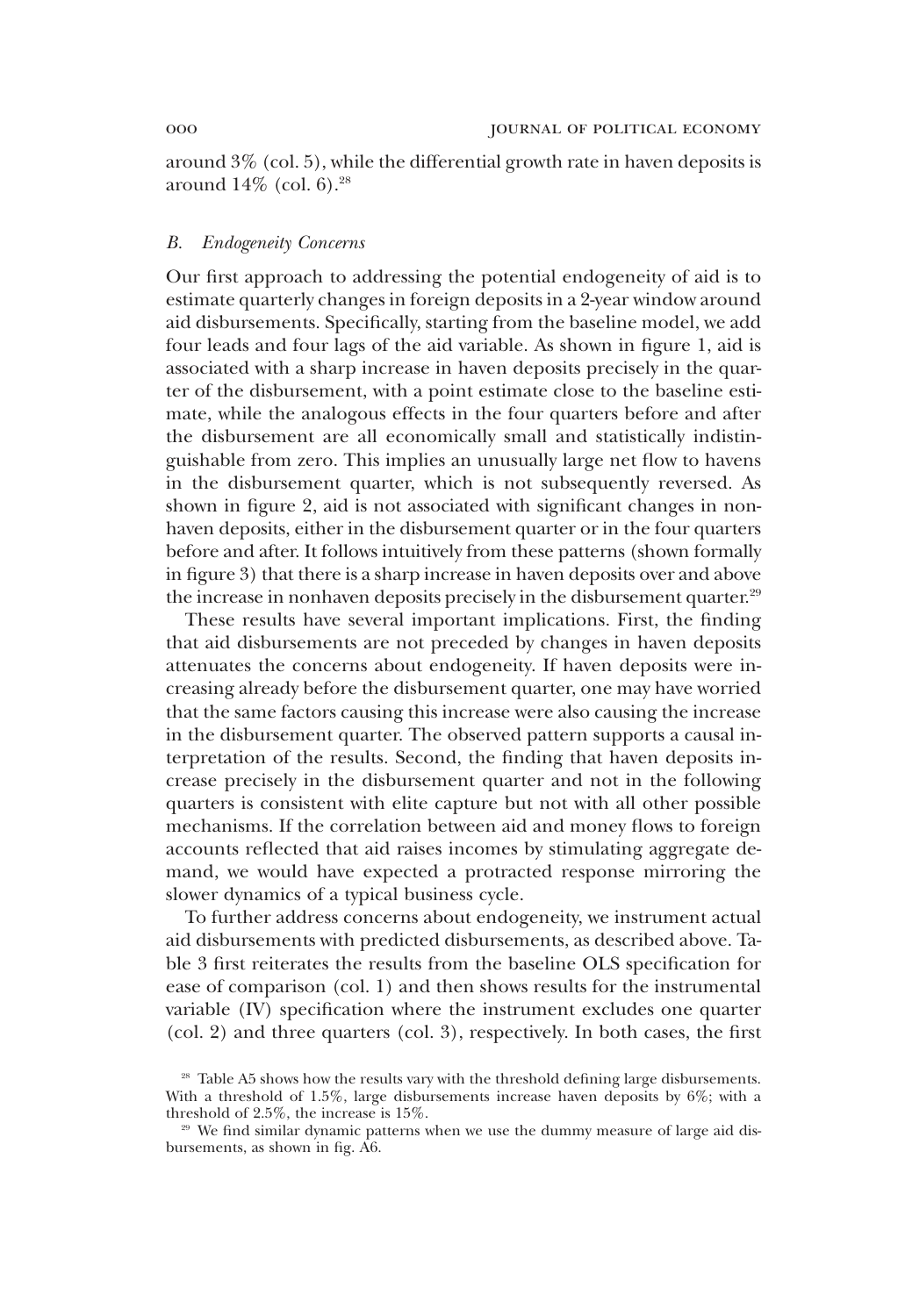

FIG. 1.—Haven deposits—dynamic results. This figure shows the results from the baseline specification (equivalent to table 2, col. 1) augmented with four leads and four lags of the disbursement variable. The dependent variable is the percentage change in haven deposits, and the explanatory variable of interest is quarterly disbursements from the World Bank as a fraction of annual GDP. The regression controls for the quarterly percentage change in GDP and includes country and time fixed effects. Percentage changes are approximated with the difference in log levels. The deposit and aid variables are winsorized at the 1st and 99th percentile. Filled circles indicate the point estimates on the aid disbursement variables, and thick lines indicate 95% confidence intervals (clustering at the country level). A color version of this figure is available online.

stage of the IV is very strong with a Kleibergen-Paap test statistic for weak instruments of almost 100. Moreover, both specifications yield an estimate of the effect of aid on haven deposits that is statistically significant (in the latter specification only at the 10% level) and comparable to the OLS baseline estimate.<sup>30</sup>

We conduct a number of additional robustness tests of the relationship between aid disbursements and haven deposits. First, we exclude country-quarters with wars (col. 4), coups (col. 5), natural disasters (col. 6), financial crises (col. 7), and all of these events (col. 8). Each of these restrictions reduces the sample size considerably, reflecting that the countries in our sample frequently suffer severe shocks; however, the coefficient on aid disbursements does not change much and remains statistically

<sup>&</sup>lt;sup>30</sup> We provide more details on the IV estimation in the appendix. Figure A7 illustrates the first stage with a scatterplot of aid and predicted aid (conditional on controls). Table A6 shows the first- and second-stage results for the growth in nonhaven deposits and the differential growth in haven deposits. Table A7 shows how the results vary with the number of quarters excluded when constructing the instrument.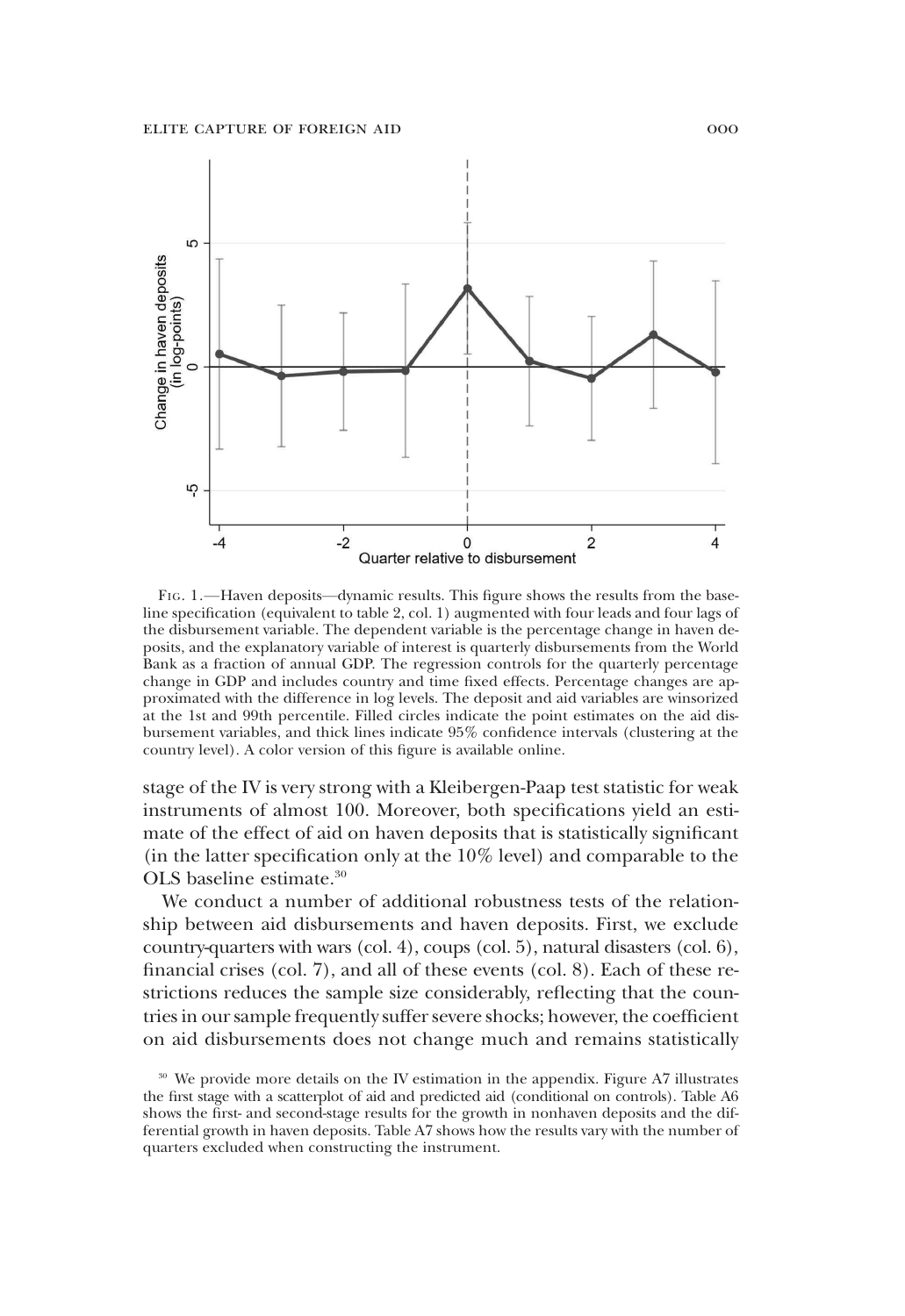

FIG. 2.—Nonhaven deposits—dynamic results. This figure shows the results from the baseline specification (equivalent to table 2, col. 2) augmented with four leads and four lags of the disbursement variable. The dependent variable is the percentage change in nonhaven deposits, and the explanatory variable of interest is quarterly disbursements from the World Bank as a fraction of annual GDP. The regression controls for the quarterly percentage change in GDP and includes country and time fixed effects. Percentage changes are approximated with the difference in log levels. The deposit and aid variables are winsorized at the 1st and 99th percentile. Filled circles indicate the point estimates on the aid disbursement variables, and thick lines indicate 95% confidence intervals (clustering at the country level). A color version of this figure is available online.

significant in all cases. Second, we augment the model with country-year fixed effects (col. 9). Strikingly, the estimated effect of aid on haven deposits remains almost unchanged when identified exclusively from variation in disbursements within the year, although the precision of the estimate decreases. Third, we show that the baseline result is robust to controls for exchange rate movements (col.  $10)^{31}$  and resource rents

<sup>&</sup>lt;sup>31</sup> Changes in exchange rates can cause changes in our deposit measures because they aggregate different currencies into USD equivalents using contemporaneous exchange rates. We control for exchange rate movements by including a variable that expresses the mechanical change in deposits following from exchange rate changes. We construct this variable as the average percentage change in exchange rates (relative to USD) weighted by country-specific currency shares in deposits. In addition to the mechanical exchange rate effects, theory suggests that aid disbursements may cause an appreciation of the currency of the receiving country, which may in turn induce potentially confounding behavioral responses: households and firms may move funds to accounts in foreign banks (denominated in foreign currencies) in response to a strengthening of the domestic currency. However, the best available evidence does not provide much support for the hypothesis that aid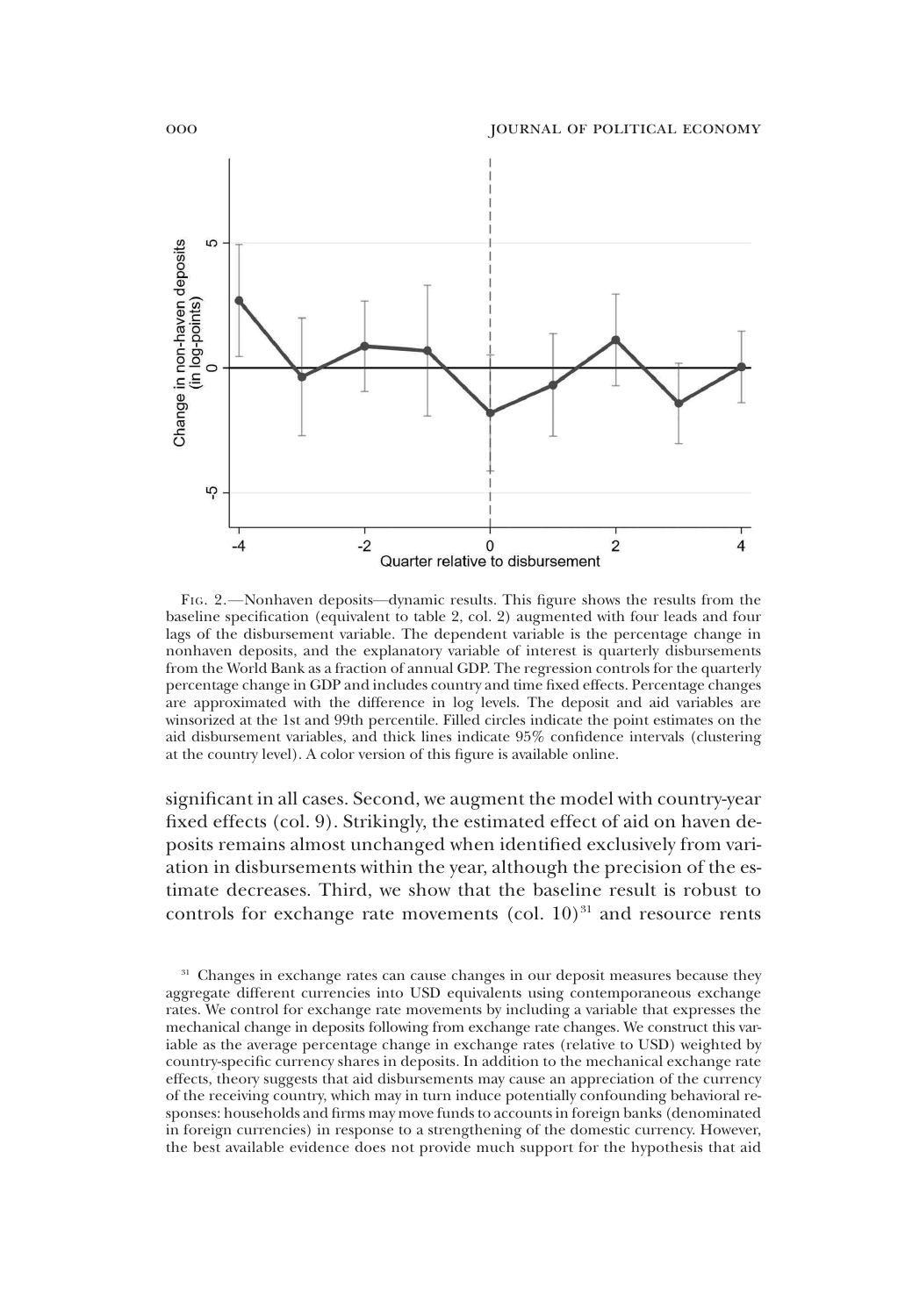

FIG. 3.—Haven versus nonhaven difference—dynamic results. This figure shows the results from the baseline specification (equivalent to table 2, col. 3) augmented with four leads and four lags of the disbursement variable. The dependent variable is the percentage change in haven deposits over and above the percentage change in nonhaven deposits, and the explanatory variable of interest is quarterly disbursements from the World Bank as a fraction of annual GDP. The regression controls for the quarterly percentage change in GDP and includes country and time fixed effects. Percentage changes are approximated with the difference in log levels. The deposit and aid variables are winsorized at the 1st and 99th percentile. Filled circles indicate the point estimates on the aid disbursement variables, and thick lines indicate 95% confidence intervals (clustering at the country level). A color version of this figure is available online.

 $\left(\text{col. } 11\right)^{32}$  and that it does not depend on the winsorization procedure employed to limit the effect of extreme observations (col. 12).

## *C. Mechanisms*

This section studies the mechanisms underlying the effect of aid disbursements on money flows to havens. While the sharp increase in haven deposits around aid disbursements is consistent with capture by corrupt elites, as argued above, there are alternative mechanisms that cannot be

disbursements are associated with large systematic exchange rate movements ( Jarotschkin and Kraay 2013).

 $32$  Andersen et al. (2017) show that rents from petroleum production are associated with money flows to havens in countries with poor democratic governance. We control for resource rents by including the interaction between the time dummies and an indicator for petroleum-producing countries.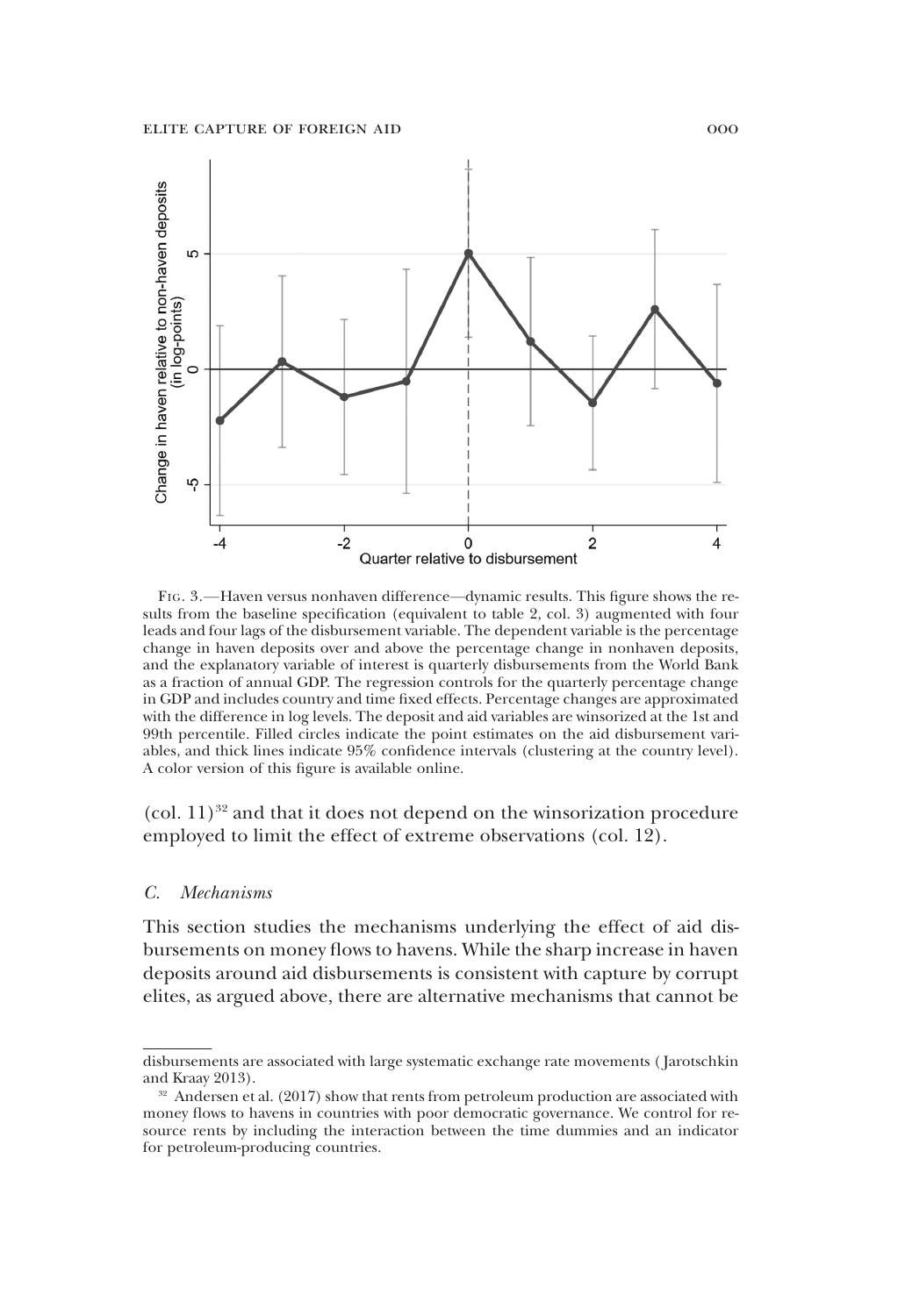|                                  |                                | Winsorization<br>$\tilde{z}$<br>(12)                               | 3.591 **<br>(1.500)                 | 1,648<br><b>.100</b>               | Yes                                    | Yes     | NOTE.—This table shows results from regressions with varying samples and specifications. Across all regressions, the dependent variable is the quarterly                                                                                                                                                                                                                                                                                                                                                                                                                                                                                                                                                                                                                                                                                                                                                                                                                                                                                                                                                                                                                                                                                                                                     |
|----------------------------------|--------------------------------|--------------------------------------------------------------------|-------------------------------------|------------------------------------|----------------------------------------|---------|----------------------------------------------------------------------------------------------------------------------------------------------------------------------------------------------------------------------------------------------------------------------------------------------------------------------------------------------------------------------------------------------------------------------------------------------------------------------------------------------------------------------------------------------------------------------------------------------------------------------------------------------------------------------------------------------------------------------------------------------------------------------------------------------------------------------------------------------------------------------------------------------------------------------------------------------------------------------------------------------------------------------------------------------------------------------------------------------------------------------------------------------------------------------------------------------------------------------------------------------------------------------------------------------|
|                                  | <b>OTHER SPECIFICATIONS</b>    | Production<br>Controls<br>(11)<br>ö                                | $3.424***$<br>(1.296)               | 1,648<br>.144                      | Yes                                    | Yes     |                                                                                                                                                                                                                                                                                                                                                                                                                                                                                                                                                                                                                                                                                                                                                                                                                                                                                                                                                                                                                                                                                                                                                                                                                                                                                              |
|                                  |                                | Exchange<br>Controls<br>Rate<br>(10)                               | $3.310***$<br>1.126)                | 1,648<br>103                       | Yes                                    | Yes     |                                                                                                                                                                                                                                                                                                                                                                                                                                                                                                                                                                                                                                                                                                                                                                                                                                                                                                                                                                                                                                                                                                                                                                                                                                                                                              |
|                                  |                                | Year Fixed<br>None of Country-<br><b>Effects</b><br>$\circledcirc$ | $3.290*$<br>(1.895)                 | 1,648<br>242                       | Yes                                    | Yes     |                                                                                                                                                                                                                                                                                                                                                                                                                                                                                                                                                                                                                                                                                                                                                                                                                                                                                                                                                                                                                                                                                                                                                                                                                                                                                              |
|                                  |                                | These<br>Events<br>$\circledS$                                     | $2.930*$<br>(1.547)                 | .123<br>1,151                      | Yes                                    | Yes     |                                                                                                                                                                                                                                                                                                                                                                                                                                                                                                                                                                                                                                                                                                                                                                                                                                                                                                                                                                                                                                                                                                                                                                                                                                                                                              |
|                                  | OMIT PERIODS WITH OTHER EVENTS | Financial<br>Crisis<br>ż<br>$\widehat{C}$                          | 3.559***<br>(1.190)                 | 1,511<br>102                       | Yes                                    | Yes     |                                                                                                                                                                                                                                                                                                                                                                                                                                                                                                                                                                                                                                                                                                                                                                                                                                                                                                                                                                                                                                                                                                                                                                                                                                                                                              |
| ROBUSTNESS<br>TABLE <sub>3</sub> |                                | Disaster<br>$\tilde{z}$<br>$\circled{6}$                           | 3.601***<br>(1.237)                 | 1,586<br>104                       | Yes                                    | Yes     |                                                                                                                                                                                                                                                                                                                                                                                                                                                                                                                                                                                                                                                                                                                                                                                                                                                                                                                                                                                                                                                                                                                                                                                                                                                                                              |
|                                  |                                | $\widehat{5}$                                                      | $3.420***$<br>(1.197)               | 1,535<br>.102                      | Yes                                    | Yes     |                                                                                                                                                                                                                                                                                                                                                                                                                                                                                                                                                                                                                                                                                                                                                                                                                                                                                                                                                                                                                                                                                                                                                                                                                                                                                              |
|                                  |                                | Excluded Excluded No War No Coup<br>$\left( 4\right)$              | $2.754***$<br>(1.296)               | 1,386<br>107                       | Yes                                    | Yes     |                                                                                                                                                                                                                                                                                                                                                                                                                                                                                                                                                                                                                                                                                                                                                                                                                                                                                                                                                                                                                                                                                                                                                                                                                                                                                              |
|                                  | INSTRUMENT AID                 | Quarters<br>$\binom{3}{2}$                                         | $4.177*$<br>(2.340)                 | 1,648<br>$\overline{0}11$          | Yes                                    | Yes     |                                                                                                                                                                                                                                                                                                                                                                                                                                                                                                                                                                                                                                                                                                                                                                                                                                                                                                                                                                                                                                                                                                                                                                                                                                                                                              |
|                                  |                                | Quarter<br>$\circledR$                                             | $3.153***$<br>(1.534)               | 1,648<br>$\overline{0}1$           | Yes                                    | Yes     |                                                                                                                                                                                                                                                                                                                                                                                                                                                                                                                                                                                                                                                                                                                                                                                                                                                                                                                                                                                                                                                                                                                                                                                                                                                                                              |
|                                  |                                | <b>BASELINE</b><br>RESULT<br>$\widehat{\mathbf{C}}$                | 3.391 ***                           | $(1.146)$<br>$1,648$<br><b>101</b> | Yes                                    | Yes     |                                                                                                                                                                                                                                                                                                                                                                                                                                                                                                                                                                                                                                                                                                                                                                                                                                                                                                                                                                                                                                                                                                                                                                                                                                                                                              |
|                                  |                                |                                                                    | Aid disburse-<br>$(\%$ GDP)<br>ment | Observations                       | Country fixed<br>effects<br>Time fixed | effects | with predicted aid based on project-level aid commitments and the average sector-region-specific temporal disbursement patterns. The predicted aid<br>measure excludes the approval quarter (col. 2) as well as the first and sec<br>quarters with wars, coups, natural disasters, and financial crises, respectively. Column 8 excludes country-quarters with any of these events. Column 9 in-<br>using the nonwinsorized percentage change in haven deposits as the dependent variable. Percentage changes are approximated with the difference in log<br>cludes country-year fixed effects; col. 10 includes a variable that expresses the mechanical increase in haven deposits following from exchange rate move-<br>ments (not reported); col. 11 adds the interaction between time fixed effects and an indicator for being an oil-producing country; col. 12 shows results<br>levels. Unless stated otherwise, the deposit and aid variables are winsorized at the 1st and 99th percentile. Standard errors clustered at the country level are<br>percentage change in haven deposits, the explanatory variable of interest is quarterly disbursements from the World Bank as a fraction of annual GDP, and<br>the sample period is 1990–2010. All regressions control for the quar |

shown in parentheses.

\* *p* < .1. \*\* *p* < .05. \*\*\* *p* < .01.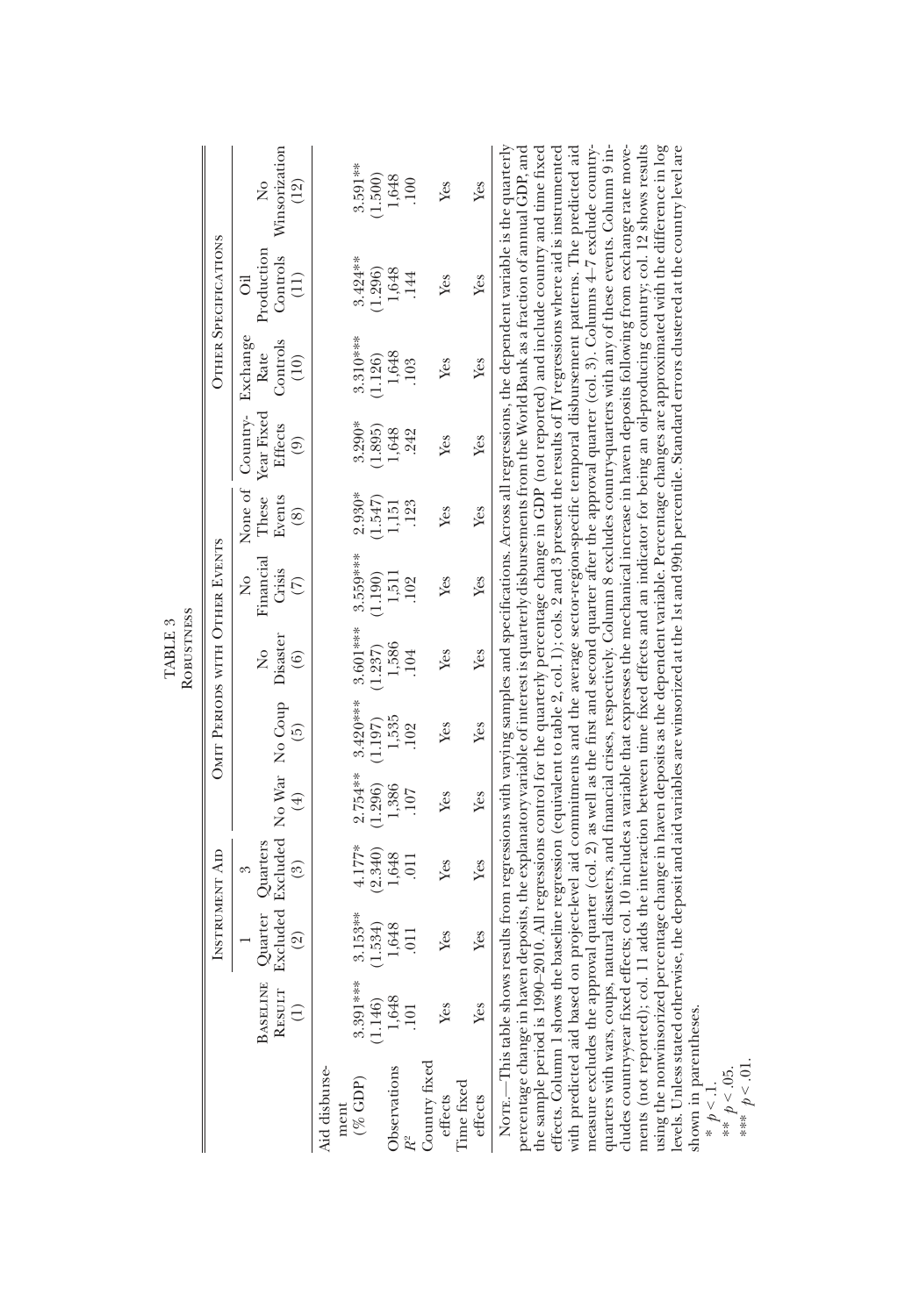ruled out a priori. First, local contractors may transfer funds received under procurement contracts to foreign accounts. Second, aid inflows may induce governments to relax capital controls, which could trigger money flows abroad. Our main empirical approach to studying mechanisms is to analyze how the effect of aid disbursements varies with the characteristics of countries (table 4) and projects (table 5). While the estimated differences are often informative and economically meaningful, they are not generally statistically significant.

## 1. Country Characteristics

As corruption features prominently among the possible mechanisms underlying our baseline result, we first allow the effect of aid to vary across countries with more and less control of corruption. Column 1 in table 4 shows that a given aid disbursement is associated with smaller increases in haven deposits when countries have more control of corruption. While the baseline results suggested that receiving aid equivalent to 1% of GDP caused an increase in haven deposits of 3.4%, these results suggest that the increase is 2.2% and 4.5%, respectively, for countries with more and less control over corruption than the median. The difference is suggestive that corruption is an important mechanism through which aid increases wealth in havens.

We split the sample in two other dimensions to further probe the elite capture mechanism. Column 2 shows that the effect varies with institutional quality; it is larger in more autocratic countries, suggesting that the checks and balances embedded in democratic institutions constrain aid capture by ruling elites.<sup>33</sup> Column 3 shows that the effect of aid on haven deposits is larger in the presence of disclosure rules for politicians. This may reflect that disclosure rules create stronger incentives for politicians to hide diverted funds in havens rather than keeping them in the domestic financial system where they are disclosed.

The main alternative mechanism comes in at least two versions: local contractors may transfer payments from aid-sponsored projects to foreign accounts for cash management purposes, which is more likely when domestic banks are underdeveloped, or for asset protection purposes, which is more likely when they perceive a risk that governments will seize domestic assets (Earle et al., forthcoming).<sup>34</sup> We conduct three additional splits to probe these potential mechanisms. Column 4 shows that the effect of aid on haven deposits is larger when the domestic financial sector is undeveloped. This is consistent with cash management through

<sup>33</sup> This finding resonates with Andersen et al. (2017), who find that institutions mediate the transformation of petroleum rents to political rents.

<sup>&</sup>lt;sup>34</sup> A third version holds that local contractors transfer funds to havens to evade taxes.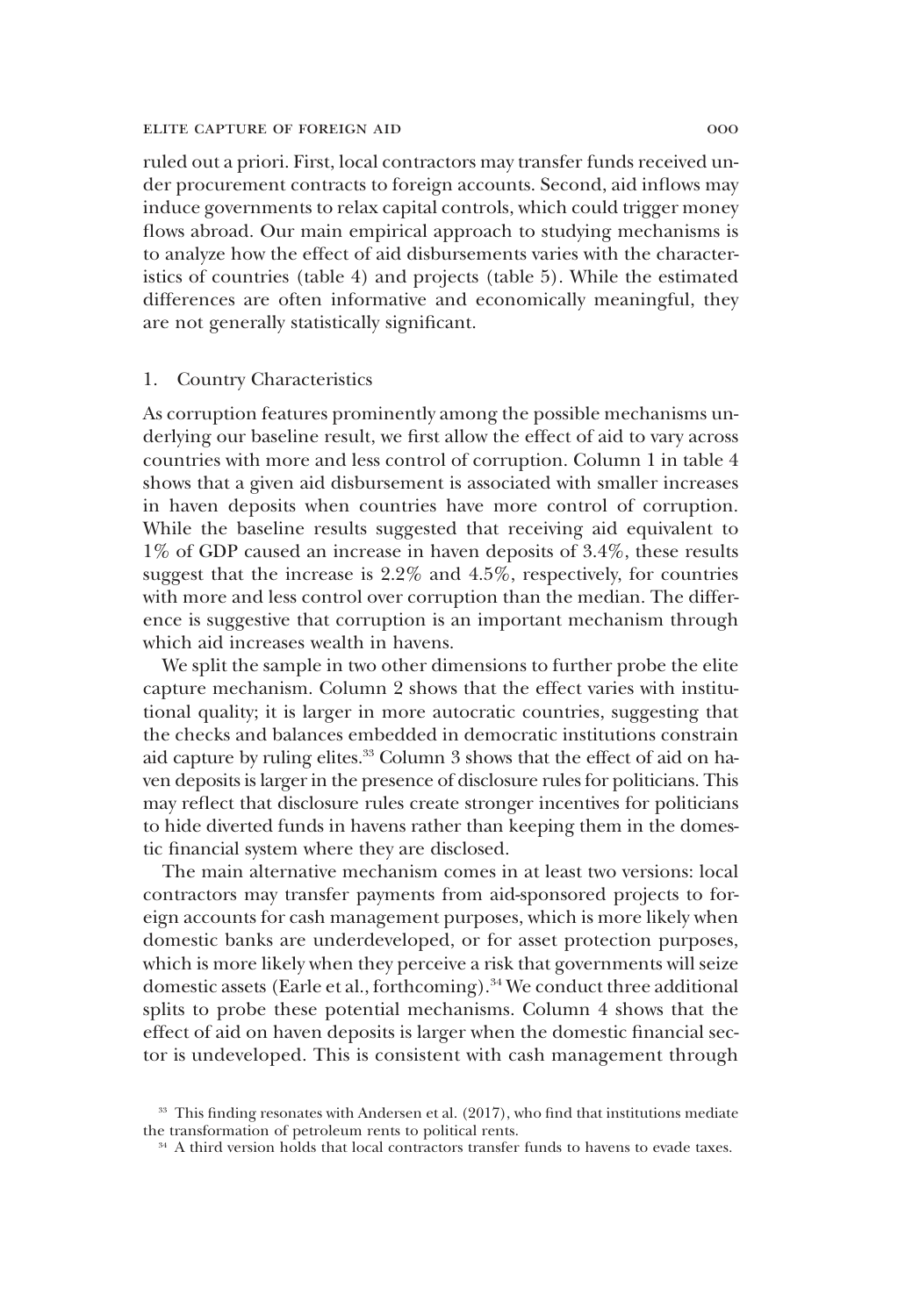| NorE.—This table shows how the results vary by country characteristics. The dependence walking a state of GDP, with indicators for being above and below the In each column, we interact quarterly aid disbursements from the<br>5.059*** (1.432)<br>Expropriation<br>Risk (ER)<br>1.489 (1.415)<br>1,582<br>113<br>554<br>6)<br>2.144* (1.149)<br>$3.657* (2.079)$<br>Credit (DC)<br>Domestic<br>1,225<br>.047<br>157<br>$(\pm)$<br>HETEROGENEITY BY COUNTRY CHARACTERISTICS<br>$2.757**$ (1.061)<br>$4.435*(2.360)$<br>Rules (DR)<br>Disclosure<br>1,648<br>101<br>$\binom{3}{2}$<br>48<br><b>TABLE 4</b><br>Institutions (DI)<br>3.381** (1.494)<br>Democratic<br>1.854 (1.822)<br>1,648<br>497<br><b>101</b><br>$\widehat{2}$<br>Corruption (CC)<br>$4.448**$ (1.748)<br>$2.163*$ (1.051)<br>Control of<br>1,648<br>247<br>101 |
|------------------------------------------------------------------------------------------------------------------------------------------------------------------------------------------------------------------------------------------------------------------------------------------------------------------------------------------------------------------------------------------------------------------------------------------------------------------------------------------------------------------------------------------------------------------------------------------------------------------------------------------------------------------------------------------------------------------------------------------------------------------------------------------------------------------------------------|
| $p$ -value (same coefficients)<br>Aid $\times$ (CC = low)<br>Aid $\times$ (CC = high)<br>Aid $\times$ (CC = high)<br>Aid $\times$ (DI quality = low)<br>Aid $\times$ (DI quality = high)<br>Aid $\times$ (DI quality = high)<br>Aid $\times$ (DR = 1)<br>Aid $\times$ (DC = high)<br>Aid $\times$ (DC = high)<br>Aid                                                                                                                                                                                                                                                                                                                                                                                                                                                                                                               |

country level are shown in parentheses.

proximated with the difference in log levels. The deposit and aid variables are winsorized at the 1st and 99th percentile. Standard errors clustered at the

\* *p* < .1. \*\* *p* < .05. \*\*\* *p* < .01.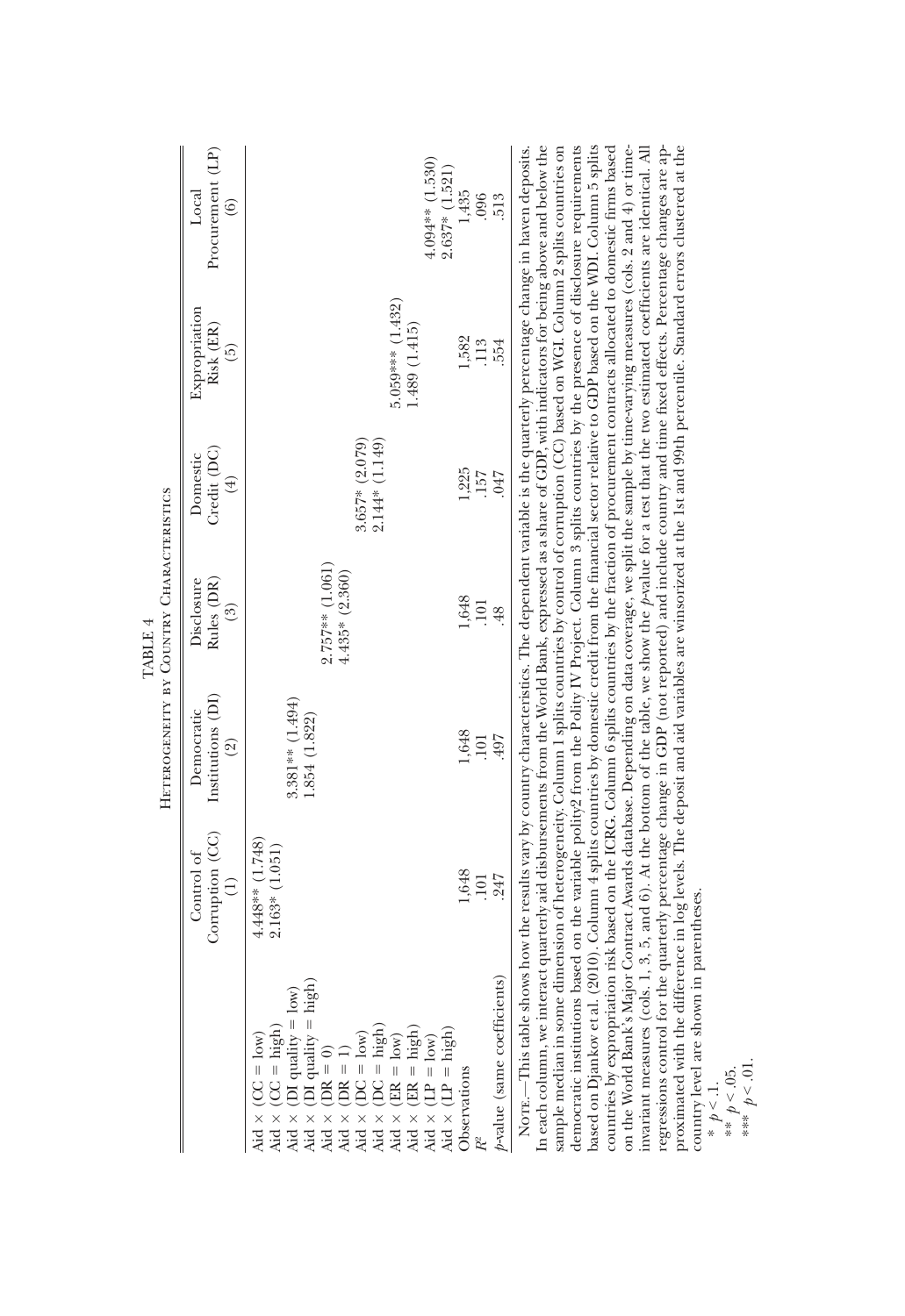|                                                              | Instrument Outcome<br>(1) | (2)        | Industry<br>(3) |
|--------------------------------------------------------------|---------------------------|------------|-----------------|
| Aid $\times$ (aid instrument = IPF)                          | 5.122***                  |            |                 |
|                                                              | (1.708)                   |            |                 |
| Aid $\times$ (aid instrument = DPF)                          | $2.697*$                  |            |                 |
|                                                              | (1.348)                   |            |                 |
| Aid $\times$ (project outcome = unsatisfactory)              |                           | $5.374***$ |                 |
|                                                              |                           | (1.645)    |                 |
| Aid $\times$ (project outcome = satisfactory)                |                           | 2.707      |                 |
|                                                              |                           | (1.605)    |                 |
| Aid $\times$ (industry = sustainable development)            |                           |            | 12.336**        |
|                                                              |                           |            | (5.442)         |
| Aid $\times$ (industry = infrastructure)                     |                           |            | 6.333**         |
|                                                              |                           |            | (2.588)         |
| Aid $\times$ (industry = equitable finance and institutions) |                           |            | 3.288**         |
|                                                              |                           |            | (1.572)         |
| Aid $\times$ (industry = human development)                  |                           |            | $-2.268$        |
|                                                              |                           |            | (3.588)         |
| <b>Observations</b>                                          | 1,648                     | 1,648      | 1,648           |
| $R^2$                                                        | $.100\,$                  | .100       | .103            |
| $p$ -value (same coefficients)                               | .279                      | .251       | .048            |
| Country fixed effects                                        | Yes                       | <b>Yes</b> | Yes             |
| Time fixed effects                                           | Yes                       | Yes        | Yes             |

TABLE 5 Heterogeneity by Project Characteristics

NOTE.—This table shows how the results vary by project characteristics. Across all regressions, the dependent variable is the quarterly percentage change in haven deposits and the sample period is 1990–2010. All regressions control for the quarterly percentage change in GDP (not reported) and include country and time fixed effects. The explanatory variable of interest is quarterly aid disbursements, with specific characteristics, from the World Bank as a fraction of annual GDP. Column 1 distinguishes aid instruments: IPF and DPF. Column 2 distinguishes projects by outcomes: "satisfactory" includes scores between highly and moderately satisfactory, whereas"unsatisfactory" includes scores between highly and moderately unsatisfactory. Column 3 distinguishes industries: "sustainable development" includes agriculture and water; "infrastructure" includes energy, transport, information, and communication;"human development"includes education, health, and social protection;"equitable growth, finance, and institutions" includes financial and private-sector development and governance. Percentage changes are approximated with the difference in log levels. The deposit and aid variables are winsorized at the 1st and 99th percentile. Standard errors clustered at the country level are shown in parentheses.

 $*$   $p < 1$ . \*\*  $p < .05$ .

\*\*\*  $p < .01$ .

foreign accounts, although it does not explain why money flows only to havens around disbursements and not to international banking centers with less financial secrecy. Column 5 shows that the effect of aid on haven deposits is larger when the expropriation risk is low, which is the opposite of what should be expected if local contractors shifted funds to haven accounts to protect them against government appropriation. Column 6 shows that the effect of aid on haven deposits is larger when domestic firms account for a smaller share of aid-sponsored procurement. Again, if the baseline result were driven by domestic firms placing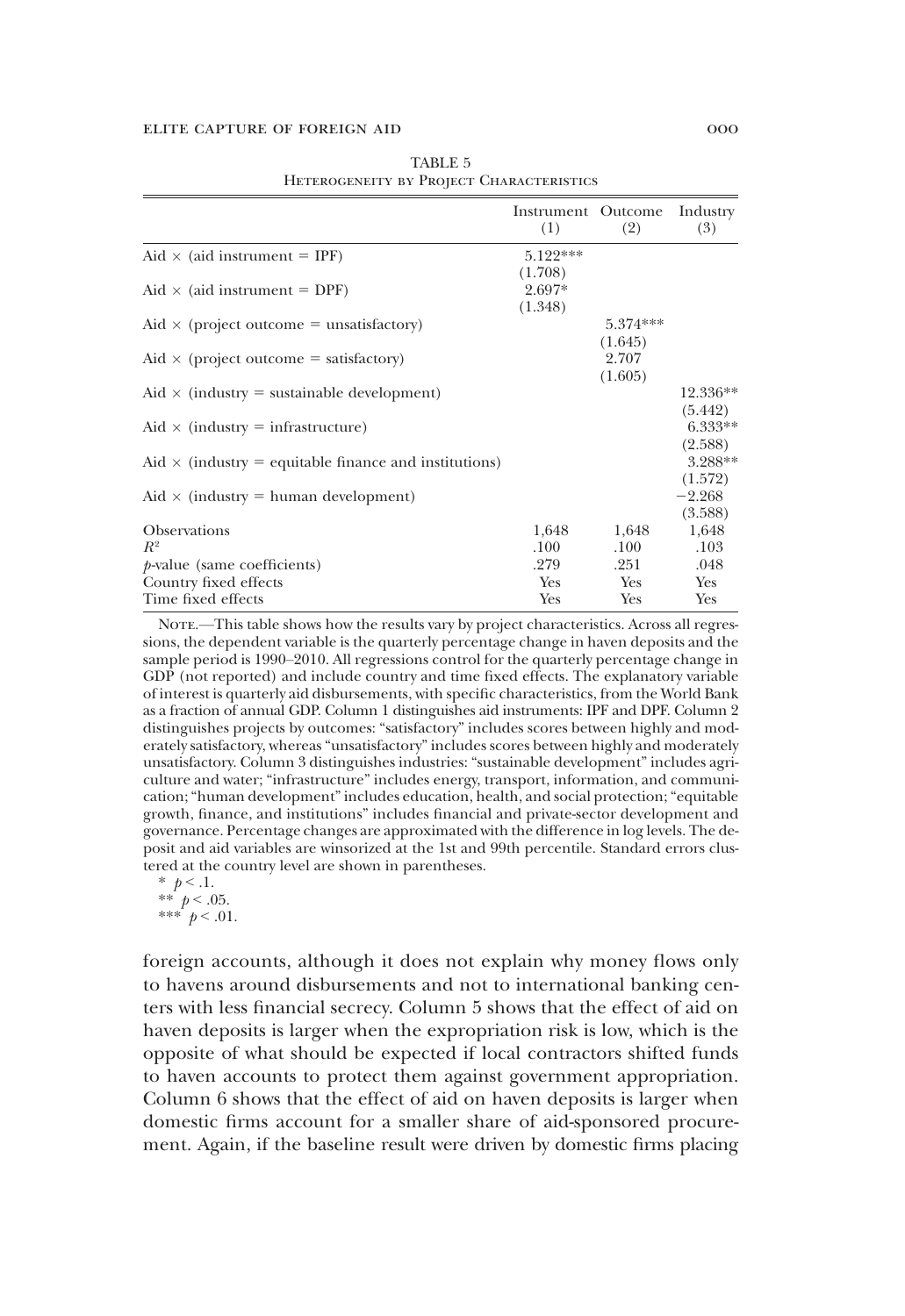payments received under procurement contracts on foreign accounts, we should have expected the reverse pattern.

# 2. Project Characteristics

Next, we exploit the detailed information in the World Bank Project Database to explore differences in the effect of aid disbursements on haven deposits by project characteristics. Column 1 in table 5 distinguishes between two types of aid instruments: DPF supporting policy programs and IPF supporting investment projects (Demirgüç-Kunt et al. 2018). While both types of instruments are potentially prone to elite capture, one may have expected that the latter instrument, tied to specific expenditure and disbursed over longer time horizons, is more difficult to divert than the former, subject to fewer constraints and disbursed more quickly. However, the results indicate that aid supporting investment projects produces the largest money flows to havens. Column 2 distinguishes between projects with different outcomes in the ex post evaluation. Disbursements to projects with unsatisfactory outcomes are associated with larger increases in haven deposits. The finding is clearly consistent with the elite capture mechanism: when resources are diverted from a development project, it is less likely to meet its objectives. By contrast, it is not straightforward to reconcile the finding with the alternative local contractor mechanism: it is unclear why projects would perform poorly when contractors hold money on foreign accounts. Column 3 distinguishes between four broad aidreceiving sectors. The increase is largest for aid flows to "sustainable development" (e.g., energy distribution) and "infrastructure," while there appears to be no effect of aid flows to "human development" (e.g., social protection). These patterns do not provide clear insights about mechanisms, but they provide some guidance to donors and practitioners about the broad sectors where diversion of aid is the largest cause of concern.<sup>35</sup>

## 3. Capital Controls

Finally, we examine the hypothesis that capital controls mediate the effect of aid on money flows to havens and report the results in table A9. We find some evidence that aid disbursements are associated with a higher probability of changes in capital controls—positive as well as negative changes (cols. 1–3). However, reestimating the baseline model while excluding episodes with any change in capital controls does not weaken the association

<sup>&</sup>lt;sup>35</sup> Table A8 illustrates the heterogeneous effect on haven deposits by other project characteristics: the estimated effect is larger for projects with a medium-term disbursement horizon (3–5 years as opposed to shorter and longer horizons) and for projects that are small and large in terms of overall disbursement amounts (less than \$50 million and more than \$100 million), whereas there is no clear correlation with cost overrun.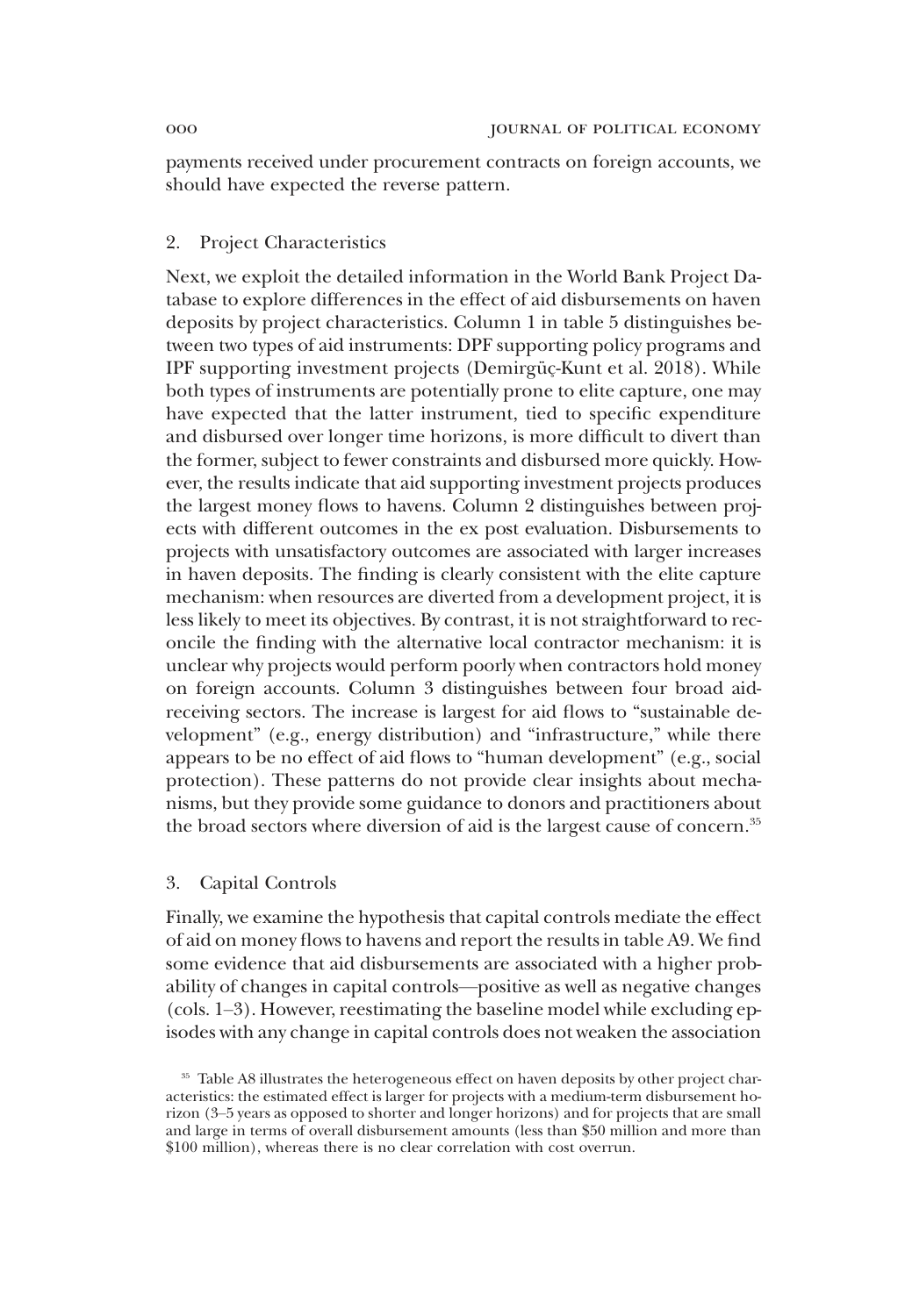between aid disbursements and haven deposits (col. 4). Rather, the estimated coefficient on aid disbursements is slightly higher than the baseline result (3.9 compared with the baseline of 3.4). This result also holds when we exclude episodes with positive and negative changes in capital controls separately (cols. 5 and 6). Overall, the evidence is not consistent with the effect of aid on haven deposits operating through changes in capital controls.

# *D. Leakage Rate*

In this section, we provide estimates of the leakage rate: the increase in haven deposits associated with the disbursement of \$1 of aid. This is ultimately the main parameter of interest because it summarizes the likely scale of diversion through offshore accounts in an intuitive way. Our main approach is indirect: we back out the leakage rate that is implied by the parameters estimated in the baseline model. However, we also take an alternative approach and estimate the leakage rate directly in a regression framework.

We first compute the leakage rate for the average country. The baseline model implies that disbursements corresponding to 1% of GDP are associated with an increase in haven deposits of around 3.4%. At the sample mean, where the stock of deposits in havens is around 2.2% of GDP, this increase in haven deposits corresponds to around 0.075% of GDP. It follows that the implied leakage rate for the average country is around 7.5%.

From the perspective of a multilateral development bank, such as the World Bank, a more relevant metric is leakage out of the average disbursement. When weighted by the fraction of aid received over the sample period, the stock of deposits in havens is around 1.4% of GDP. Hence, a 3.4% increase in haven deposits corresponds to around 0.05% of GDP for the average disbursement. The implied leakage rate for the average disbursement is thus around 5%.

We also take an alternative direct approach to estimating leakage rates.<sup>36</sup> We first regress  $\Delta$ Haven on Aid, both scaled by GDP, while conditioning on the usual set of controls. The estimated coefficient on Aid is around 0.09 (SE: 0.06), which expresses the leakage rate. The estimate is close to the leakage rates implied by the main regression results but not significantly different from zero. We obtain similar point estimates when we reestimate the model without scaling, when we augment the models with country-year fixed effects, and when we consider only flows to havens in excess of what should be expected given their portfolio share in total foreign deposits.<sup>37</sup> The imprecision of the direct estimates is consistent with

<sup>&</sup>lt;sup>36</sup> The regression results are reported in table A10.

<sup>&</sup>lt;sup>37</sup> Rather than using total net flows to haven accounts,  $\Delta$ Haven, as the dependent variable, this regression uses excess net flows defined as  $(Haven_{i,t-1} + Nonhaven_{i,t-1})\left(\phi_{i,t} - \phi_{i,t-1}\right)$ , where  $\phi_{i,i}$  represents the fraction of haven deposits in total foreign deposits in period  $t$ .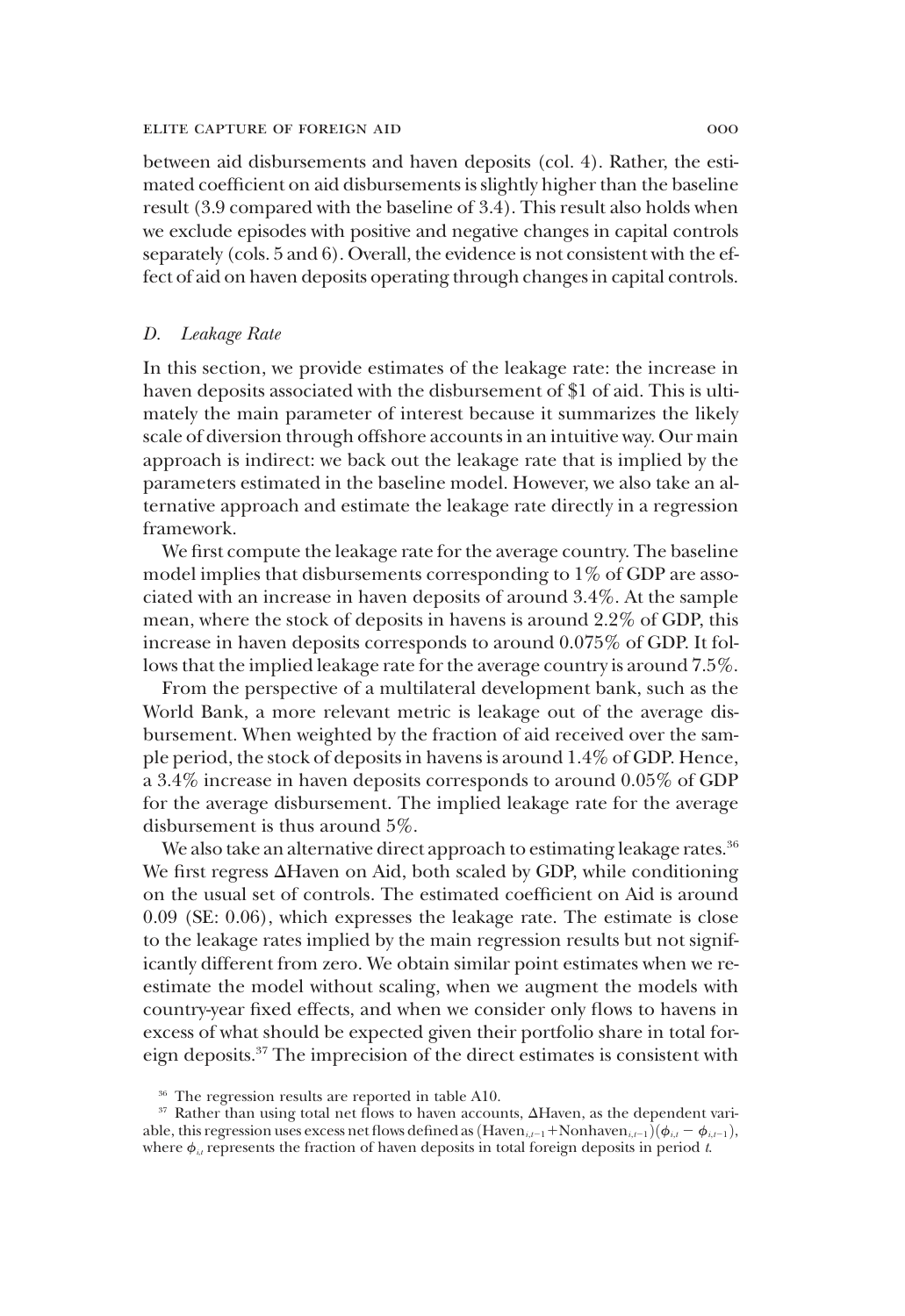the argument that models without the log transformation absorb less residual variation.<sup>38</sup>

The leakage estimates suggest that elite capture may contribute to the low effectiveness of aid found in some studies but also that the vast majority of aid is not diverted to foreign bank accounts. The estimated leakage rate can be compared with Andersen et al. (2017), who find that 15% of petroleum rents in countries with poor governance are diverted to bank accounts in havens; a leakage rate that is two to three times larger than the one we estimate in the context of aid disbursements. The difference may be due to the fact that foreign aid is generally subject to monitoring and control by the donors, whereas there are no external constraints on the use of petroleum rents. This comparison suggests that aid is not equivalent to natural resources as a source of sovereign rents (Collier 2006; Djankov, Montalvo, and Reynal-Querol 2008).

The computations are a useful way to assess the quantitative importance of aid leakage through elite capture, but they also have several limitations. Most importantly, we underestimate the total leakage rate by not including funds invested in real estate, spent on luxury goods, allocated to pet government projects (Dreher et al. 2019), or diverted through offshore intermediaries (to be analyzed below). In principle, we could overestimate the leakage rate to the extent that aid from the World Bank crowds in bilateral aid; however, we find no evidence of such crowding-in in the data.<sup>39</sup>

#### *E. Aid Dependence*

We investigate whether there are systematic differences in the effect of aid disbursements on haven deposits across countries that differ in aid dependence.<sup>40</sup> While the baseline analysis focused exclusively on the sample of 22 countries with average annual aid disbursements from the World Bank above 2% of GDP, we now reestimate the baseline model while varying this threshold. The point estimates on aid disbursements, illustrated by the vertical bars in figure 4, suggest a strong positive correlation between aid dependence and aid diversion. One the one hand,

<sup>38</sup> We make this point more formally by regressing the outcome in each of the three specifications— $\Delta$ log(Haven) (baseline model),  $\Delta$ Haven/GDP, and  $\Delta$ Haven—on the controls alone: country fixed effects, time fixed effects, and the GDP growth rate. The controls are jointly significant in the former case ( $p = .00$ ), while they are jointly insignificant in the two latter cases ( $p = .13$  and .23, respectively).

<sup>39</sup> As reported in table A11, we regress non–World Bank aid on World Bank aid (including country and time fixed effects) and find a point estimate on World Bank aid very close to zero (with large standard errors). However, we cannot exclude that this annual-level regression conceals a stronger within-year correlation.

<sup>40</sup> Table A12 reports descriptive statistics similar to table 1 for the 24 countries that are not part of the baseline analysis (because their ratio of annual aid from the World Bank to GDP is below 2%) but enter this analysis (because their ratio of annual aid from the World Bank to GDP is above  $1\%$ ).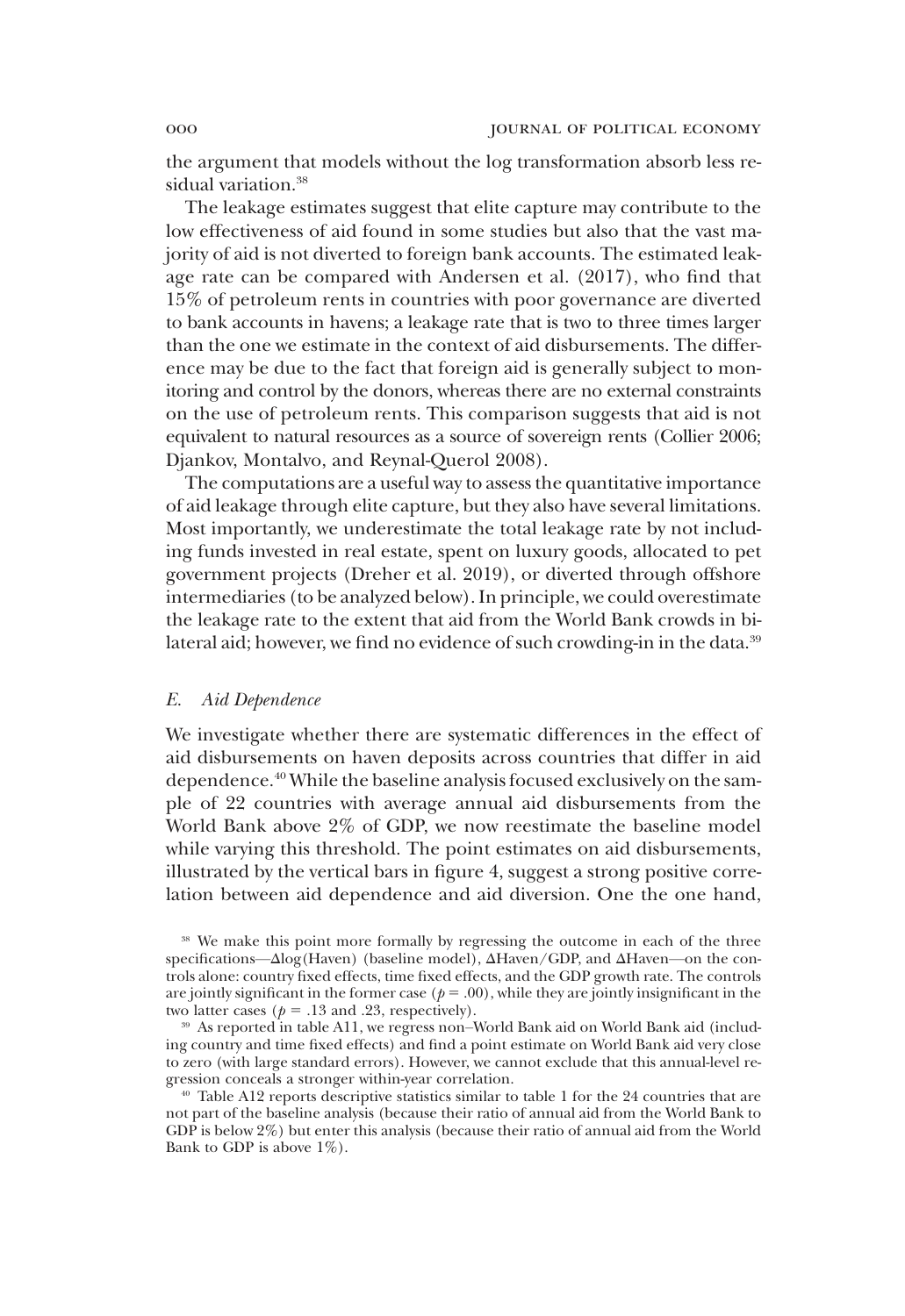

FIG. 4.—Heterogeneity by aid dependence. This figure shows how our main results vary with aid dependence proxied by the ratio of average annual aid over GDP as we increase the threshold for inclusion in the sample from 1% of GDP to 1.25% of GDP to 1.50% of GDP and so on. The vertical bars show the coefficient estimate on the aid variables, with 95% confidence intervals shown as vertical lines (clustering at the country level). The thick line shows the implied leakage rate for each of the coefficient estimates, calculated by multiplying the coefficient estimate on aid with the average ratio of haven deposits to GDP over the sample period. The regression controls for the quarterly percentage change in GDP and includes country and time fixed effects. Percentage changes are approximated with the difference in log levels. The deposit and aid variables are winsorized at the 1st and 99th percentile.  $WB = World Bank$ . A color version of this figure is available online.

when we lower the threshold to  $1\%$  (sample of 46 countries), the point estimate falls to around 1.8%, which is not significantly different from zero. On the other hand, raising the threshold to 3% (sample of seven countries), the point estimate increases to a highly significant 6%. The implied leakage rates, illustrated by the thick line in figure 4, exhibit an even stronger gradient: from a leakage rate of around  $4\%$  with a threshold of  $1\%$  to more than  $15\%$  with a threshold of  $3\%$ .<sup>41</sup>

The steep gradient in leakage rates has several important implications. First, it suggests that our estimate of leakage out of aid disbursements to the main sample of highly aid-dependent countries is a poor estimate of leakage out of aid disbursements more generally. The 22 highly aiddependent countries in our main sample account for around 10% of

<sup>&</sup>lt;sup>41</sup> As we raise the threshold, not only does the point estimate on aid increase but also the ratio of haven deposits to GDP, which implies a higher leakage rate for a given point estimate.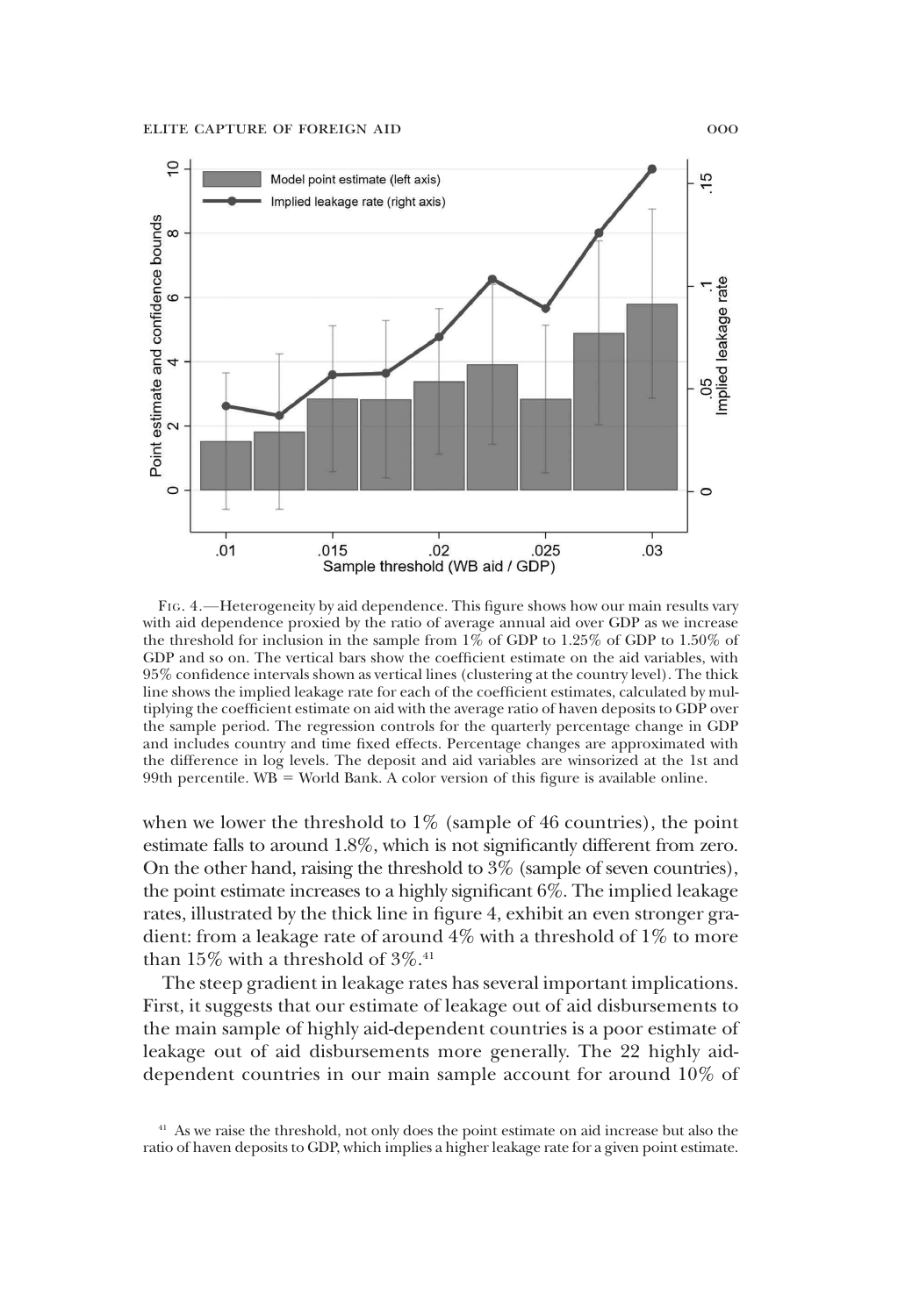the aid disbursed by the World Bank, and the results in figure 4 suggest that leakage rates are much lower (if not zero) for less aid-dependent countries. Second, it constitutes novel evidence that aid capture may be more prevalent in underdeveloped and poorly governed countries, which are also most in need of development assistance (Alesina and Weder 2002). While this association may simply reflect that the combination of poor development and bad governance stimulates foreign aid, it is also consistent with the view that very high levels of aid may foster corruption and institutional erosion (Knack 2000; Djankov, Montalvo, and Reynal-Querol 2008).

## *F. Offshore Intermediaries*

A key limitation of the data on haven deposits is that they do not capture accounts held through offshore intermediaries. To address this limitation, we conduct a complementary analysis of offshore incorporations using leaked data from offshore corporate service providers and offshore corporate registers. The analysis covers the period 1986–2015.

The results from the baseline model indicate that aid disbursements are associated with a statistically significant increase in offshore incorporations. Specifically, as shown in column 1 in table 6, aid disbursements equivalent to 1% of GDP in a given quarter induce an increase in the number of offshore corporations in the same quarter of 1.1%.

The result is consistent with diversion of aid through offshore intermediaries. If corrupt elites set up corporations in jurisdictions such as Panama, Bermuda, and the British Virgin Islands to accommodate funds diverted from aid projects, it can explain the increase in offshore corporations associated with aid disbursements. The offshore corporations may simply serve as holding companies that nominally own financial accounts and conceal the identity of the beneficial owner. Moreover, they may serve as fronts for the purposes of receiving kickbacks from privatesector cronies.

We employ our usual battery of robustness tests to address the potential endogeneity of aid disbursements. First, we augment the baseline model with four leads and four lags of the aid variable and plot the results in figure 5. There is a clear spike in the disbursement quarter, and the magnitude is consistent with the estimate in the baseline model. While there is some volatility in the predisbursement quarters, there is no clear trend that would be indicative of endogeneity. Second, the estimated coefficient on aid is almost unchanged and remains statistically significant in a specification with country-year fixed effects where the effect of aid is identified solely from the timing of disbursements within the year (table 6, col. 2). Third, the estimate drops only slightly when we exclude all the country-years with major events that could create a spurious correlation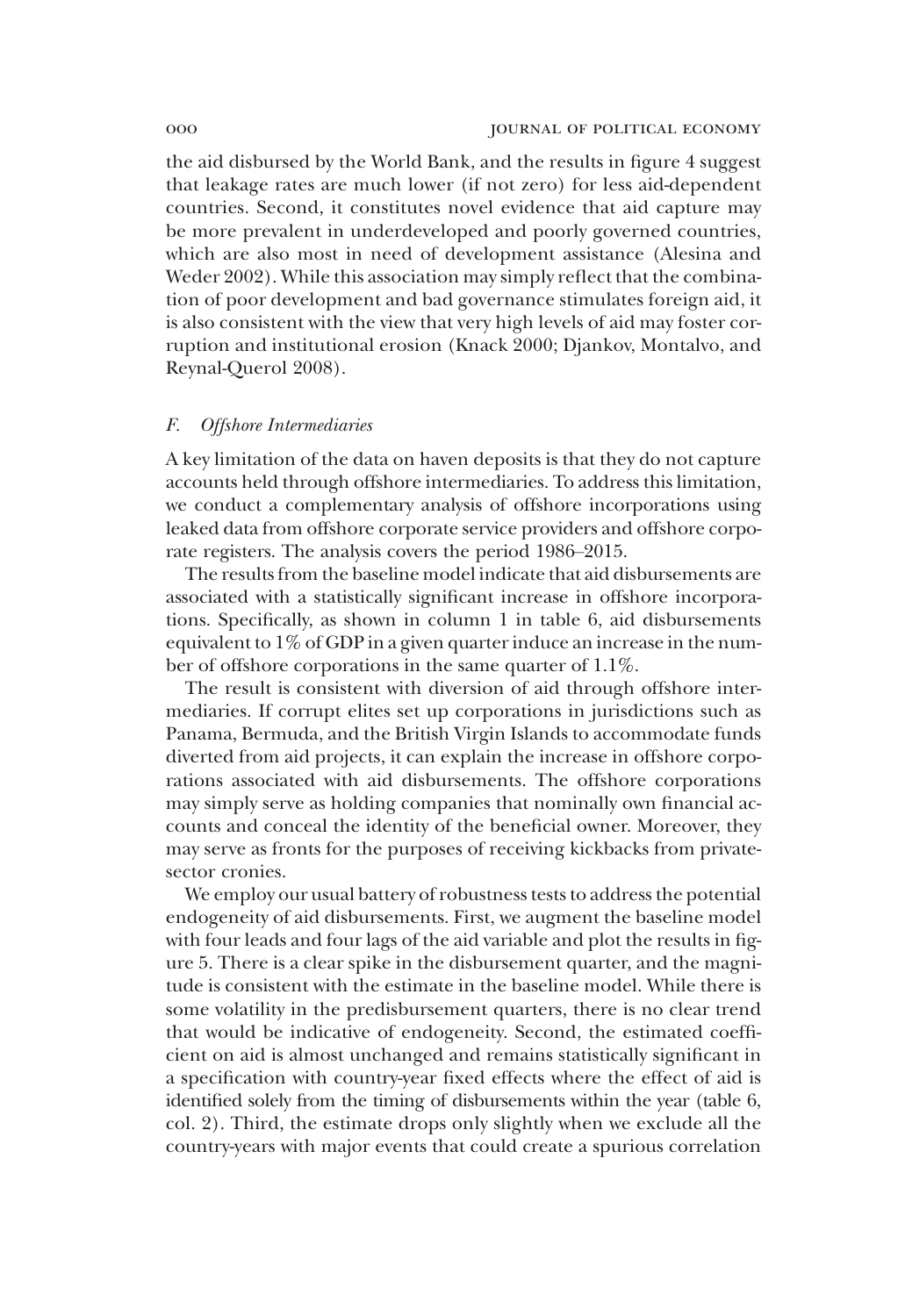|                                                                                                                                                                                                                                                                                                                                                                                                                                                                                           |                                    |                                                        | ROBUSTNESS                                   |                             |                                               | COUNTRY HETEROGENEITY                                      |                                       |                                                      | PROJECT HETEROGENEITY                                                           |
|-------------------------------------------------------------------------------------------------------------------------------------------------------------------------------------------------------------------------------------------------------------------------------------------------------------------------------------------------------------------------------------------------------------------------------------------------------------------------------------------|------------------------------------|--------------------------------------------------------|----------------------------------------------|-----------------------------|-----------------------------------------------|------------------------------------------------------------|---------------------------------------|------------------------------------------------------|---------------------------------------------------------------------------------|
|                                                                                                                                                                                                                                                                                                                                                                                                                                                                                           | <b>BASELINE</b><br>$\widehat{\Xi}$ | <b>Fixed Effects</b><br>Country-Year<br>$\circledcirc$ | Events<br>$\frac{1}{2}$<br>$\left( 3\right)$ | Instrument<br>Äd<br>$(\pm)$ | Control over<br>Corruption<br>$\widetilde{5}$ | Domestic<br>Credit<br>(6)                                  | Procurement<br>Local<br>$\widehat{C}$ | Outcome<br>Project<br>$\circledS$                    | Instrument<br>Aid<br>$\odot$                                                    |
| Aid disbursement (% GDP)                                                                                                                                                                                                                                                                                                                                                                                                                                                                  | $.086**$<br>(.480)                 | $\frac{1125}{(590)}$                                   | $.996*$<br>$.513)$                           | $2.190$<br>$(2.364)$        |                                               |                                                            |                                       |                                                      |                                                                                 |
| $= 10w$<br>$\text{Mid} \times \text{(control of corruption)}$                                                                                                                                                                                                                                                                                                                                                                                                                             |                                    |                                                        |                                              |                             | $.949**$                                      |                                                            |                                       |                                                      |                                                                                 |
| Aid $\times$ (control of corruption = high)                                                                                                                                                                                                                                                                                                                                                                                                                                               |                                    |                                                        |                                              |                             | $(.306)$<br>$(.341)$<br>$(.373)$              |                                                            |                                       |                                                      |                                                                                 |
| Aid $\times$ (domestic credit = low)                                                                                                                                                                                                                                                                                                                                                                                                                                                      |                                    |                                                        |                                              |                             |                                               |                                                            |                                       |                                                      |                                                                                 |
| Aid $\times$ (domestic credit = high)                                                                                                                                                                                                                                                                                                                                                                                                                                                     |                                    |                                                        |                                              |                             |                                               | $2.091***$<br>$-0.682$<br>$-0.581$<br>$-0.581$<br>$-0.581$ |                                       |                                                      |                                                                                 |
| 10w<br>Aid $\times$ (local procurement $=$                                                                                                                                                                                                                                                                                                                                                                                                                                                |                                    |                                                        |                                              |                             |                                               |                                                            | $-907**$                              |                                                      |                                                                                 |
| high)<br>Aid $\times$ (local procurement =                                                                                                                                                                                                                                                                                                                                                                                                                                                |                                    |                                                        |                                              |                             |                                               |                                                            | $(\frac{724}{1502})$                  |                                                      |                                                                                 |
| Aid $\times$ (outcome = unsatisfactory)                                                                                                                                                                                                                                                                                                                                                                                                                                                   |                                    |                                                        |                                              |                             |                                               |                                                            |                                       |                                                      |                                                                                 |
| Aid $\times$ (outcome = satisfactory)                                                                                                                                                                                                                                                                                                                                                                                                                                                     |                                    |                                                        |                                              |                             |                                               |                                                            |                                       | $2.299$ <sup>3*</sup><br>(1.287)<br>(1.287)<br>(460) |                                                                                 |
| Aid $\times$ (aid instrument = IPF)                                                                                                                                                                                                                                                                                                                                                                                                                                                       |                                    |                                                        |                                              |                             |                                               |                                                            |                                       |                                                      | 1.259                                                                           |
| Aid $\times$ (aid instrument = DPF)                                                                                                                                                                                                                                                                                                                                                                                                                                                       |                                    |                                                        |                                              |                             |                                               |                                                            |                                       |                                                      |                                                                                 |
| Observations                                                                                                                                                                                                                                                                                                                                                                                                                                                                              | 1,542<br>114                       | 1,542<br>337                                           | 1,220<br>143                                 | 1,542                       |                                               |                                                            |                                       |                                                      | $(1.146)$<br>$1.268$ <sup>3*</sup><br>$(0.592)$<br>$1.542$<br>$1.15$<br>$0.994$ |
| $p$ -value (same coefficients)                                                                                                                                                                                                                                                                                                                                                                                                                                                            |                                    |                                                        |                                              | 027                         | 1,542<br>115<br>1074                          | $\frac{1,326}{1,27}$                                       | $1,542$<br>$-1,56$<br>$-1,56$         | $1,542$<br>$-1,54$<br>$-274$                         |                                                                                 |
| NOTE.—This table shows our results for offshore shell corporations. In all specifications, the dependent variable is the percentage change in the number of<br>offshore corporations with links to the country. The sample of countries is the same as in the main analysis, and the frequency is quarterly, but the sample<br>period is 1986–2015. All regressions control for the quarterly percentage change in GDP (not reported) and include country and time fixed effects. The ro- |                                    |                                                        |                                              |                             |                                               |                                                            |                                       |                                                      |                                                                                 |

TABLE 6<br>Offshore Shell Corporations Offshore Shell Corporations

periou a 2007-2010, an regressions control not quatterly perceitage change in our quot reported, and mixture county and unit nace are to business tests include country-gear fixed effects (col. 2), exclude country-gear with (col. 8) and by the instrument (col. 9). Percentage changes are approximated with the difference in log levels. The deposit and aid variables are winsorized at the 1st period is 1986–2015. All regressions control for the quarterly percentage change in GDP (not reported) and include country and time fixed effects. The robustness tests include country-year fixed effects (col. 2), exclude country-years with coups, wars, natural disasters, and financial crises (col. 3), and instrument aid disbursements with predicted disbursements (col. 4). The heterogeneity analysis interacts aid disbursements with indicators for control of corruption (col. 5), share of local contractors in procurement (col. 6), and domestic credit (col. 7) and distinguishes between aid disbursements to projects by the rating of the outcome (col. 8) and by the instrument (col. 9). Percentage changes are approximated with the difference in log levels. The deposit and aid variables are winsorized at the 1st and 99th percentile. Standard errors clustered at the country level are shown in parentheses. and 99th percentile. Standard errors clustered at the country level are shown in parentheses.

\* *p* < .1. \*\* *p* < .05. \*\*\* *p* < .01.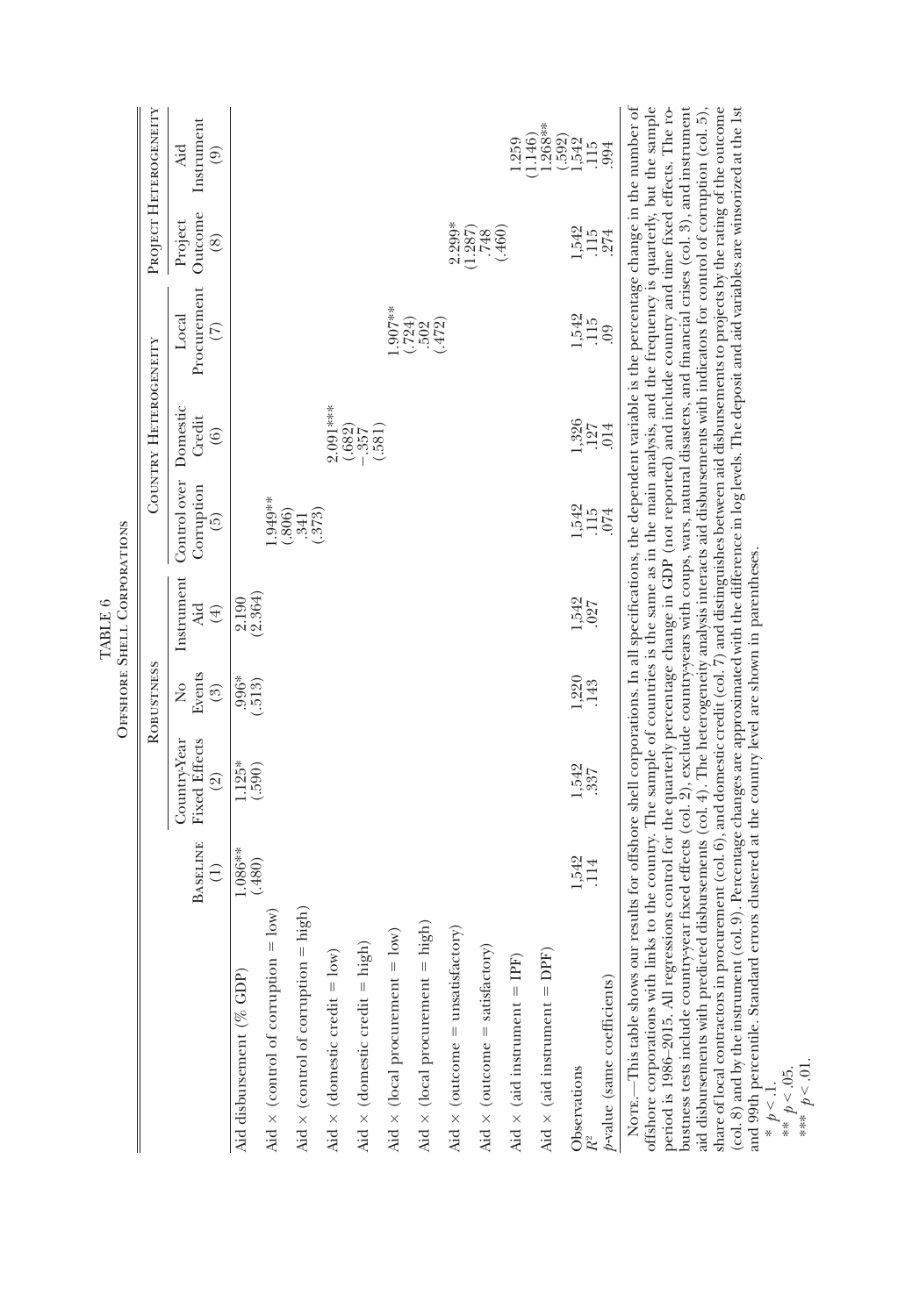

FIG. 5.—Offshore shell corporations—dynamic results. This figure shows the results from the baseline specification (equivalent to table 6, col. 1) augmented with four leads and four lags of the disbursement variable. The dependent variable is the percentage change in the number of offshore corporations, and the explanatory variable of interest is quarterly disbursements from the World Bank as a fraction of annual GDP. The regression controls for the quarterly percentage change in GDP and includes country and time fixed effects. Percentage changes are approximated with the difference in log levels. The corporation and aid variables are winsorized at the 1st and 99th percentile. Filled circles indicate the point estimates on the aid disbursement variables, and thick lines indicate 95% confidence intervals (clustering at the country level). A color version of this figure is available online.

between aid and capital flight: wars, coups, natural disasters, and financial crises (col. 3). Fourth, we obtain a larger estimate of 2.2 when we instrument aid disbursements, but standard errors widen considerably and we cannot reject a zero coefficient (col. 4).

Finally, we study heterogeneity in key dimensions of country and project characteristics. The results show that the effect of aid disbursements on offshore incorporations is larger in countries with a low control of corruption (col. 5), with a less developed financial sector (col. 6), and with a low share of local contractors in procurement (col. 7). In all three cases, the difference is at least borderline statistically significant (*p*-values are reported at the bottom of the table). Moreover, aid disbursements to projects with an unsatisfactory outcome have a larger effect on offshore incorporations (col. 8), while there is no meaningful difference across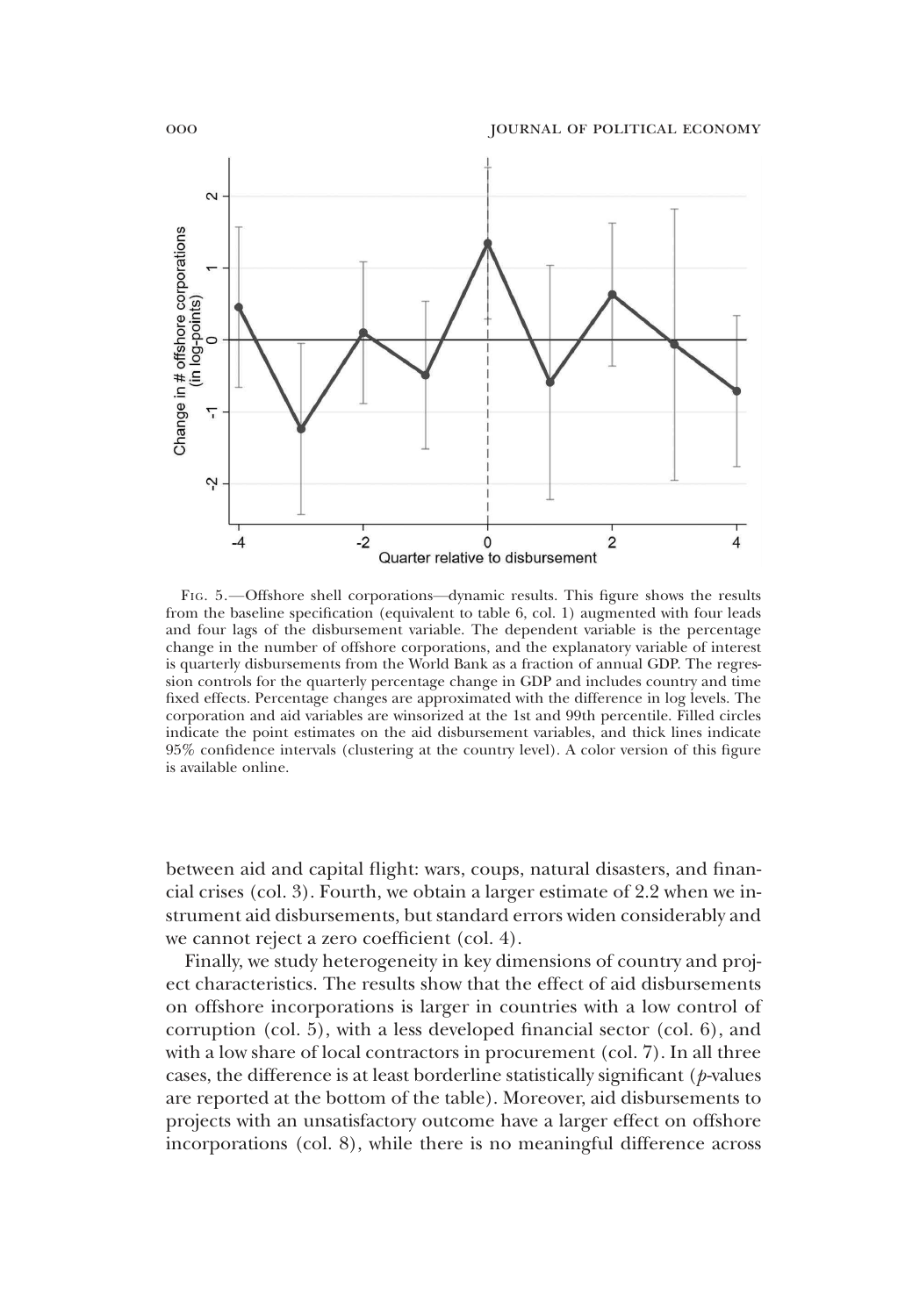aid instruments (col.  $9$ ).<sup>42</sup> Overall, the heterogeneous effects by country and project characteristics are very similar to what we found for haven deposits and, for the same reasons, suggest that elite capture is a more plausible mechanism than local contractors.

## *G. Publicly Available Deposit Data*

Up to this point, we have conducted the analysis with a restricted data set from the BIS that allows us to break down each country's total foreign deposits, which is public information, into deposits in havens and deposits in nonhavens, which is not publicly available. To enhance transparency and to facilitate work by other researchers, we show that results similar to our main results can be obtained with a publicly available data set from the BIS. These recently released data include quarterly data on cross-border deposits at the bilateral level for a selected group of banking centers, as detailed in table A1.

We summarize the coverage of the publicly available information in table A14. In our main sample of 22 highly aid-dependent countries (col. 1), the average of total foreign deposits taken across all quarters in the sample period 1990–2010 stands at \$196 million. With the public data set, around 30% of these deposits can be assigned to seven havens (Switzerland, Liechtenstein, Luxembourg, Belgium, Jersey, Guernsey, and the Isle of Man) and around 55% can be assigned to 11 nonhavens. Among the havens, for which bilateral deposit information is publicly available, Switzerland is by far the most important. Less than 15% of the total foreign deposits cannot be assigned to individual banking centers. Hence, even if all these unallocated deposits are held in havens such as the Cayman Islands, Singapore, and the Bahamas, where public data are not available at the bilateral level, the public series still allocate two-thirds of all haven deposits to individual havens for this particular sample.<sup>43</sup>

We first reestimate the baseline model with the (incomplete) measures of haven deposits based on publicly available information while using the same sample period as in the baseline analysis, 1990–2010. As shown in column 1 of table 7, aid disbursements equivalent to 1% of GDP in a given quarter induce a statistically significant increase in haven deposits of around 2.5%. This is similar to the baseline estimates based on restricted deposit information (table 2, col. 1) but somewhat smaller. A possible interpretation is that the havens not allowing for public release of bilateral

<sup>42</sup> We report the full set of heterogeneity results in table A13.

 $43$  For the rest of the world (col. 2), the coverage of the publicly available deposit information is lower, with around 35% that cannot be allocated to individual banking centers.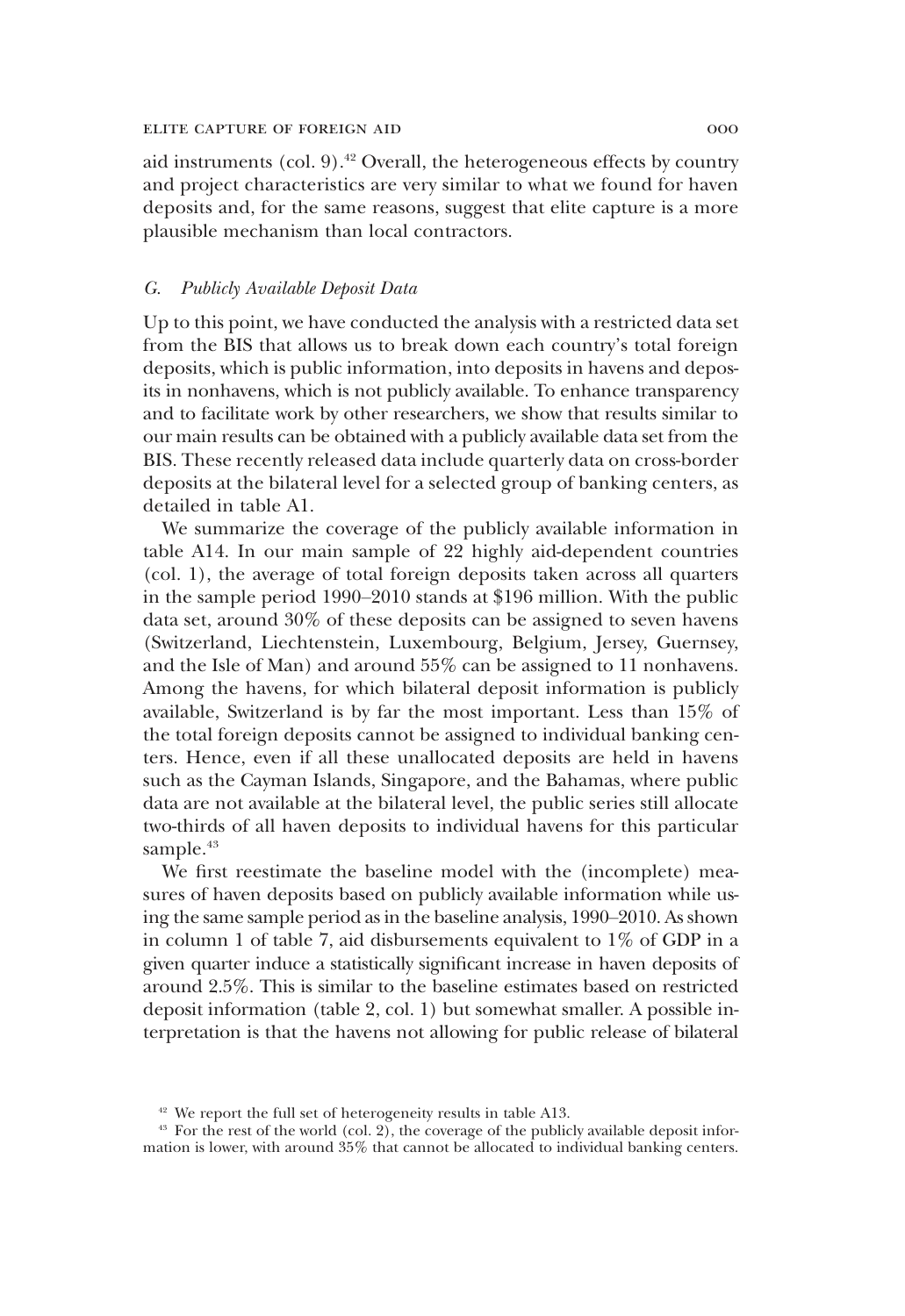|                                                                                                                                                                                                                                                                                                                                                                                                                                                                                                                                                                                                                                                                                |                                  |                                                                                                                                       | PUBLIC DATA<br>TABLE 7        |                                       |                             |                                         |                                    |
|--------------------------------------------------------------------------------------------------------------------------------------------------------------------------------------------------------------------------------------------------------------------------------------------------------------------------------------------------------------------------------------------------------------------------------------------------------------------------------------------------------------------------------------------------------------------------------------------------------------------------------------------------------------------------------|----------------------------------|---------------------------------------------------------------------------------------------------------------------------------------|-------------------------------|---------------------------------------|-----------------------------|-----------------------------------------|------------------------------------|
|                                                                                                                                                                                                                                                                                                                                                                                                                                                                                                                                                                                                                                                                                | VALIDATION                       | LONGER PERIOD                                                                                                                         |                               | INDIVIDUAL HAVENS                     |                             |                                         |                                    |
|                                                                                                                                                                                                                                                                                                                                                                                                                                                                                                                                                                                                                                                                                | $(1990 - 2010)$<br>$\widehat{E}$ | $(1990 - 2018)$<br>$\widehat{2}$                                                                                                      | Switzerland<br>$\binom{3}{2}$ | Luxembourg<br>$\left(\ddagger\right)$ | Belgium<br>$\left(5\right)$ | Jersey etc.<br>$\widehat{\mathfrak{b}}$ | <b>SUBPERIODS</b><br>$\widehat{C}$ |
| Aid disbursement (% GDP)                                                                                                                                                                                                                                                                                                                                                                                                                                                                                                                                                                                                                                                       | $2.437*$                         | 2.382*                                                                                                                                | $2.872*$                      | $2.717**$                             | $-1.035$                    | $-2.068$                                | $2.414*$                           |
|                                                                                                                                                                                                                                                                                                                                                                                                                                                                                                                                                                                                                                                                                | (1.322)                          | (1.329)                                                                                                                               | (1.563)                       | (1.197)                               | (.726)                      | (2.026)                                 | (1.370)                            |
| Aid $\times$ (year: 2010–18)                                                                                                                                                                                                                                                                                                                                                                                                                                                                                                                                                                                                                                                   |                                  |                                                                                                                                       |                               |                                       |                             |                                         | $-195$                             |
|                                                                                                                                                                                                                                                                                                                                                                                                                                                                                                                                                                                                                                                                                |                                  |                                                                                                                                       |                               |                                       |                             |                                         | (1.848)                            |
| Observations                                                                                                                                                                                                                                                                                                                                                                                                                                                                                                                                                                                                                                                                   | 1,647<br>114                     | 2,345                                                                                                                                 | 2,334                         | 1,796                                 | 2,075                       | .304                                    | 2,345                              |
|                                                                                                                                                                                                                                                                                                                                                                                                                                                                                                                                                                                                                                                                                |                                  | .102                                                                                                                                  | .081                          | 780.                                  | .083                        | .081                                    | 102                                |
| Country fixed effects                                                                                                                                                                                                                                                                                                                                                                                                                                                                                                                                                                                                                                                          | Yes                              | Yes                                                                                                                                   | Yes                           | Yes                                   | Yes                         | Yes                                     | Yes                                |
| Time fixed effects                                                                                                                                                                                                                                                                                                                                                                                                                                                                                                                                                                                                                                                             | Yes                              | Yes                                                                                                                                   | Yes                           | Yes                                   | Yes                         | Yes                                     | Yes                                |
| all havens with publicly available data (cols. 1, 2, and 7) and in individual banking centers with publicly available data (cols. 3-6). The sample periods are<br>NOTE.—This table shows results obtained with publicly available deposit data. The dependent variable is the quarterly percentage change in deposits in<br>Bank as a fraction of annual GDP. All regressions control for the quarterly percentage change in GDP (not reported) and include country and time fixed<br>effects. Percentage changes are approximated with the difference in log levels. The deposit and aid variables are winsorized at the 1st and 99th percentile.<br>1990-2010 (col. 1) and 1 |                                  | $200-2018$ (cols. $2-7$ ). Across all the regressions, the explanatory variable of interest is quarterly disbursements from the World |                               |                                       |                             |                                         |                                    |

| hows results obtained with publicly available deposit data. The dependent variable is the quarterly percentage change in deposits in | l havens with publicly available data (cols. 1, 2, and 7) and in individual banking centers with publicly available data (cols. 3–6). The sample periods are | $990-2010$ (col. 1) and $1990-2018$ (cols. $2-7$ ). Across all the regressions, the explanatory variable of interest is quarterly disbursements from the World | mnual GDP. All regressions control for the quarterly percentage change in GDP (not reported) and include country and time fixed | anges are approximated with the difference in log levels. The deposit and aid variables are winsorized at the 1st and 99th percentile. |  |
|--------------------------------------------------------------------------------------------------------------------------------------|--------------------------------------------------------------------------------------------------------------------------------------------------------------|----------------------------------------------------------------------------------------------------------------------------------------------------------------|---------------------------------------------------------------------------------------------------------------------------------|----------------------------------------------------------------------------------------------------------------------------------------|--|
| None.—This table sh                                                                                                                  |                                                                                                                                                              |                                                                                                                                                                | sank as a fraction of ar                                                                                                        | Hects. Percentage cha                                                                                                                  |  |

\*  $p < 1$ .<br>\*\*  $p < .05$ .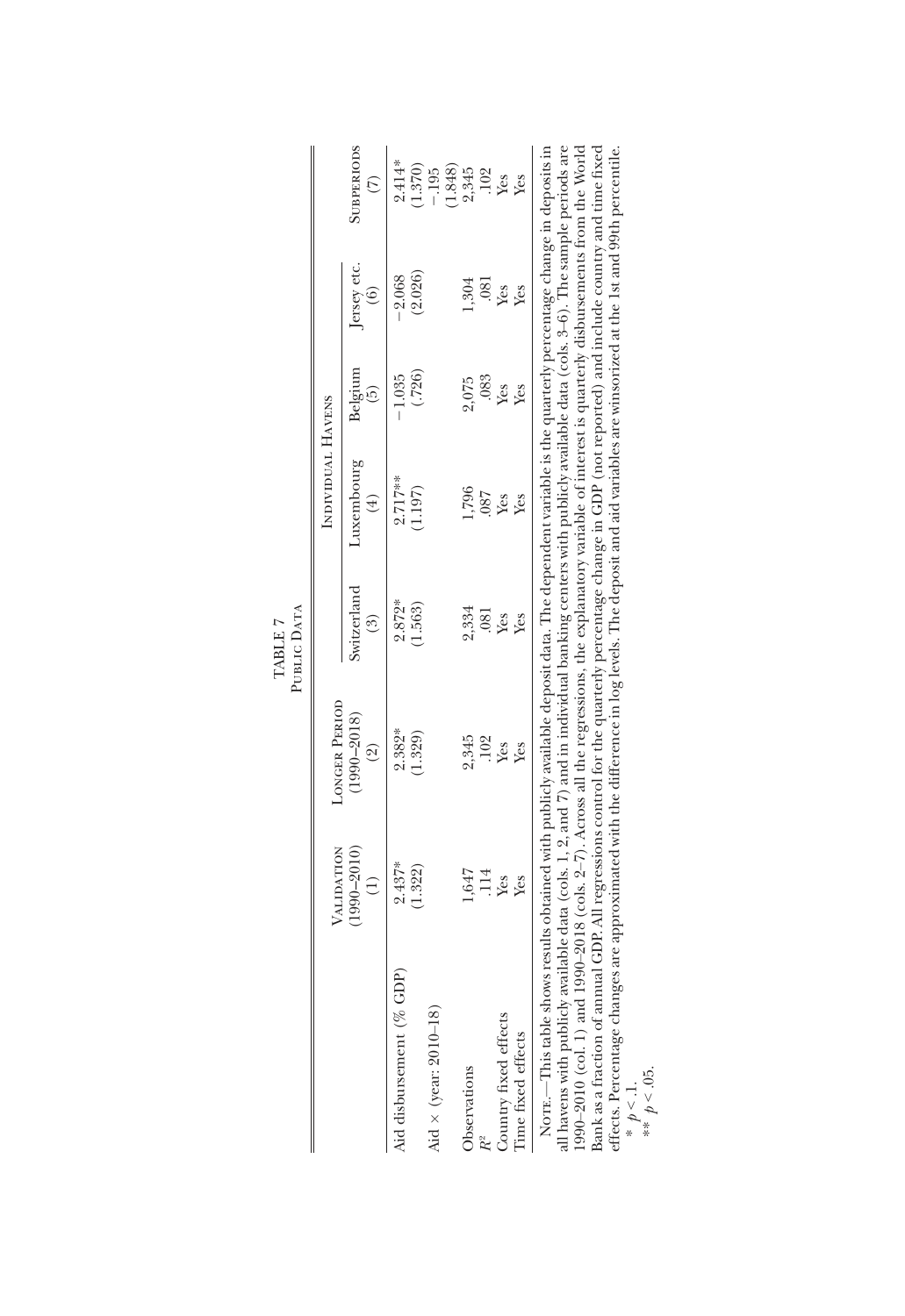deposit data are also the havens where deposit responses to aid disbursements are largest. Extending the sample period to include the most recent observations in the data yields almost identical results, as shown in column 2.

Next, we show results by individual banking centers—an exercise we are not allowed to conduct with the restricted data set because of confidentiality requirements.<sup>44</sup> As shown in columns 3–6, the overall increase in haven deposits around aid disbursements is driven by accounts in Switzerland (combined with Lichtenstein) and Luxembourg, while the responses in Belgium and Jersey (combined with Guernsey and the Isle of Man) exhibit statistically insignificant changes. This is consistent with the notion that the increase in haven deposits around aid disbursements reflect diversion to secret private accounts. Throughout the period 1990– 2010, Switzerland was a leading haven with some of the strictest bank secrecy rules in the world and a share of the global market for private wealth management of around 40% (Zucman 2013, 2017). There is evidence that as much as 90%–95% of the wealth managed in Switzerland is hidden from the authorities in the owners' home country (Alstadsæter, Johannesen, and Zucman 2019).

Finally, we exploit the public data set to examine whether the correlation between aid and haven deposits has diminished in the most recent years. Since around 2009, all havens have enhanced financial transparency in response to pressure by international organizations such as the OECD ( Johannesen and Zucman 2014) and individual countries such as the United States ( Johannesen et al. 2020). In the same period, a number of data leaks by whistleblowers in the wealth management industry (e.g., the Panama Papers) have increased the risk of exposure for public figures with undeclared money on foreign accounts ( Johannesen and Stolper 2017). However, as shown in column 7, there are only very weak signs that aid disbursements are associated with smaller increases in haven deposits in the period with more financial transparency: the interaction between aid disbursements and an indicator for the post-2009 period is only slightly negative and clearly insignificant. In principle, it may be possible to conduct more high-powered tests of the effects of financial transparency on aid diversion, exploiting country-level or even bilateral variation in information exchange, but we leave such analysis for future research.

## V. Concluding Remarks

We document that aid disbursements to the most aid-dependent countries coincide with significant increases in deposits held in offshore financial

<sup>44</sup> A limitation of this analysis is that the total deposits owned by small and relatively poor countries in small and relatively unimportant banking centers are not rarely zero, which translates into missing observations with our log transformation of the dependent variable.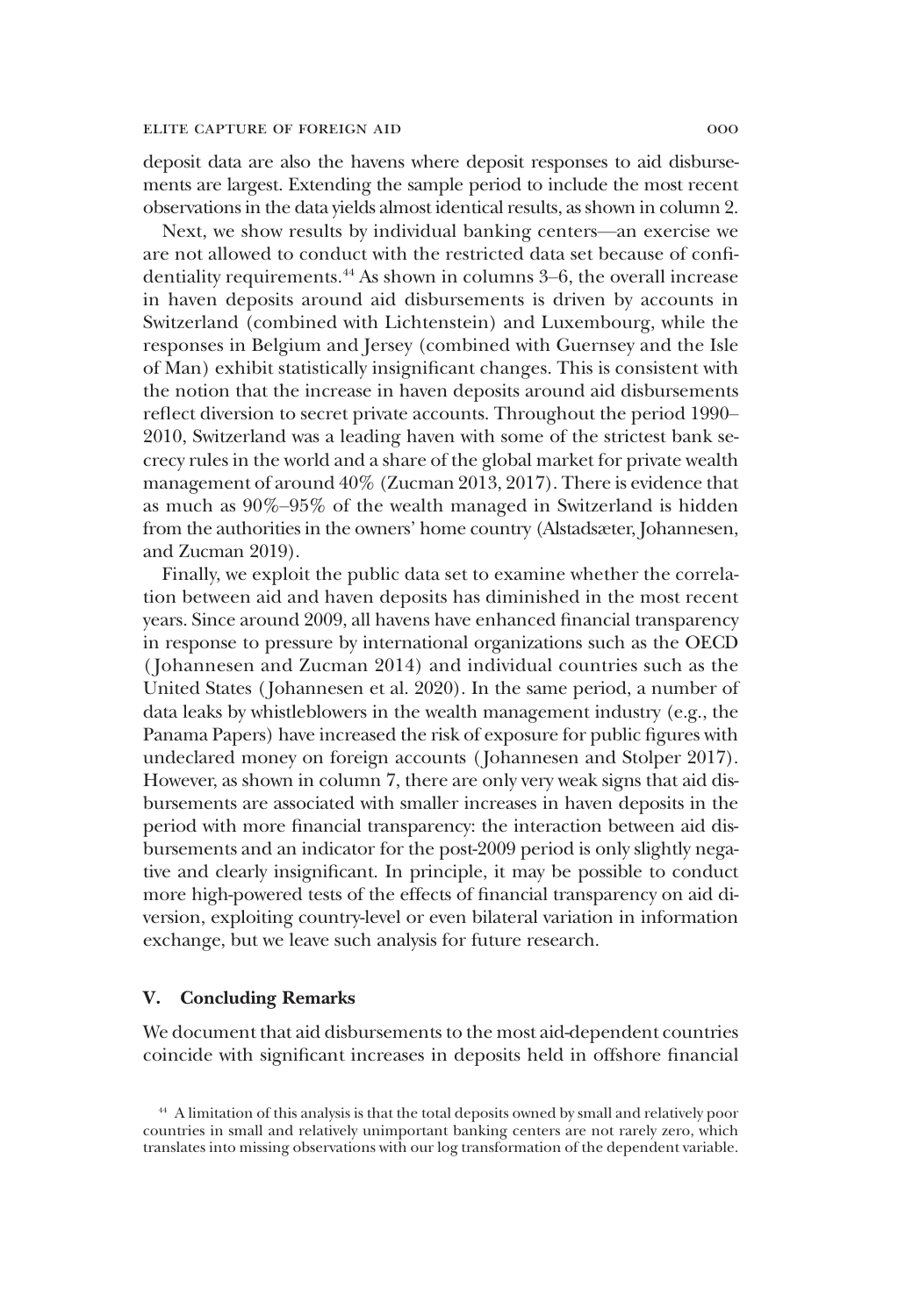centers known for bank secrecy and private wealth management and provide comprehensive evidence supporting a causal interpretation. Aid capture by ruling politicians, bureaucrats, and their cronies is most consistent with the totality of the observed patterns—it can explain why aid does not trigger flows to nonhavens, why the capital outflows occur precisely in the same quarter as the aid inflows, why the effects are larger for countries with more corruption and weaker institutional checks and balances, and why the effects are larger for projects that ultimately have unsatisfactory outcomes. Other explanations are possible, but we find them harder to reconcile with all the patterns in the data. We cannot exclude that domestic contractors receive payments in quarters with aid disbursements and deposit the funds with foreign banks; however, this mechanism cannot explain why money flows only to havens, and it seems inconsistent with the finding that the estimated effects are larger when domestic firms account for a smaller share of the procurement contracts. It seems even less likely that the results reflect profit shifting by multinational firms, the effect of aid on income through aggregate demand, the effect of relaxed capital controls, and portfolio adjustments by commercial and central banks. Our estimates suggest a leakage rate of around 7.5% for the average highly aiddependent country.

#### References

- Ahmed, Faisal Z. 2012. "The Perils of Unearned Foreign Income: Aid, Remittances, and Government Survival." *American Polit. Sci. Rev.* 106 (1): 146–65.
- Alesina, Alberto, and Beatrice Weder. 2002. "Do Corrupt Governments Receive Less Foreign Aid?" *A.E.R.* 92 (4): 1126–37.
- Alstadsæter, Annette, Niels Johannesen, and Gabriel Zucman. 2019. "Tax Evasion and Inequality." *A.E.R.* 109 (6): 2073–103.
- Alworth, Julian, and S. Andresen. 1992. "The Determinants of Cross-Border Nonbank Deposits and the Competitiveness of Financial Market Centers." *Money Affairs* 5 (2): 105–33.
- Andersen, Jørgen J., Niels Johannesen, David D. Lassen, and Elena Paltseva. 2017. "Petro Rents, Political Institutions, and Hidden Wealth: Evidence from Offshore Bank Accounts." *J. European Econ. Assoc.* 15 (4): 818–60.
- Best, Michael Carlos, Anne Brockmeyer, Henrik Jacobsen Kleven, Johannes Spinnewijn, and Mazhar Waseem. 2015."Production versus Revenue Efficiency with Limited Tax Capacity: Theory and Evidence from Pakistan."*J.P.E.* 123 (6): 1311–55.
- BIS (Bank for International Settlements). 2020."Global Coverage of BIS Locational Banking Statistics." Report, Bank Internat. Settlements, Basel. https://www.bis .org/statistics/lbs\_globalcoverage.pdf.
- Bjørnskov, Christian. 2010. "Do Elites Benefit from Democracy and Foreign Aid in Developing Countries?" *J. Development Econ.* 92 (2): 115–24.
- Boone, Peter. 1996. "Politics and the Effectiveness of Foreign Aid." *European Econ. Rev.* 40:289–329.
- Burnside, Craig, and David Dollar. 2000."Aid, Policies, and Growth." *A.E.R.* 90 (4): 847–68.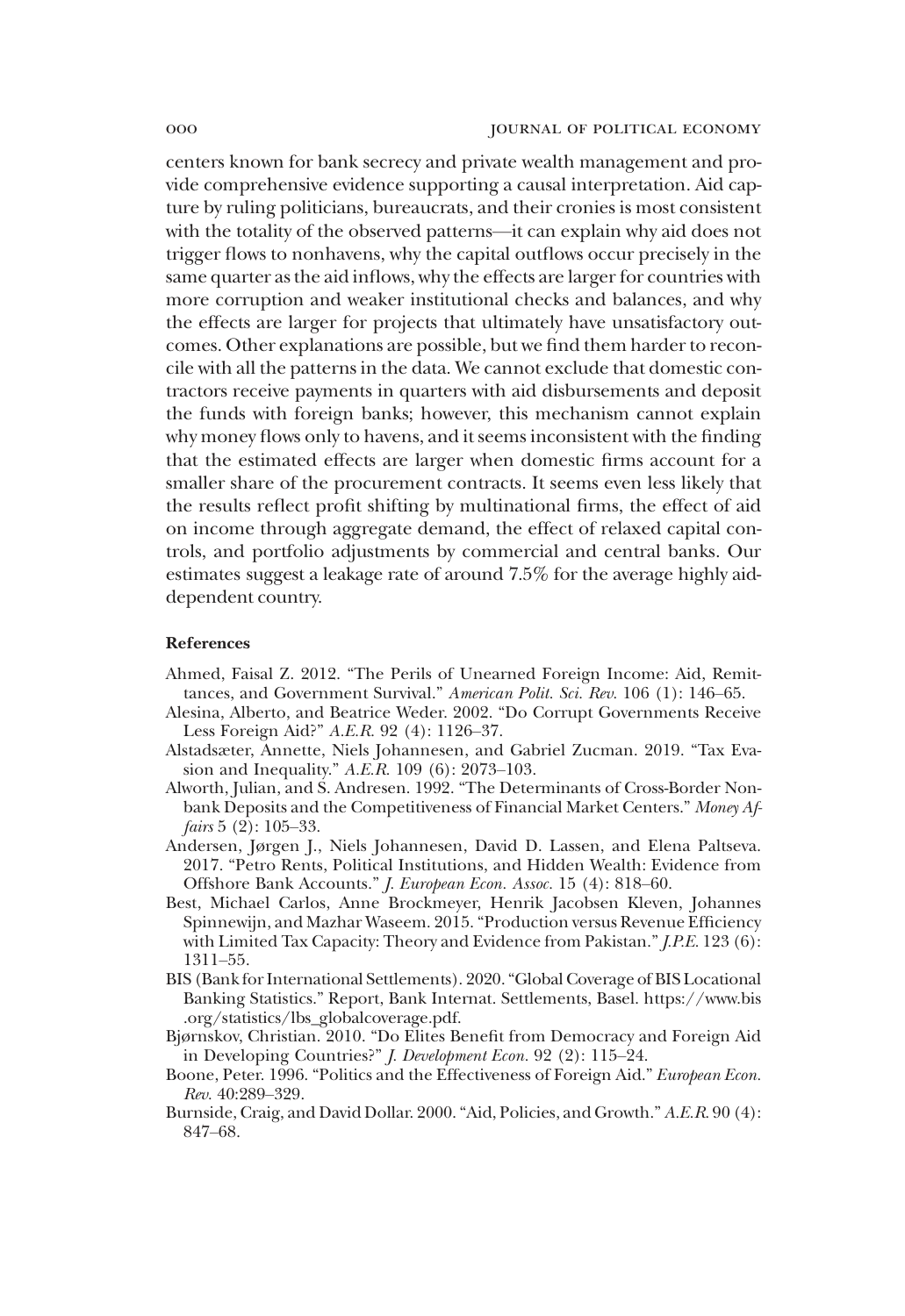- Chinn, Menzie D., and Hiro Ito. 2006. "What Matters for Financial Development? Capital Controls, Institutions, and Interactions." *J. Development Econ.* 81:163–92.
- Cobham, Alex, and Petr Janský. 2020. *Estimating Illicit Financial Flows: A Critical Guide to the Data, Methodologies, and Findings*. Oxford: Oxford Univ. Press.
- Collier, Paul. 2006. "Is Aid Oil? An Analysis of Whether Africa Can Absorb More Aid." *World Development* 34 (9): 1482–97.
- Collier, Paul, and David Dollar. 2002. "Aid Allocation and Poverty Reduction." *European Econ. Rev.* 46:1475–500.
- Dalgaard, Carl-Johan, Henrik Hansen, and Finn Tarp. 2004. "On the Empirics of Foreign Aid and Growth." *Econ. J.* 114:191–216.
- Demirgüç-Kunt, Asli, Leora Klapper, Dorothe Singer, Saniya Ansar, and Jake Hess. 2018. *The Global Findex Database 2017: Measuring Financial Inclusion and the Fintech Revolution*. Washington, DC: World Bank.
- Denizer, Cevdet, Daniel Kaufmann, and Aart Kraay. 2013. "Good Countries or Good Projects? Macro and Micro Correlates of World Bank Project Performance." *J. Development Econ.* 105:288–302.
- Djankov, Simeon, Rafael La Porta, Florencio Lopez-de-Silanes, and Andrei Shleifer. 2010. "Disclosure by Politicians." *American Econ. J.: Appl. Econ.* 2 (2): 179–209.
- Djankov, Simeon, Jose G. Montalvo, and Marta Reynal-Querol. 2008. "The Curse of Aid." *J. Econ. Growth* 13 (3): 169–94.
- Dreher, Axel, Andreas Fuchs, Roland Hodler, Bradley C. Parks, Paul A. Raschky, and Michael J. Tierney. 2019. "African Leaders and the Geography of China's Foreign Assistance." *J. Development Econ.* 140:44–71.
- Earle, John S., Solomiya Gehlbach, Anton Shirikov, and Scott Shpak. Forthcoming. "The Oligarch Vanishes: Defensive Ownership, Property Rights, and Political Connections." *Q.J.E*. http://dx.doi.org/10.2139/ssrn.3683924.
- Easterly, William. 2006. "The Big Push Déjà Vu: A Review of Jeffrey Sachs's *The End of Poverty: Economic Possibilities for Our Time*." *J. Econ. Literature* 44:96–105.
- FATF (Financial Action Task Force). 2011. "Laundering the Proceeds of Corruption." Report, Financial Action Task Force, Paris.
- Galiani, Sebastian, Stephen Knack, Lixin Colin Xu, and Ben Zou. 2017. "The Effect of Aid on Growth." *J. Econ. Growth* 22 (1): 1–33.
- Huizinga, Harry, and Gaetan Nicodeme. 2004. "Are International Deposits Tax-Driven?" *J. Public Econ.* 88:1093–118.
- Jarotschkin, Alexandra, and Aart Kraay. 2013. "Aid, Disbursement Delays, and the Real Exchange Rate." Working paper, World Bank, Washington, DC. https:// doi.org/10.1596/1813-9450-6501.
- Johannesen, Niels. 2014. "Tax Evasion and Swiss Bank Deposits." *J. Public Econ.* 111:46–62.
- Johannesen, Niels, Patrick Langetieg, Daniel Reck, Max Risch, and Joel Slemrod. 2020. "Taxing Hidden Wealth: The Consequences of US Enforcement Initiatives on Evasive Foreign Accounts." *American Econ. J.: Econ. Policy* 12 (3): 312–46.
- Johannesen, Niels, and Tim Stolper. 2017. "The Deterrence Effect of Whistleblowing—An Event Study of Leaked Customer Information from Banks in Tax Havens." CESifo Working Paper no. 6784, Center Econ. Studies, Munich.
- Johannesen, Niels, and Gabrial Zucman. 2014. "The End of Bank Secrecy? An Evaluation of the G20 Tax Haven Crackdown." *American Econ. J.: Econ. Policy* 6 (1): 65–91.
- Kaplan, Greg, and Giovanni L. Violante. 2014. "A Model of the Consumption Response to Fiscal Stimulus Payments." *Econometrica* 82 (4): 1199–239.